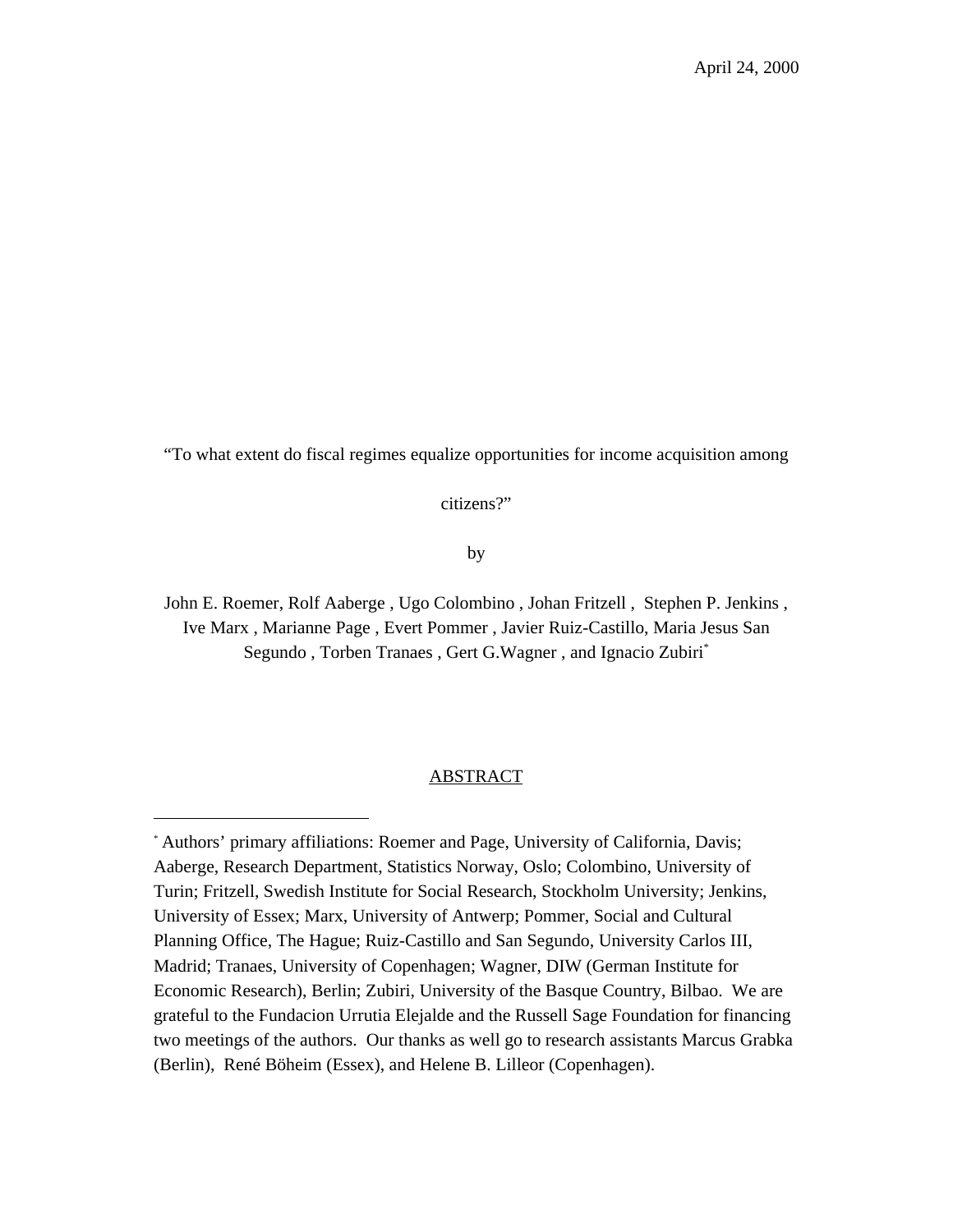Title: "To what extent do fiscal regimes equalize opportunities for income acquisition among citizens?"

Authors: John E. Roemer (US), Rolf Aaberge (Norway), Ugo Colombino (Italy), Johan Fritzell (Sweden), Stephen P. Jenkins (UK), Ive Marx (Belgium), Marianne Page (US), Evert Pommer (Netherlands), Javier Ruiz-Castillo (Spain) ,Maria Sansegundo (Spain), Torben Traenes (Denmark), Gert G.Wagner (Germany), and Ignacio Zubiri(Spain)

## JEL Categories: D63, H00

This project employs the theory of equality of opportunity, described in Roemer's book (*Equality of Opportunity*, Harvard University Press, 1998), to compute the extent to which tax-and-transfer regimes in ten countries equalize opportunities among citizens for income acquisition. Roughly speaking, equality of opportunity for incomes has been achieved in a country when it is the case that the *distributions* of post-fisc income are the same for different *types* of citizen, where a citizen's type is defined by the socioeconomic status of his parents. Intuitively, a country will have equalized opportunity if the chances of earning high (or low) income are equal for citizens from all family backgrounds. Of course, pre-fisc income distributions, by type, will not be identical, as long as the educational system does not entirely make up for the disadvantage that children, who come from poor families face, but the tax-and-transfer system can play a role in rectifying that inequality.

We include, in our computation, two numbers that summarize the *extent* to which each country's current fiscal regime achieves equalization of opportunities for income, and the *deadweight loss* that would be incurred by moving to the regime that does.

Correspondent: J.E. Roemer, Dept of Economics, University of California, One Shields Avenue, Davis 95616; jeroemer@ucdavis.edu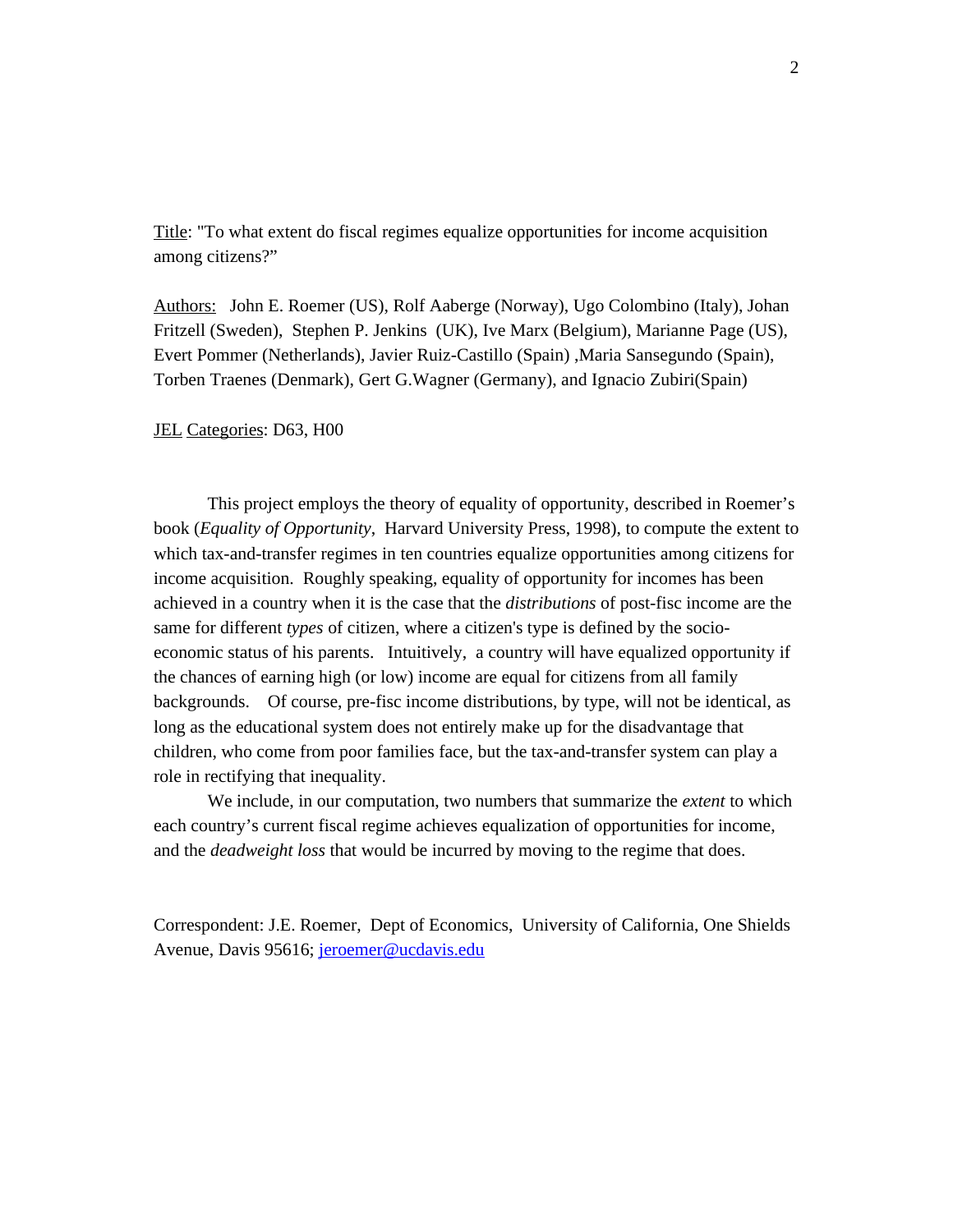## Introduction

In this study we ask: To what extent do the tax-and-transfer regimes in ten advanced countries equalize opportunities, among their citizens, for income acquisition? We intend to subject an idea in contemporary political philosophy to economic analysis, and thereby to evaluate the performance of fiscal systems with respect to one arguably important ethical measure.

Many scholars have pondered, over the years, the justness or fairness of taxation. A well-known tradition views taxation as an instrument to maximize average utility in a society – this is the 'utilitarian' objective. A more recent tradition captures social welfare with a Rawlsian objective function: here, just taxation is that which maximizes the welfare of the least well-off individual. More recently, political philosophers of an egalitarian stripe have criticized the Rawlsian view as ignoring the issue of personal responsibility. These writers (Dworkin [1981a,b], Arneson [1989, 1990], Cohen [1989], and Roemer [ 1993, 1998], to name several) have argued that *equality of outcomes*, which the Rawlsian objective considers the ideal, is not ethically desirable, for it fails to recognize that differences in outcomes due to differential efforts or ambitions by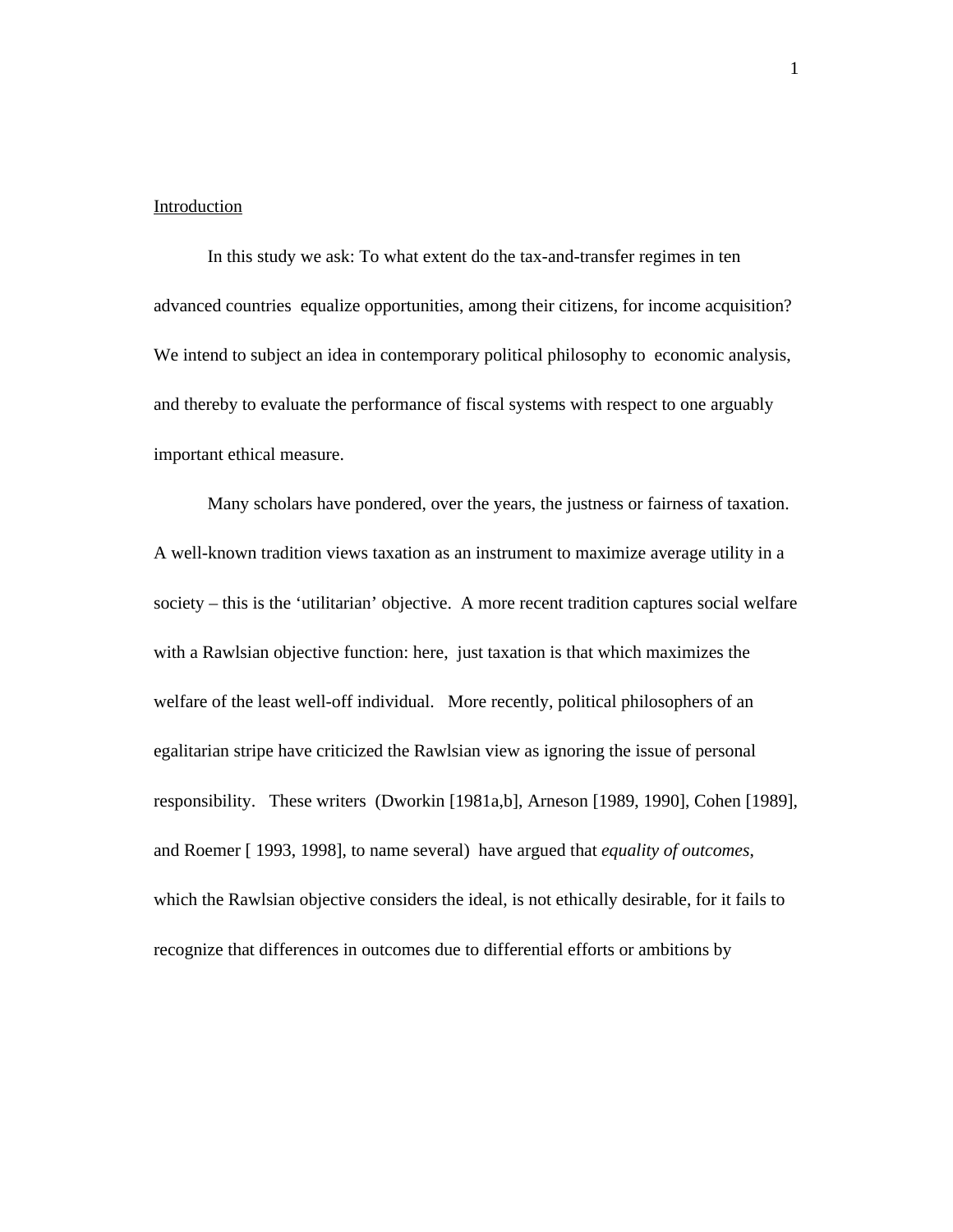individuals are ethically acceptable.<sup>1</sup> What these writers propose is that egalitarians should seek not to equalize outcomes, but only seek to equalize that part of outcomes which are due, in Dworkin's phrase, to "brute luck," which, roughly speaking, means to factors for which the individual in question should not be held responsible, because they were utterly beyond his control. In the terminology we adopt below, it is desirable to equalize outcomes in so far as they are different because of the influence of differential circumstances, but not in so far as they are due to differential effort. We call these theories, generically, *equal-opportunity theories*.

Utilitarianism is a welfarist theory: to order two social alternatives (say, the outcomes citizens enjoy under two different tax regimes), the utilitarian requires knowledge only of the utilities of individuals under the two social alternatives. Similarly,

 $\overline{a}$ 

<sup>1</sup> We are here being, perhaps importantly, unfair to Rawls. For Rawls advocated the equality of primary goods, not outcomes. Nevertheless, in economic applications, most researchers have substituted 'utility' or 'income' for Rawls's 'primary goods.' In the former case, this move can be made consistent with Rawls by arguing that the utility function adopted by the researcher is really an index of primary goods (say, income and leisure).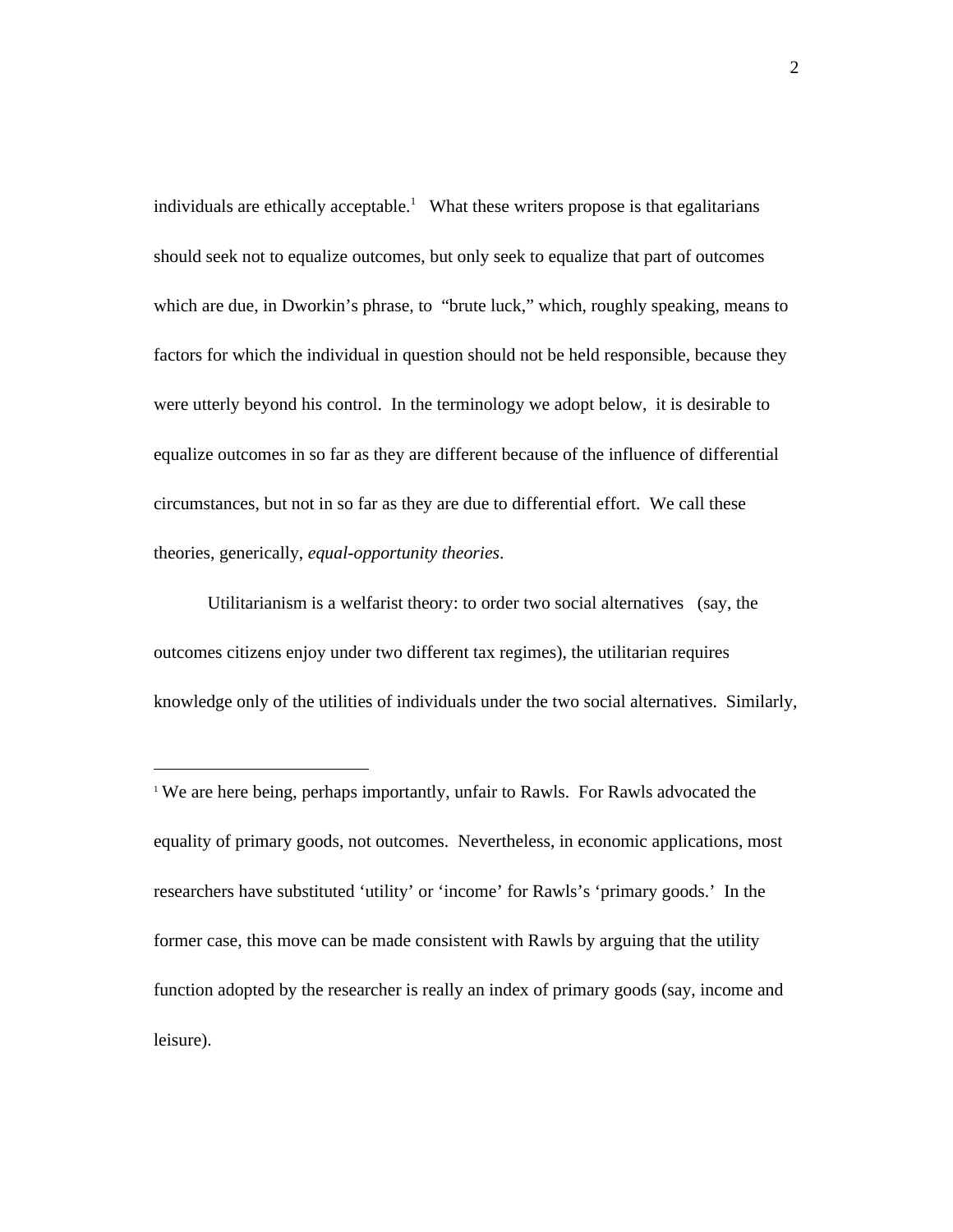the Rawlsian objective, as it is commonly used by economists, is welfarist – one need only know the welfare (or some other outcome) of the worst-off individual under two alternatives to render a judgment of which alternative is better. In contrast, equalopportunity theories are non-welfarist: for to render a judgment about which social alternative is better, one need know the efforts expended by the individuals in the two alternatives, not simply the outcomes they enjoy under them.

Most citizens of western democracies are not welfarist: for example, they generally support transfers to poor compatriots if the latter are poor due to no fault of their own; many fewer, however, support generous transfers if the recipients' impecunious position is due to irresponsible behavior – in our terminology, to low effort. Thus, not only the outcome, but how it came about, matters. If we are correct in conjecturing that most people in many countries do have this non-welfarist ethic, then it is unlikely that they will assent to the recommendation of a welfarist optimal taxation exercise. In contrast, we think that the theory of equal opportunity that we employ here is closer to the ethics of many, if not most, western democrats, and therefore the nonwelfarist optimal taxation exercise of this article is more in tune with popular sentiments. We do not exclude the possibility, however, that in some of the more egalitarian

3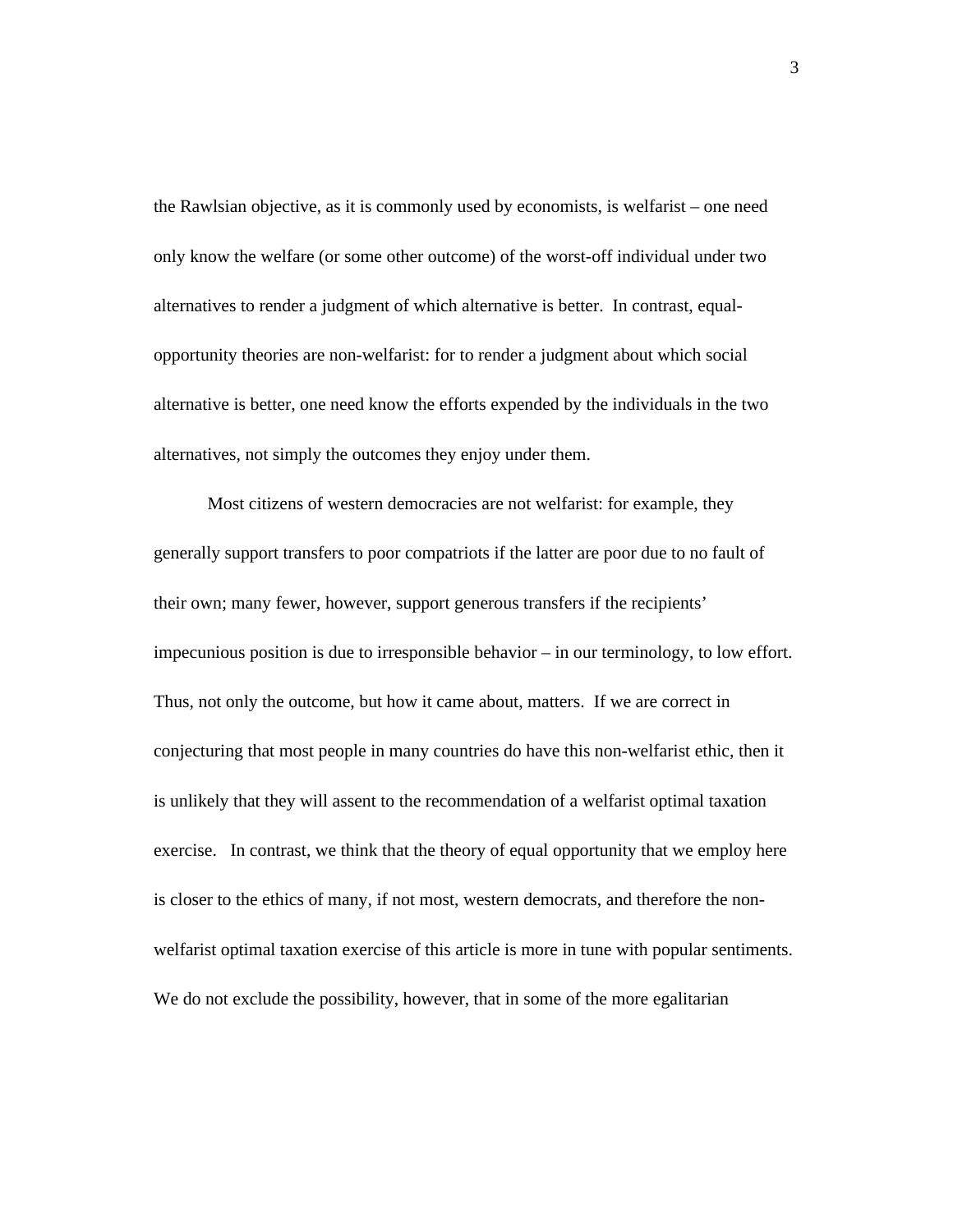European countries, where there is an explicit political focus on equality of outcome, citizens may endorse the welfarist view.

We formalize the posing of our title's question with Roemer's (1998) theory of equality of opportunity. The vocabulary of that theory consists principally in five words: objective, circumstances, type, effort, and instrument. The *objective* is the condition of individuals whose acquisition we desire to equalize opportunities for  $-$  in the present case, income acquisition. *Circumstances* are attributes of the environment of the individual (which may be social, genetic, or biological) that influence the extent to which he will achieve the objective, and which are 'beyond his control,' or, more generally, attributes for which society deems him not to be responsible. *Effort* is that constellation of behaviors, on the individual's part, which together with circumstances will determine the value of the objective for him. (Where does *luck* belong? As the reader shall see, we will argue that it 'averages out.' Nevertheless, at the level of the individual, it will appear as effort. ) We use the *instrument* – often the provision of resources—to compensate individuals with disadvantageous circumstances, in order to improve their chances of realizing an acceptably high value of the objective. The purpose of equal-opportunity policy is to 'level the playing field' among individuals, who compete for an objective, in the following sense: After that leveling, a person's acquisition of the objective should be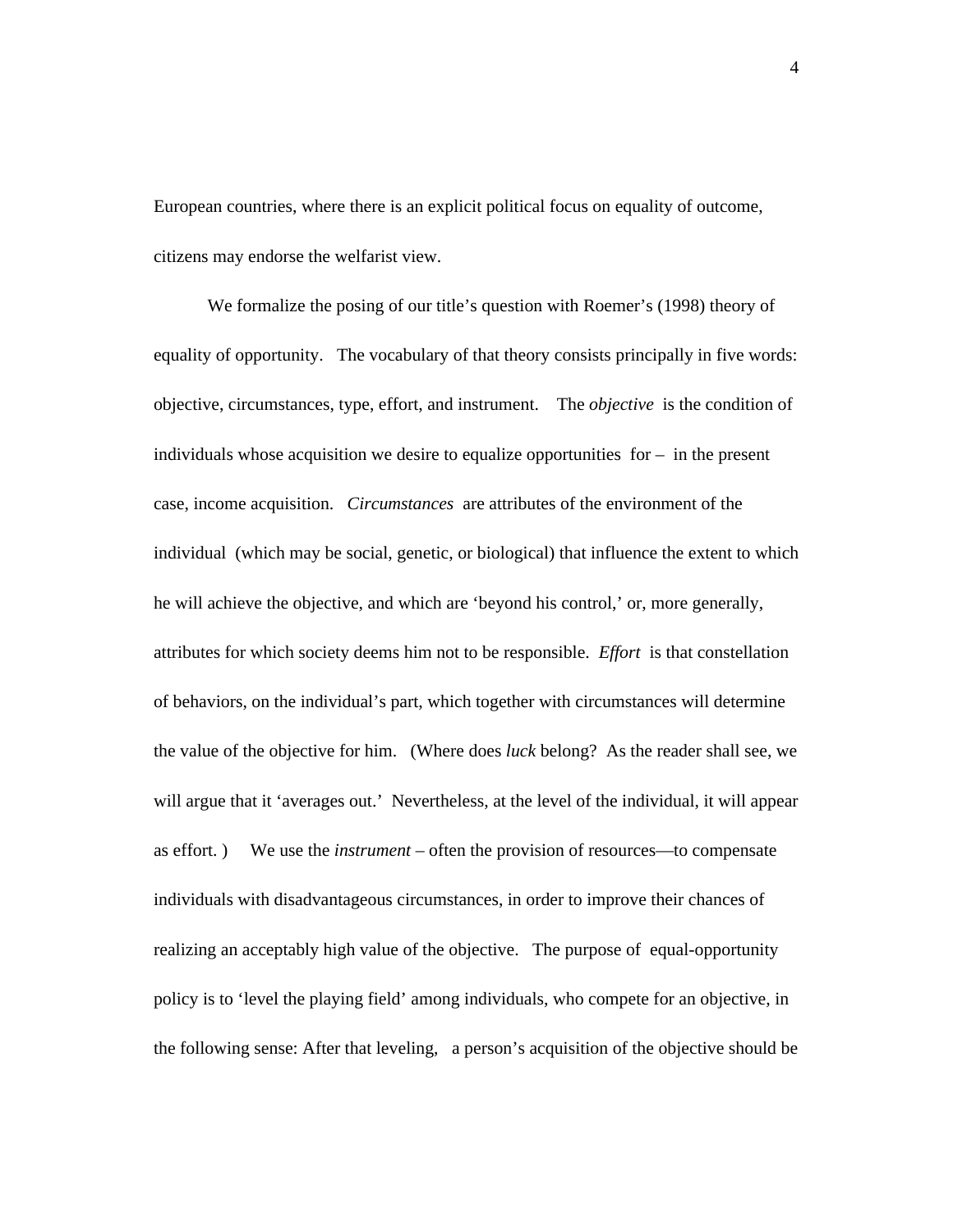a function only of his effort and not of his circumstances. Thus, the instrument is used to compensate those with poor circumstances so that, in expectation, after the compensation, a person's achievement of the objective will be sensitive only to his effort.<sup>2</sup> Finally, a *type* is the set of individuals all of whom have the same circumstances. Circumstances partition the set of individuals into types.

It is, of course, a deep philosophical question, with psychological and neurophysiological components, to determine exactly what constitutes the complete set of circumstances for any given social problem. In practice, we choose *some* circumstances for the purpose of the computation, and define the partition of types with respect to those. We then arbitrarily attribute the variation in the acquisition of the objective among those within a type entirely to differential effort. Thus, in applying the theory, we always view effort as the residual that explains differential outcomes (in values of the objective), once circumstances have been delineated. (Thus, the effects of luck, as we said earlier, will be accounted for as 'effort.') Because of this procedure, the equal-opportunity policy we compute in fact *undercompensates* disadvantaged

l

<sup>&</sup>lt;sup>2</sup> Thus, the troughs in the playing field are the disadvantages some face due to unfortunate circumstances.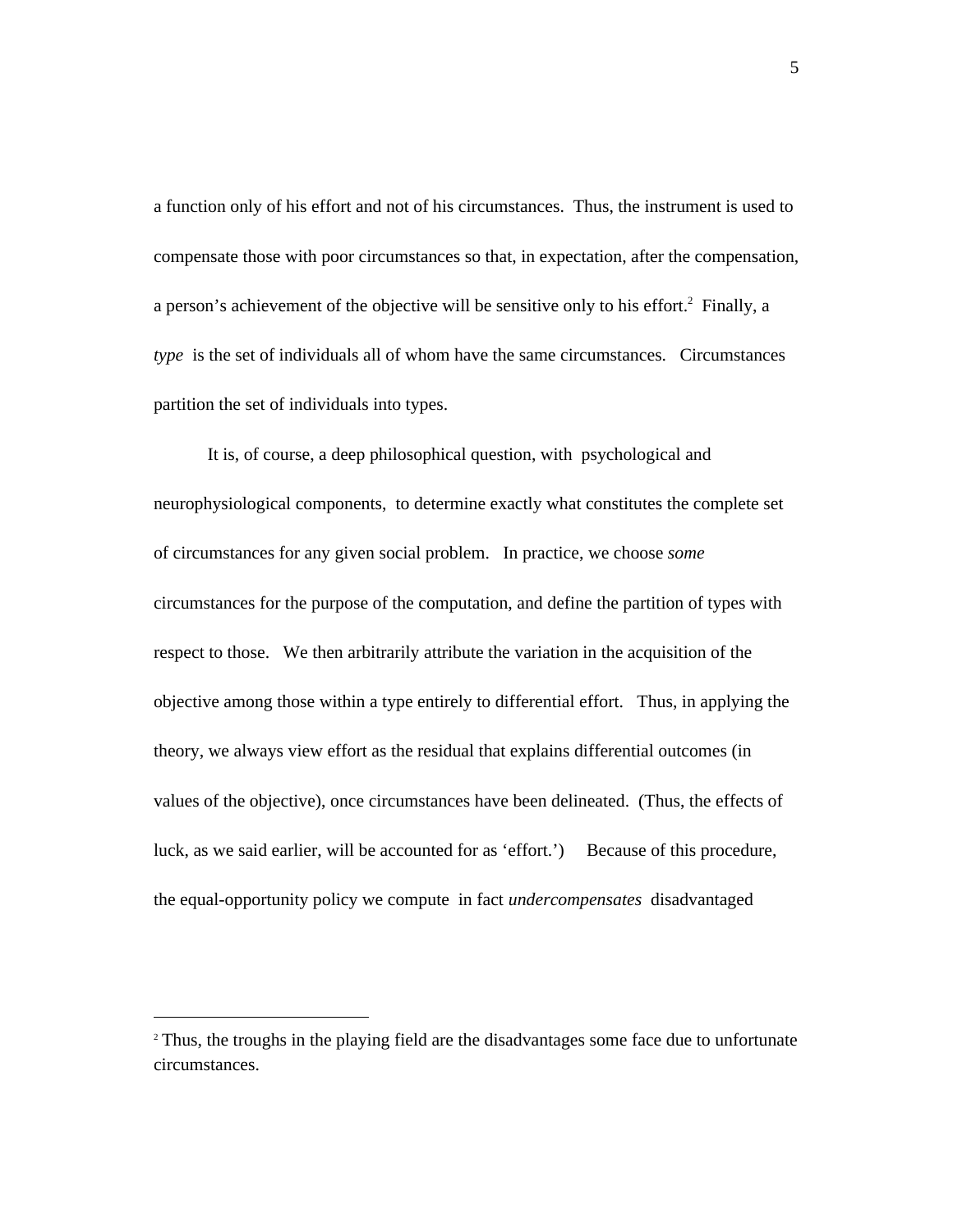individuals, for some of what we will call 'effort' should (if we had the data and knowledge) be ascribed to a more inclusive set of circumstances.

To summarize the ethic behind equality of opportunity (EOp): Inequality of outcome due to the differential application of effort is morally all right, but if it is due to differential circumstances, then it is not morally all right, and is compensable by society. The EOp view holds a person responsible for his effort, but not for his circumstances.

Let us now formalize this approach (here we review, very briefly, the presentation of Roemer (1998)). Let the circumstances and objective be given, let the set of types defined by these circumstances be *T*, with generic element *t T*. Suppose the value of the instrument or policy (say, some resource allocation or tax policy) is  $\mu$  chosen from some set of feasible policies, . Then there will ensue some distribution of the value of the objective within each type. Think of there being a continuum of individuals of each type. Let  $v'(\pi,\varphi)$  be the value of the objective<sup>3</sup> at the <sup>th</sup> quantile (where [0,1]) of

<sup>&</sup>lt;sup>3</sup> The approach is somewhat unconventional in eclipsing the role of individual choice.

We do not represent the utility functions of individuals that lead them to choose different outcomes when facing a policy. Of course, those may be introduced (see Roemer (1998)).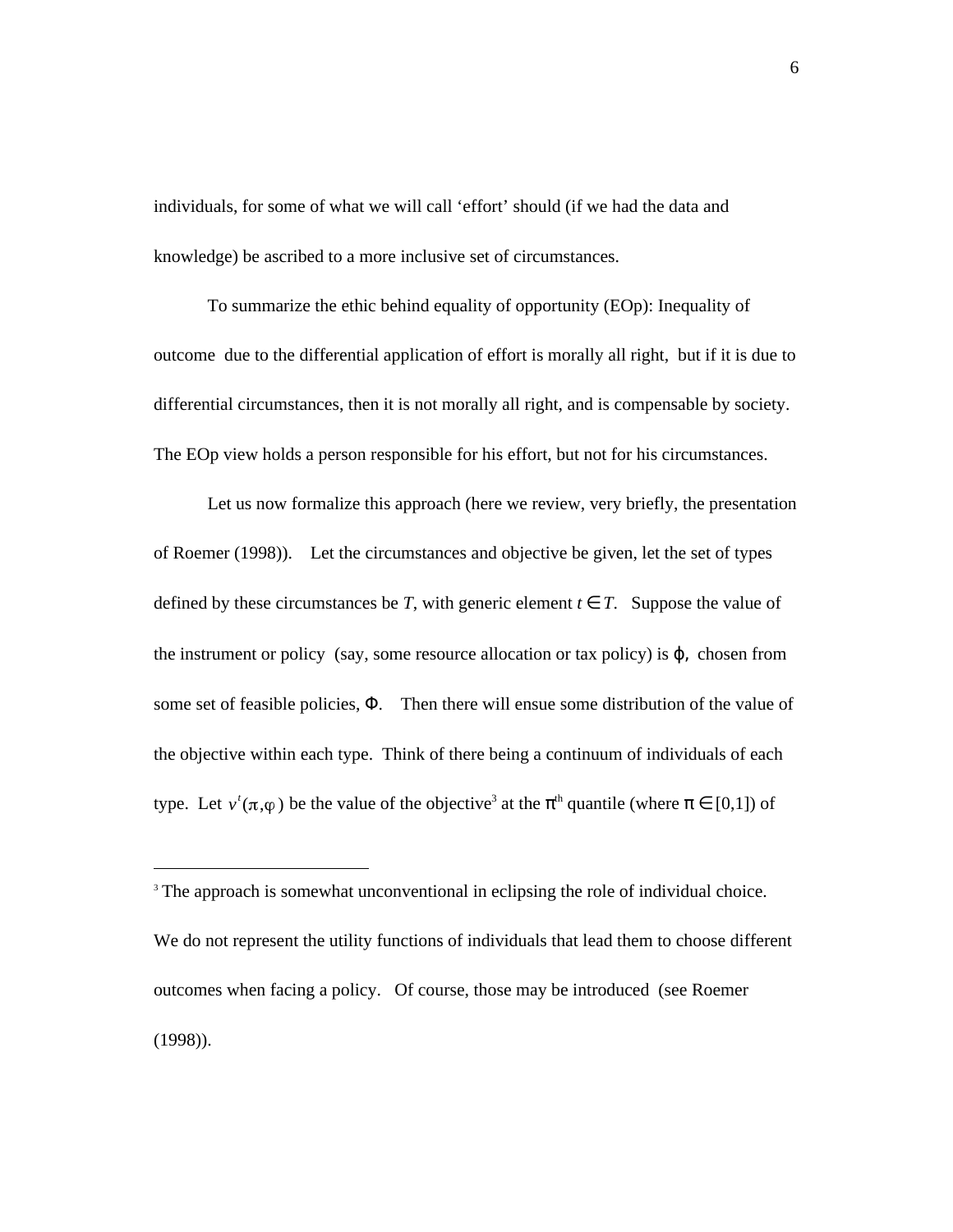the distribution of the objective in type  $t$ , at the policy  $\cdot$  Our desire is to choose that value of the instrument which equalizes the value of the objective *across types* at any given degree of effort. Our next move is to identify all those who sit at the *th* quantiles of their type distributions of the objective as having expended effort in the same degree, for any fixed .

Suppose we could measure effort directly, and observe an effort distribution in each type.<sup>4</sup> Those distributions would be characteristics of the types. Some types would have 'better' distributions of effort than others, and this must be due to their type, that is, their circumstances. Since our aim is to *not* hold persons responsible for characteristics of their type, we should not hold them responsible for characteristics of their effort which are due to their being in a disadvantaged type. We require an inter-type -comparable effort measure which factors out the goodness or badness of the effort distribution per se. This suggests that we measure a person's effort by the *quantile* at which he or she sits on the effort-distribution of his or her type, for the quantile measure

<sup>4</sup> The reader should recall that effort here is not 'labor' or 'intensity of labor,' as is commonly its meaning in economic analysis. Our 'effort' is a multi-dimensional set of behaviors, including principally the acquisition of skill, which engender the potential for income acquisition.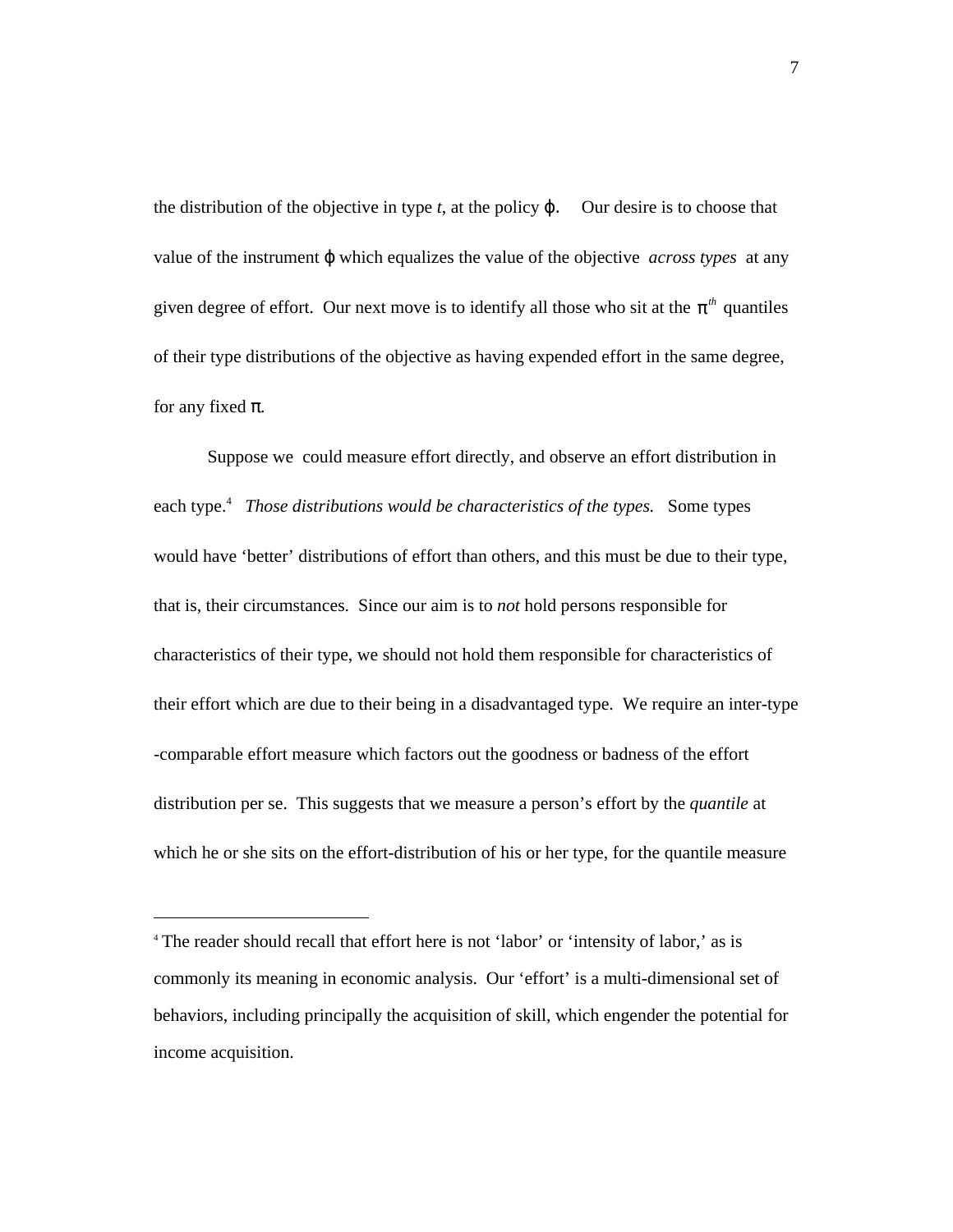ranks a person's effort by comparing him only to others of his type. Since that measure is relative, rather than absolute, it is as well a compelling inter-type comparable measure of effort.

We thus declare: two individuals in different types have expended the same *degree of effort* if they sit at the same rank of the effort distribution of their types. We next note that outcomes are a function of circumstances, effort, and policy, a function which is monotone increasing in effort (ex hypothesis). (Assume that luck averages out for large samples.) We now consider policies that treat all members of a given type identically. Then two individuals in different types who are at the same quantiles of their respective *effort* distributions, at a given policy, also sit at the same quantile of the *outcome* distribution of their types. This follows from the monotonicity property just mentioned. It is essential to underscore that, for this monotonicity argument to hold, the instrument / policy must treat all members of a given type identically.

Thus, our goal becomes: To choose that policy which makes it the case that the type distributions of the *objective* are as close as possible to being equal. More precisely, we do not want to 'equalize' these distributions, but to 'maximin' them: 'equalizing' could be achieved by driving the objective value to zero for everyone. The formalization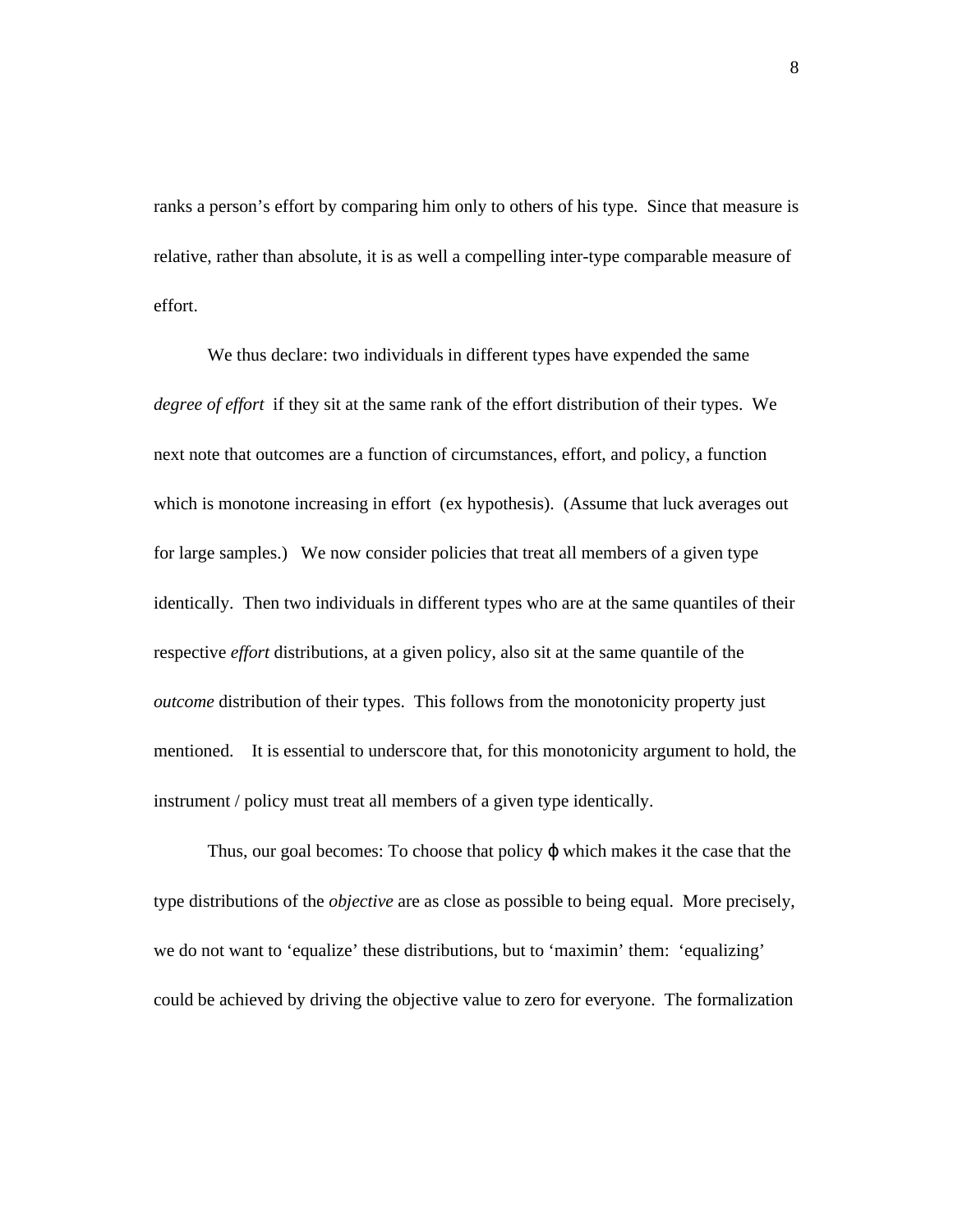of the objective proposed in Roemer (1998) is to 'maximin' these distributions in the precise sense of solving this program:

$$
\underset{\varphi}{Max} \underset{0}{Max} \underset{t}{Min} \, v^t(\pi, \varphi) d\pi \, . \tag{1.1}
$$

Program (1.1) chooses that policy that maximizes the area under the lower envelope of the functions  $\{v^t(,\varphi)\}.$ 

Program (1.1) is motivated as follows. Suppose we fix, for the moment, a particular quantile of effort, . The policy which maximins the value of the objective, across types, for all those who sit at the  $\theta$ <sup>th</sup> quantile of their effort distributions is

$$
= ArgMax\underset{t}{Min}\,v^{t}(\ ,\ )\ .
$$

Here we have used the fact, deduced above, that those at a given quantile of their type distributions of the objective have expended the same degree of effort, which we may also index ordinally as the  $\theta$ <sup>th</sup> degree. In general, there is a continuum of such policies, { }, one for each . The first-best solution to our problem is achievable only when all these policies are identical. More generally, when this is not so, we require some secondbest compromise. Program (1.1), our second-best approach, uses an additive social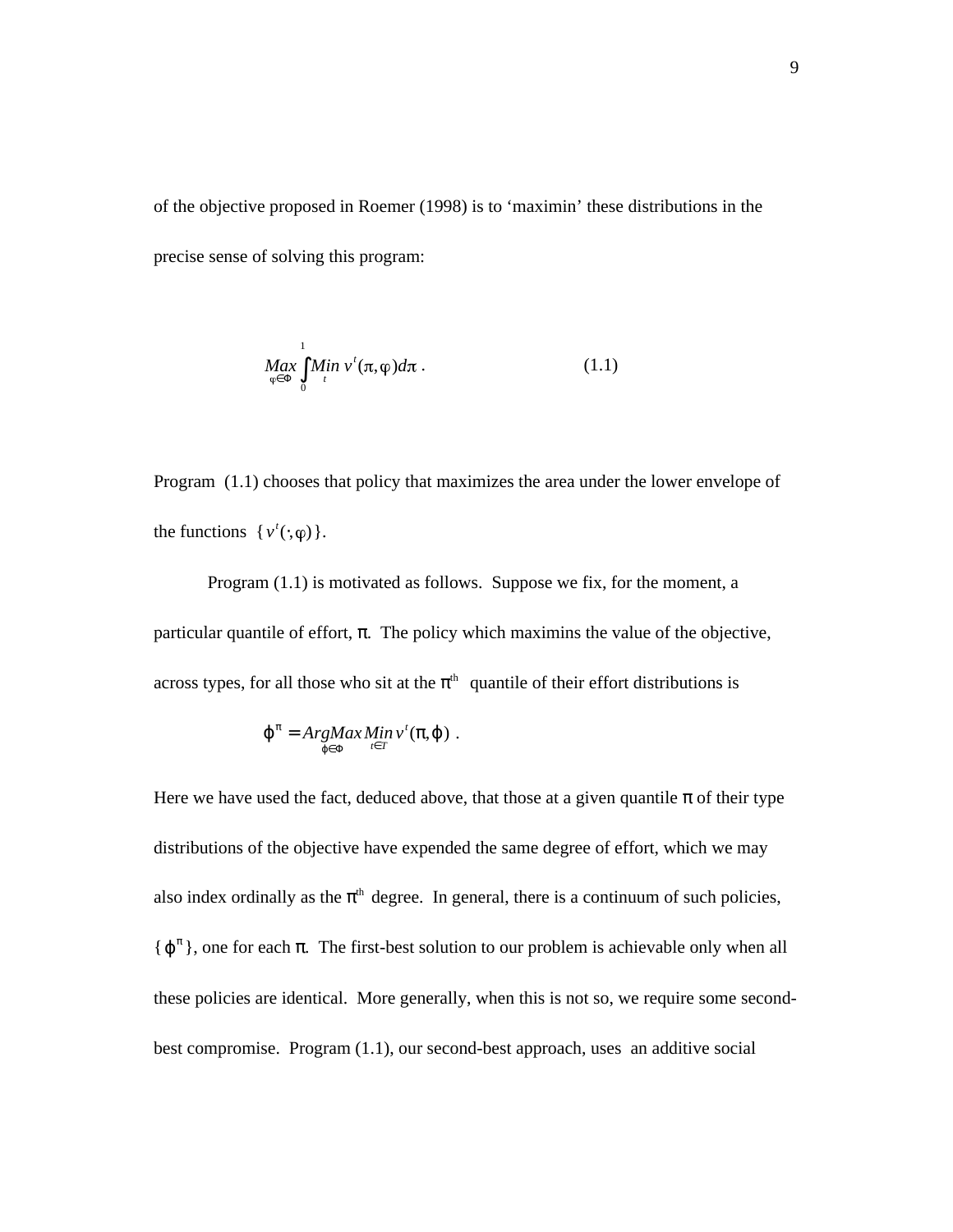objective function in which the objective function of the citizens in each quantile , namely  $Min v^t($ ,  $)$ , receives the same weight.

Social-choice enthusiasts will note that the program (1.1) is "Rawlsian" with respect to outcomes attributable to differential circumstances, but "utilitarian" with respect to outcomes attributable to differential effort. It puts great value on reducing differences due to differential circumstances, but no particular value on reducing differences due to differential effort.

## 2, Income taxation and transfers and the characterization of EOp policy

The income tax regime of a country, by which we mean the set of income taxes and transfers which exists, is a device both for raising revenue for the government budget, and for redistributing income. We can ask: To what extent does the income tax regime of a country equalize opportunities among its citizens for the acquisition of income? We shall render this question precise as follows. We shall first partition the set of citizens into several (indeed, three) types, based on a single circumstance: the level of education of their parents. We shall characterize a *policy* as a mapping from pre- to post- fisc income. We shall restrict ourselves to affine policies, and represent the generic policy by an ordered pair  $(a, c)$ : if *x* is pre-tax income, then  $(1-a)x+c$  is post-fisc income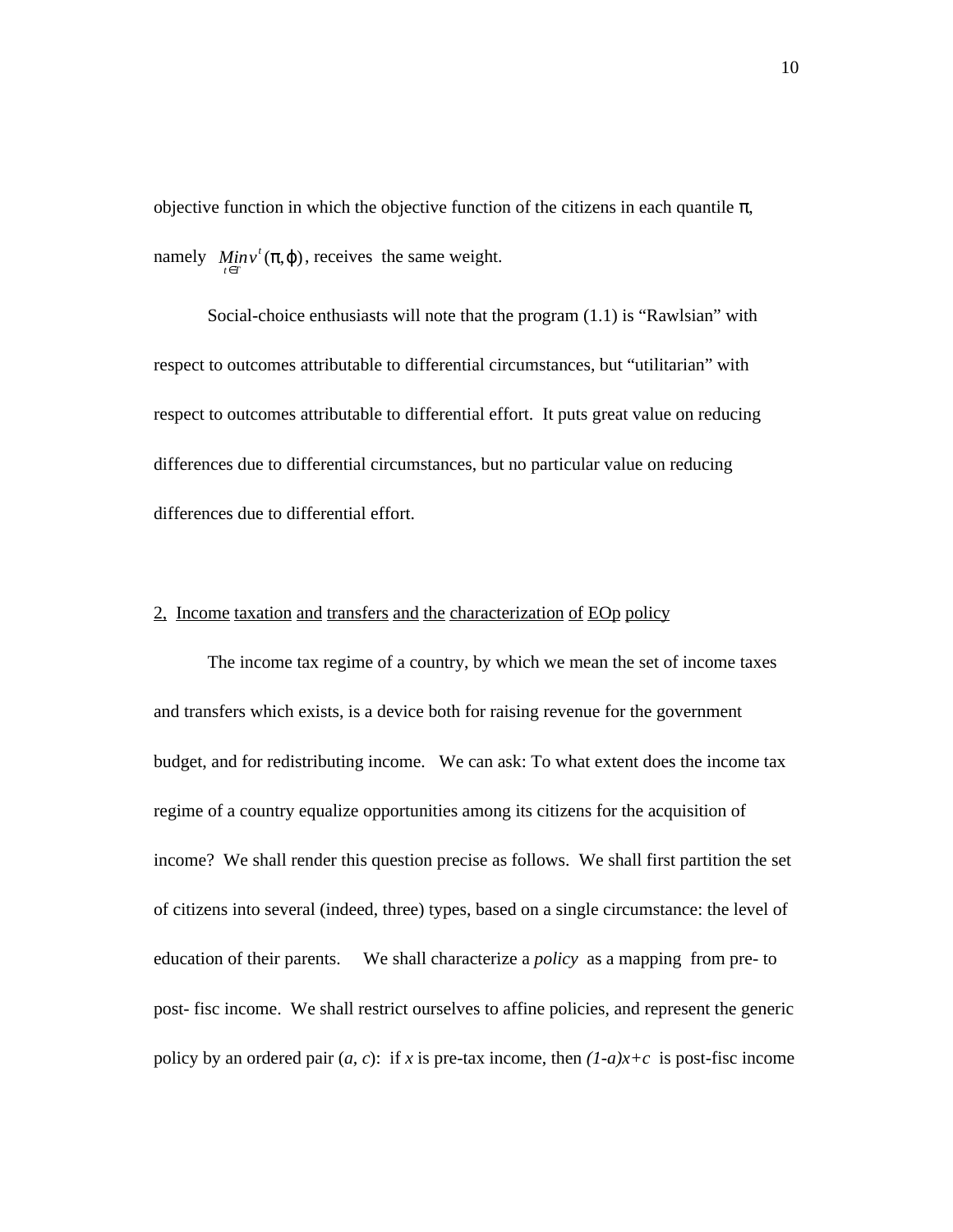under policy  $(a, c)$ . We shall define a set of feasible policies, , for a country. We shall define, and indeed compute,  $v'$  (; *a*,*c*) to be the post-fisc income of citizens at the  $h$ quantile of the post-fisc income<sup>5</sup> distribution in type *t* (for  $t=1,2,3$ ) at the policy  $(a, c)$ ; we shall then compute the solution to program (1.1). This will be the policy that equalizes opportunities for income. We shall finally compare this policy with the actual tax-and-transfer policy in the country.

In words, we will have computed the fiscal policy that makes it the case that the *distributions* of post-fisc income across the three types are 'as close as possible to being equal' in the sense of our objective (1.1). Program (1.1) makes no effort *per se* to shrink the variation in incomes across effort levels, but only across types, which reflects the view that differences in outcomes due to differential effort are ethically acceptable.

Our computation in fact corresponds to a familiar conception of equality of opportunity, one based on mobility matrices. Think of a mobility matrix whose rows are labeled 'socio-economic status of the family a person comes from' (here captured as his parents' level of education), and whose columns are various income levels. Element *ij* of the matrix is the fraction of persons from families whose parents were of socio-economic status *i* and who end up earning income level *j*. Equality of opportunity holds if the

<sup>5</sup> Post-fisc income is defined as income minus income taxes plus transfer payments.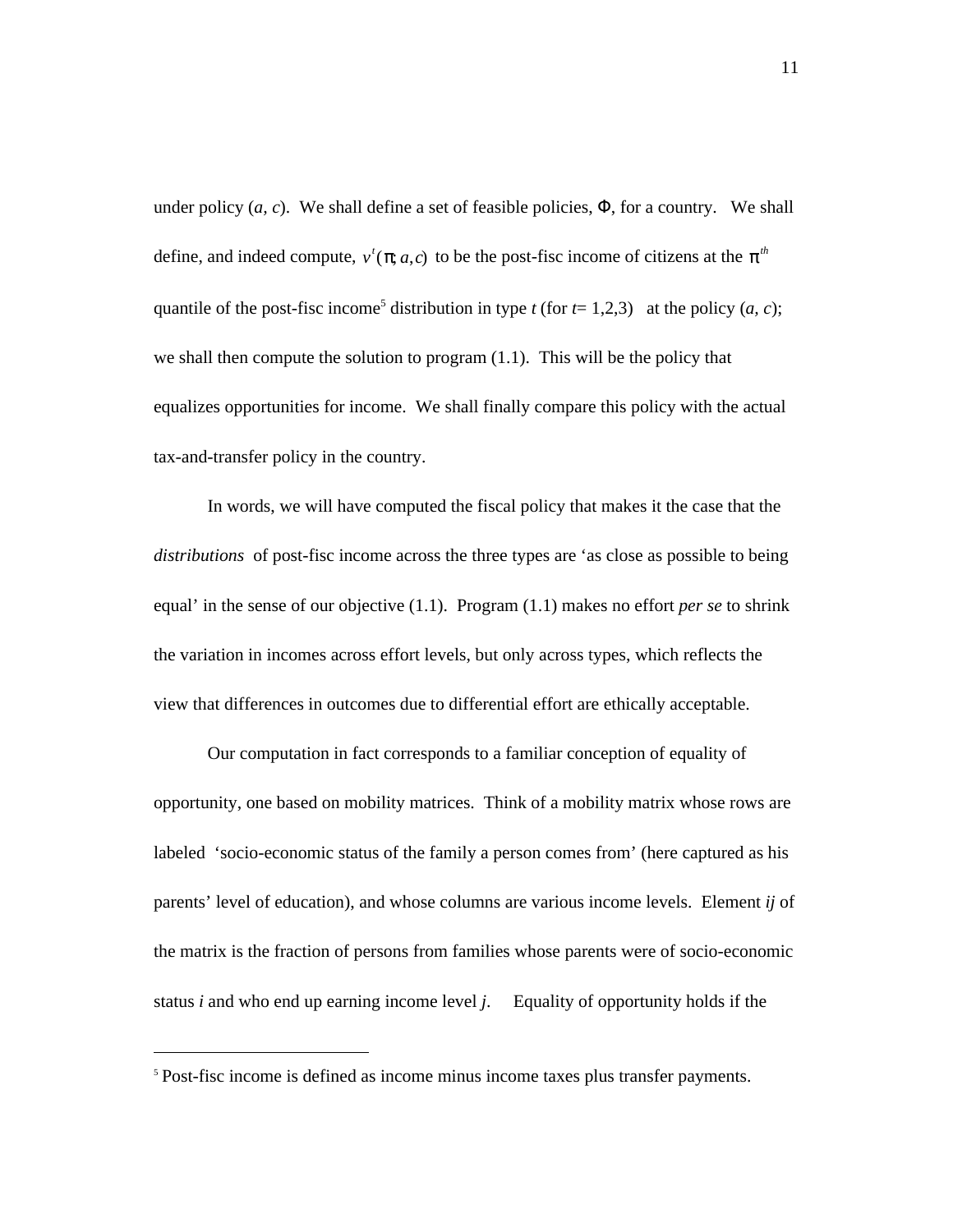*rows* of this matrix are identical: that is the *distributions* of income should be the same for types who come from different social backgrounds. Our computation will find the tax policy (*a, c*) that makes the rows of this matrix as close as possible to being equal (in the maximin sense).

Let us continue interpreting (1.1). Let  $G'(y)$  be the (cumulative) distribution function of post-fisc income, *y*, in type *t*, at policy . Then by definition:

$$
=G^{t}(v^{t}(\ ,\ ))\tag{2.1}
$$

Now  $G<sup>t</sup>$ , being a distribution function, is monotonic, and possesses an inverse, which we denote  $(G<sup>t</sup>)<sup>-1</sup>$ . Applying this inverse to (2.1), we have:

$$
(Gt)-1( ) = vt( , ). \t(2.2)
$$

Substituting from (2.2) into (1.1), our objective becomes

$$
\underset{0}{\text{Max}} \underset{t}{\text{Min}} (G^t)^{-1} \left( \begin{array}{c} 1 \end{array} \right) d \quad . \tag{2.3}
$$

Now there is a simple geometric interpretation of (2.3). For simplicity let there be two types, and suppose that their two distribution functions for a particular  $\,$  ,  $\,G<sup>1</sup>$  and  $G<sup>2</sup>$ , are as pictured in Figure 1. Then the integral in (2.3) is simply the area bounded by the vertical axis, the horizontal axis, the line at the ordinate value one, and the left-hand envelope of the graphs of  $G^1$  and  $G^2$ .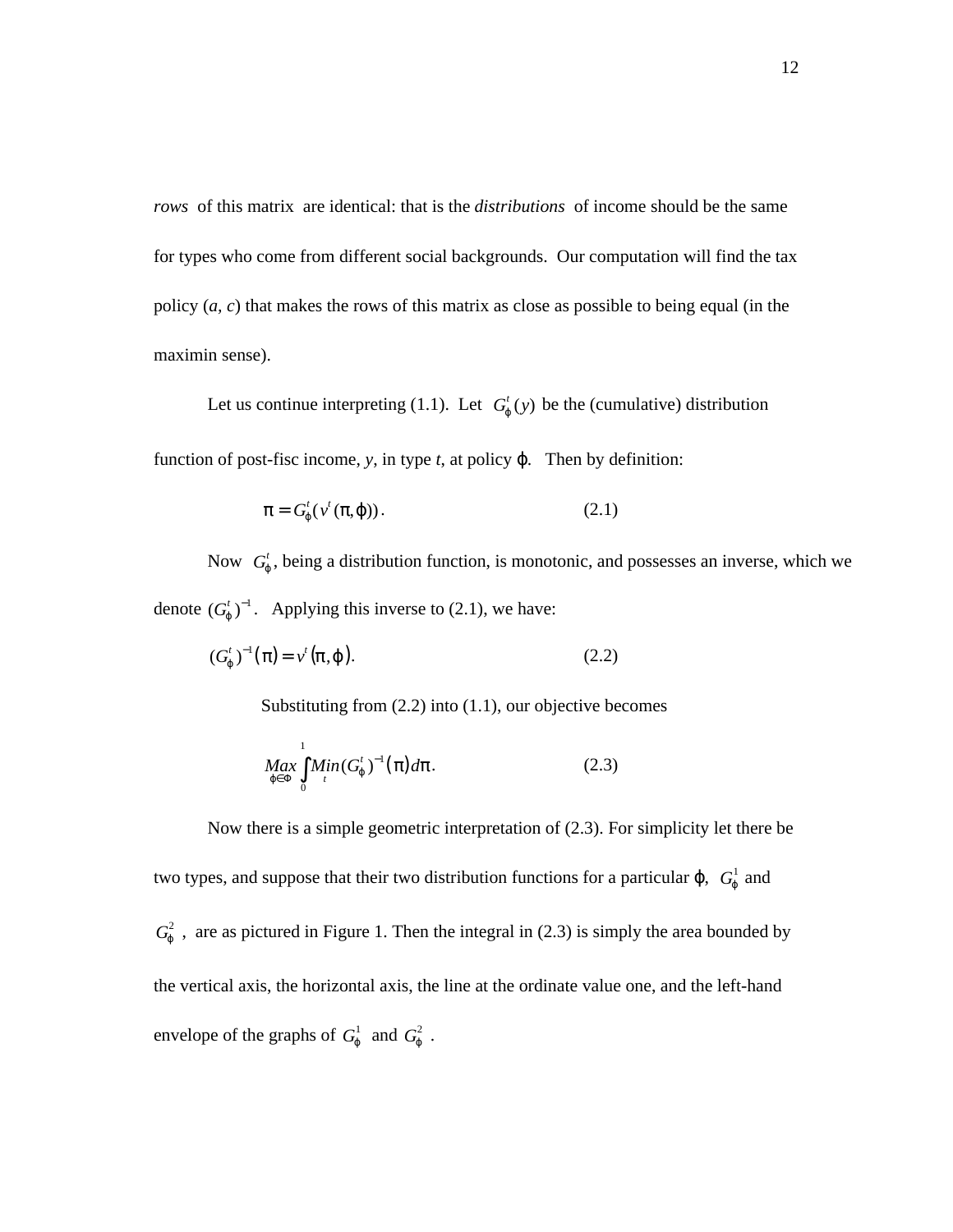In Figure 1, we have drawn the graphs of these two distribution functions as intersecting in several places, for purposes of generality. But in our particular application, the distribution functions of pre-fisc income, for the various types, will (usually) not cross, and since the tax regime  $(a, c)$  is monotonic  $(a < 1)$ , the post-fisc income distributions of different types will also not cross. Therefore, in our application,  $(2.3)$  says to choose  $\varphi$  to *maximize the area to the left of the post-fisc distribution function of the most disadvantaged type*, bounded by the axes and line *y*=1. But it is well-known (and easy to see) that this is just the *average post-fisc income of the most disadvantaged type.* Hence our equalopportunity program reduces, in this case, to a simple prescription:

> Find that policy that maximizes the average post-fisc income of the most disadvantaged type.<sup>6</sup>

We must emphasize that this simple prescription, which does not generally hold in equal-opportunity calculations, is due to a particular feature of the present set-up: that the policies we consider are monotonic across all individuals. That is, if the pre-fisc income of individual A is less than that of individual B, then so will be the order of their post-fisc

 $\overline{a}$ 

<sup>6</sup> This prescription contrasts with the Rawlsian difference principle, which would be to maximize the post-fisc income of the worst-off individual. Rawls, thus interpreted, would not hold individuals responsible for their effort levels, while the EOp view does.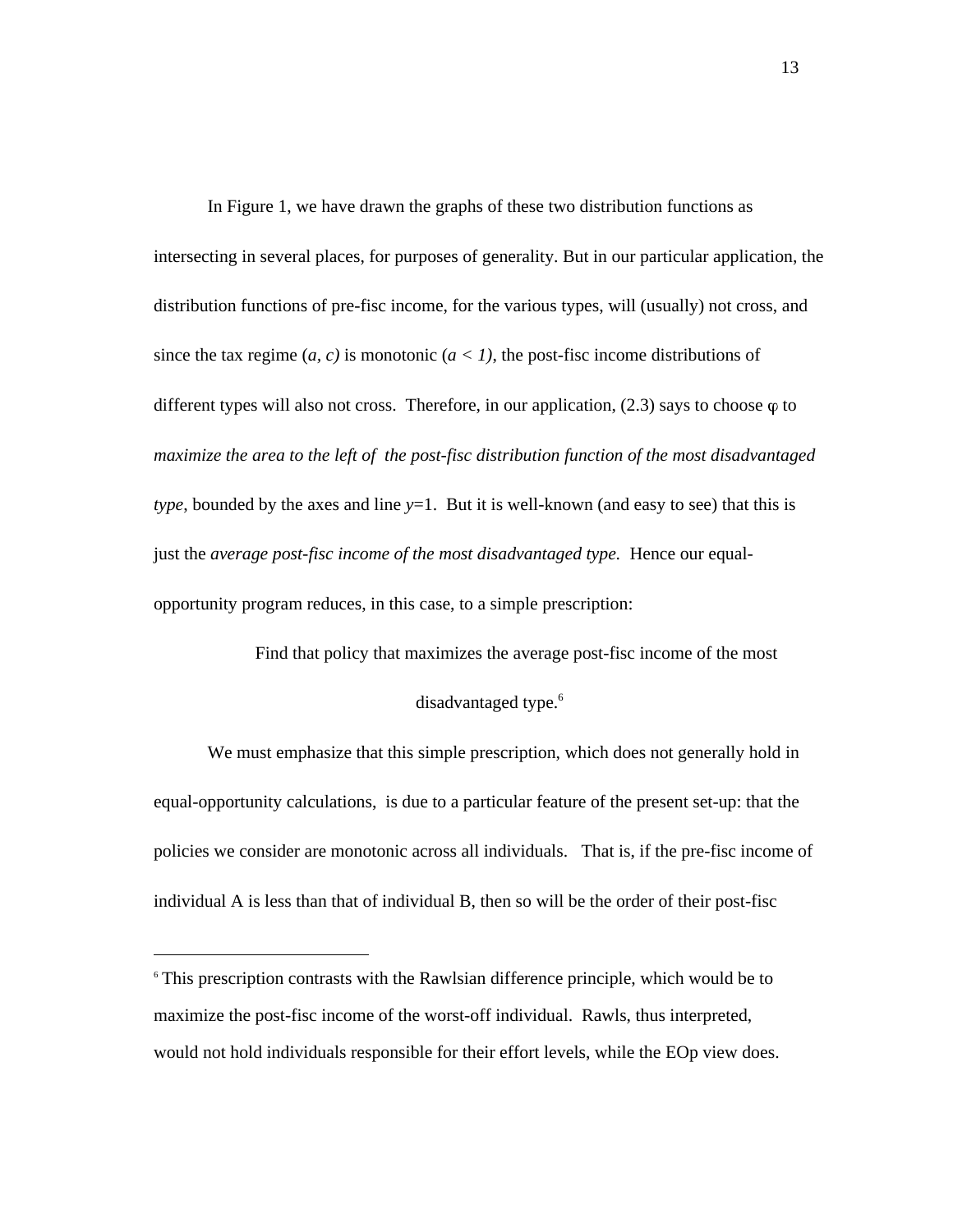incomes. This would not be the case if, for instance, we allowed policies which taxed different types at different rates. Such policies would, in general, cause the post-fisc distributions of income of different types to cross, and the 'simple prescription' would be an incorrect characterization of the equal-opportunity policy.

We now proceed to the optimal-tax calculation. We shall observe, for each of the countries in our sample, the pre-fisc and post-fisc distributions of income, in aggregate, and by type. We shall compute the best-fitting affine policy which explains the aggregate data, which we denote  $(\hat{a}, \hat{c})$ . (We refer to a particular country throughout this explanation.) As we shall observe, these affine tax policies fit extremely well: despite statutory progressivity in marginal tax rates, the observed tax-and-transfer policy is, for all practical purposes, affine, in almost all countries of our study.<sup>7</sup> We now attribute a uniform, quasi-linear utility function

$$
u(x,L) = x - \alpha L^{1+1/\eta}
$$

7 In an earlier paper ( Page and Roemer (in press)), we worked with a larger class of tax policies, the set of quadratic income taxes. This complicated the optimal-tax analysis substantially, without adding anything important to the results. Because of the ubiquity of virtually affine effective income taxation in the countries in our study, we restrict ourselves here to affine policies.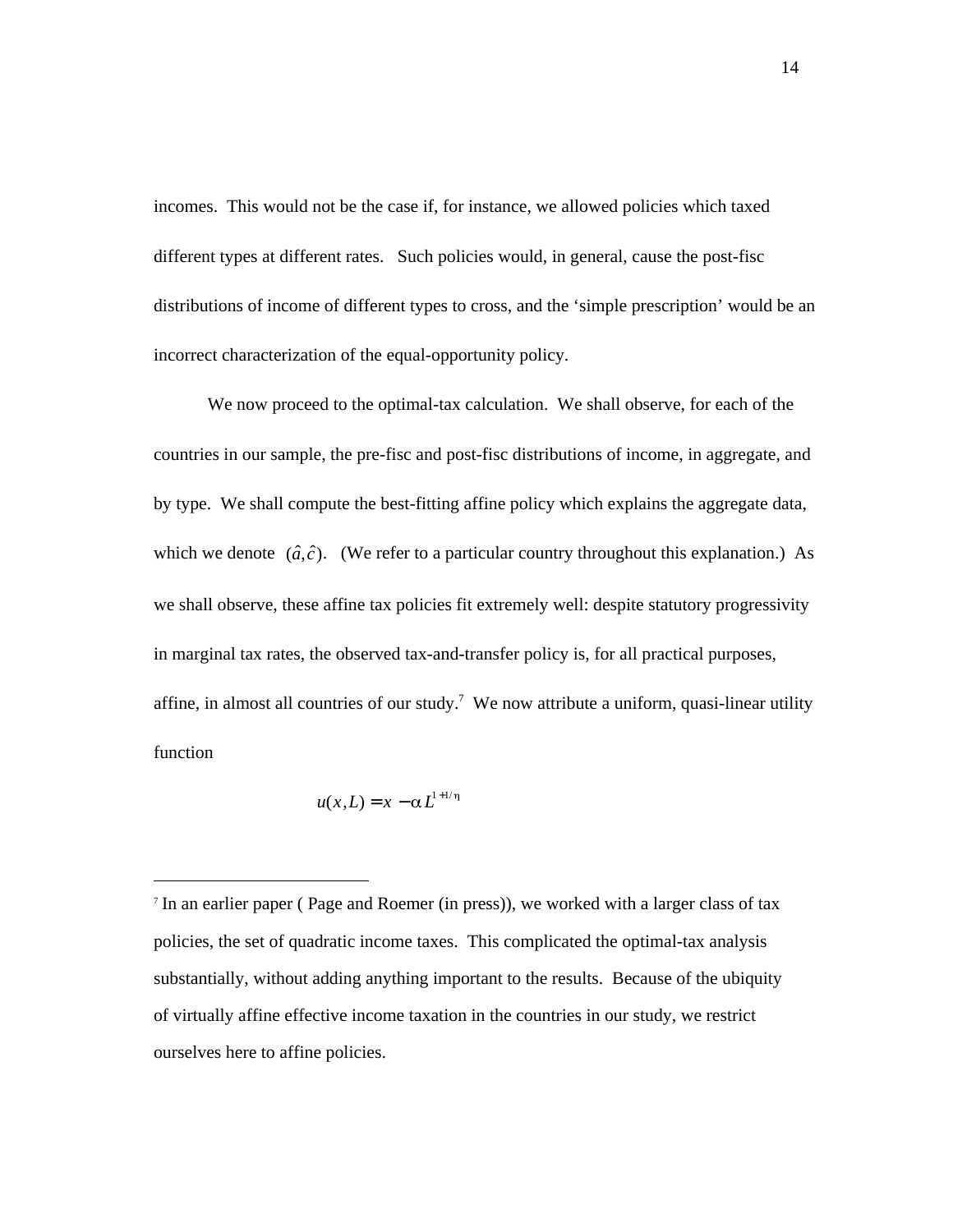to each citizen in the country, where *x* is post-fisc income and *L* is labor. Recall that, for this utility function, is the elasticity of labor supply with respect to the wage. For a citizen who earns a wage of *w*, and faces a tax policy  $(a, c)$ , the optimal labor supply is

$$
L(w;a,c) = \frac{(1-a)w}{\lambda},
$$

where  $\hat{\alpha}$   $\alpha(1+\frac{1}{\alpha})$ , and hence the individual's pre-fisc income is  $x(w;a,c) = \frac{1-a}{\lambda}$  $\hat{a}$  $\overline{1}$  $\overline{a}$  $w^{1+}$ .

If  $g$  is the value of government services (non-transfer payments) per capita, and if  $\bf{F}$ is the probability measure of wages, then it follows that the government budget constraint is:

$$
a\left(\frac{1-a}{2}\right) w^{1+} dF(w) = c + g.
$$

Letting *g* be given, we may express *c* as a function of *a*:

$$
c = a\left(\frac{1-a}{2}\right) B - g, \tag{2.4}
$$

where  $B = w^{1+\eta} dF$ . Thus, for *g* and **F** given, our policy space is now unidimensional. To be precise, we let the set of policies for a country be the set of all pairs  $(a, c)$ , where  $a$ [O, 1], *g* is the observed value of government revenues from income taxation per capita, net of transfer payments, and *c* is given by (2.4). That is to say, we shall restrict our search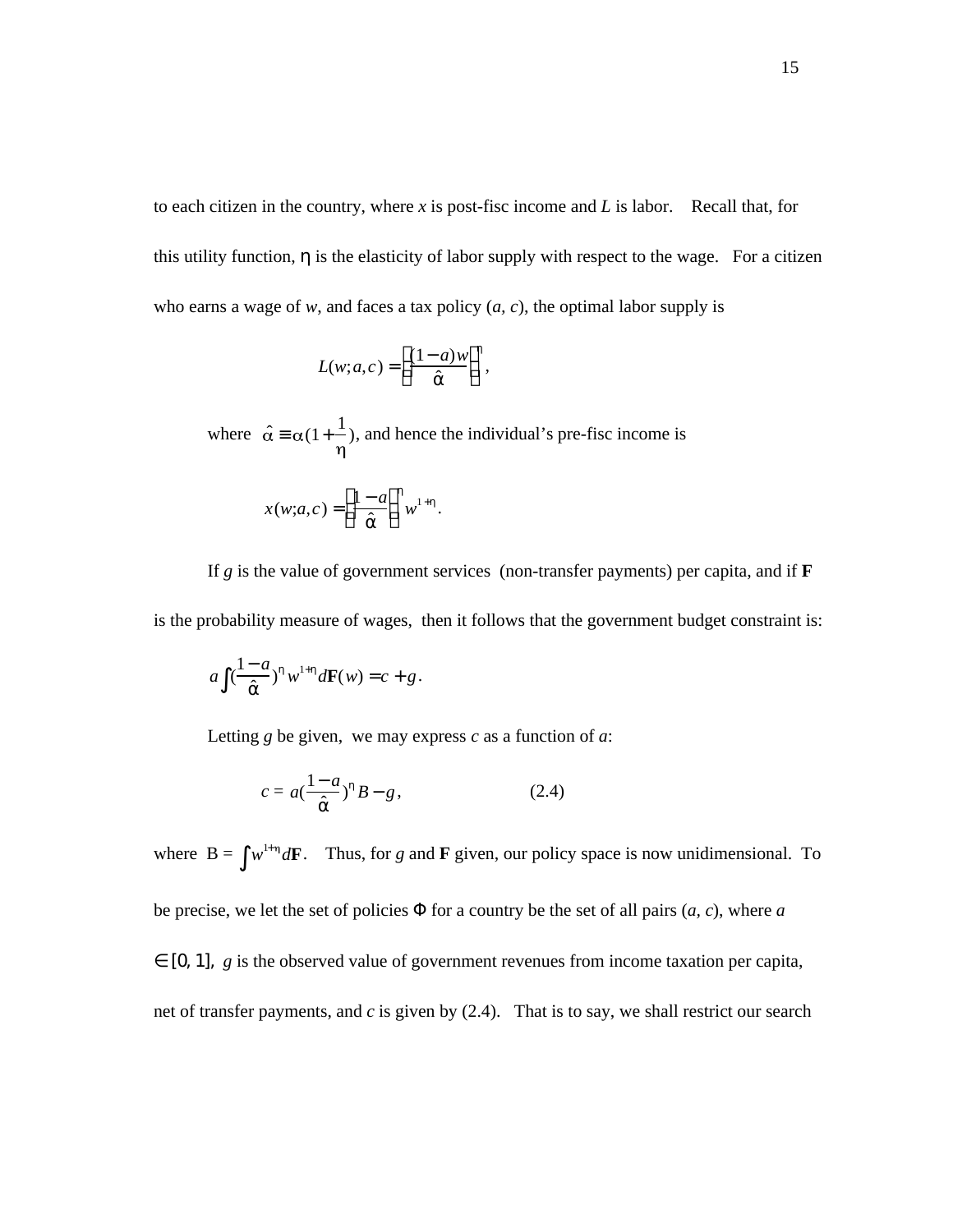(for the equal opportunity tax policy) to those policies which are *revenue neutral,* in the sense of holding constant the government revenue used for non-transfer-payment purposes.

We number types in ascending order of circumstantial advantage. Let  $\mathbf{F}^1$  be the probability measure of wages in the most disadvantaged type, and let  $A = w^{1+\eta} d\mathbf{F}^1(w)$ . Then the average post-fisc income of the worst-off type at policy *a* is:

$$
(1-a)(\frac{1-a}{\lambda}) A + a(\frac{1-a}{\lambda}) B - g;
$$

Assuming that the post-fisc distributions of income do not cross, EOp requires us to maximize this expression over all feasible policies *a* in . (As we said, we are holding *g* constant.) Setting the derivative of this expression with respect to *a* equal to zero and solving gives us the optimal tax policy:

$$
a^{EOp} = Max[1 - \frac{B}{(1 + \cdot)(B - A)}, 0].
$$
 (2.5)

The intuition for this formula is as follows. Typically, *B* will be significantly larger than *A*. In this case,  $a^{EOP} > 0$ . But if the distribution of wages of the worst-off type is not very different from the distribution of wages of the whole society, then *B-A* will be small, and, according to (2.5),  $a^{\text{Eop}} = 0$ . This means that there should be no redistributive taxation to equalize opportunities for income: any taxation would be counter-productive, given the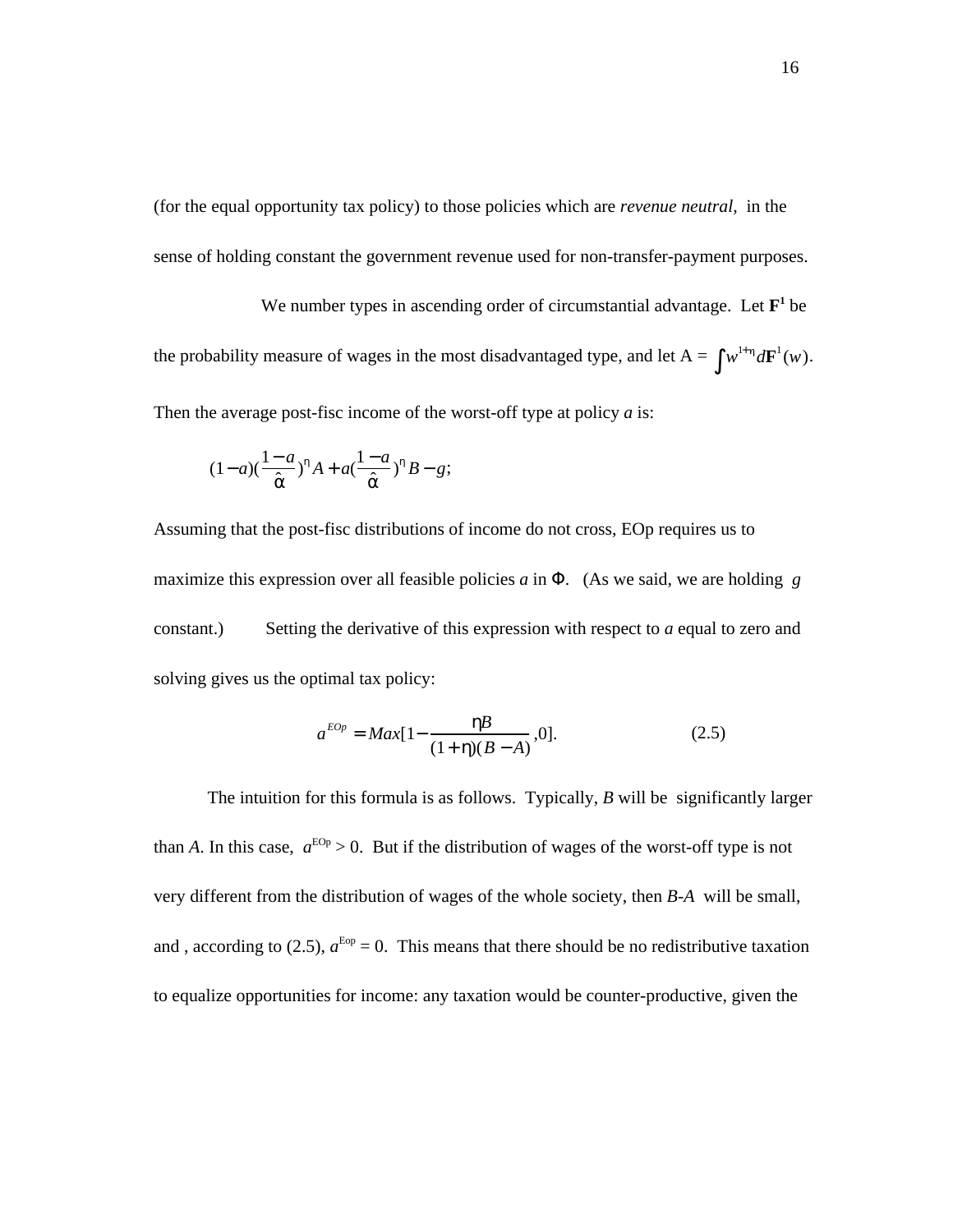deadweight losses incurred, since there is so little inequality of opportunity, pre-fisc. The EOp policy, in this case, is simply to tax every citizen the lumpsum *g*. 8

We shall compare the actual tax regime to the EOp regime as follows. We first choose a 'benchmark' policy in , namely the policy with  $c = 0$ . This is the tax policy that would tax all incomes at a proportional rate  $a<sup>bench</sup>$  that would just suffice to raise government expenditures of  $g$  per capita, and make no inter-citizen transfers. We let  $V_1$  equal the average post-fisc income of the worst-off type at this policy. We let  $V_2$  be the average post-fisc income of the worst-off type at the observed policy  $\hat{a}$ , and we let  $V_3$  be the average post-fisc income of the worst-off type at the policy  $a^{EOp}$ . We now define

$$
\mathbf{v} = \frac{V_2 - V_1}{V_3 - V_1}
$$

.

If  $= 0$ , then the observed policy is the benchmark policy, and if  $= 1$ , then the observed policy is the EOp policy. Thus, can be thought of as the extent to which the observed policy achieves EOp, relative to the benchmark of 'no transfers.' Finally, it should be mentioned that the observed policy might *overtax* in the sense that it redistributes more than EOp requires. In this case, we shall simply write " $=$ , " for 'overtaxation.'

<sup>&</sup>lt;sup>8</sup> For simplicity of exposition, we ignore the fact that persons of very low income cannot pay the lump sum tax.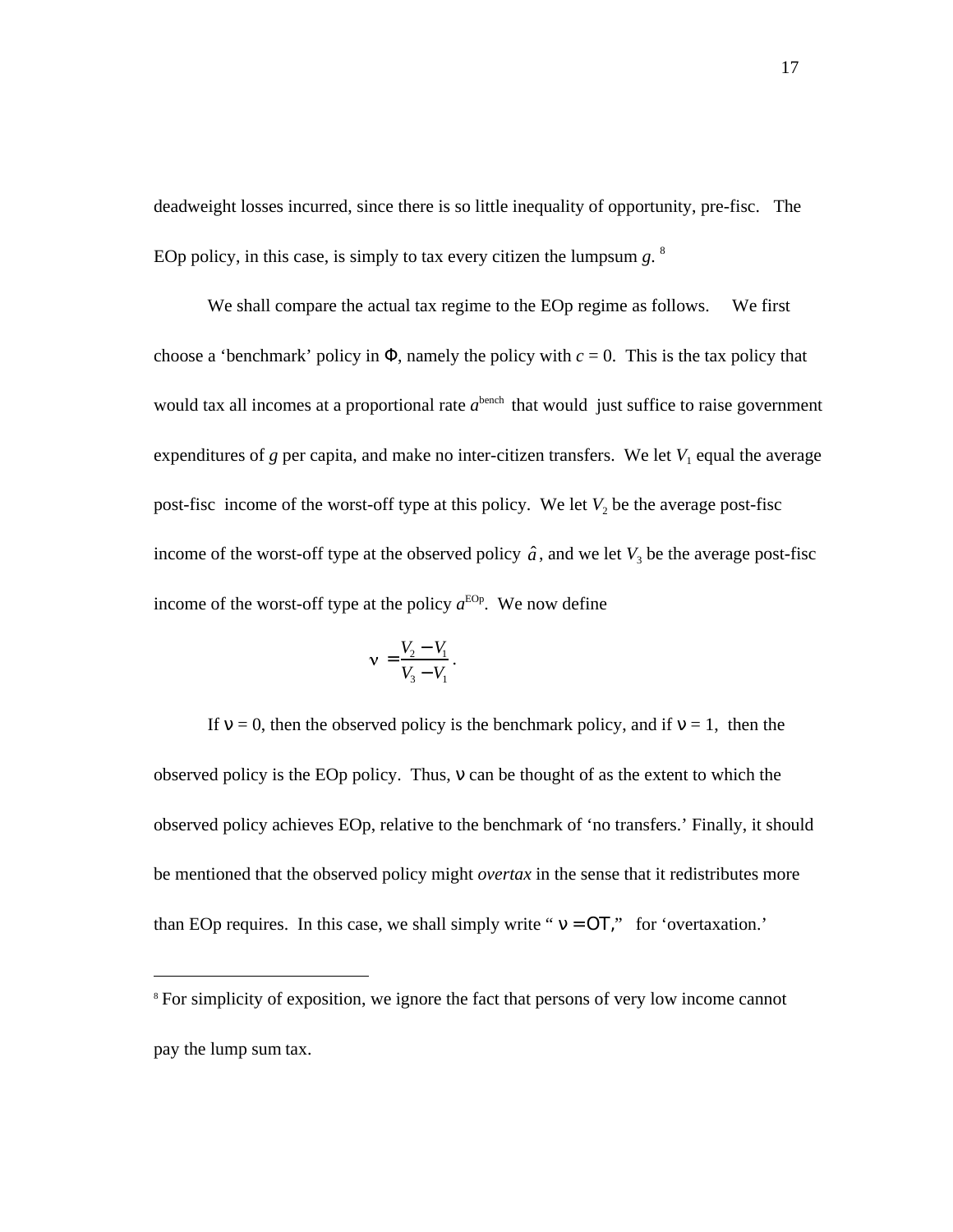We next inquire into the 'efficiency cost' of achieving equality of opportunity – but here "efficiency" is used in the traditional sense of "the size of the pie". We can ask: how much would national income shrink (expand) if we were to pass from the present policy to the EOp policy? We define the efficiency, , of EOp as follows:

$$
\varepsilon = \frac{x(w; \varphi^{EOp})d\mathbf{F}(w)}{x(w; \hat{\varphi})d\mathbf{F}(w)},
$$

which is just the ratio of average pre-fisc incomes at the EOp and observed policies. If  $\langle 1, \rangle$ then there is some cost, in loss of average incomes, in moving from the observed policy to the EOp policy, and if  $\geq 1$ , then there is an increase in average incomes in that move.

From the last two paragraphs, the reader must note that "the efficiency of present policy with regard to the EOp objective" and "the efficiency cost of implementing EOp" are two quite different ideas – although they are related: for if the first number ( ) is close to one then the second number ( ) will also be close to one.

We next explain how we compute the distribution of wages for a country, for it was the wage distributions that we used in the deduction of the optimal tax, above. We shall observe *incomes,* pre- and post- tax and transfer, not 'wages.' We shall assume that pre-fisc income is produced by an individual who maximizes utility, and has a certain wage-earning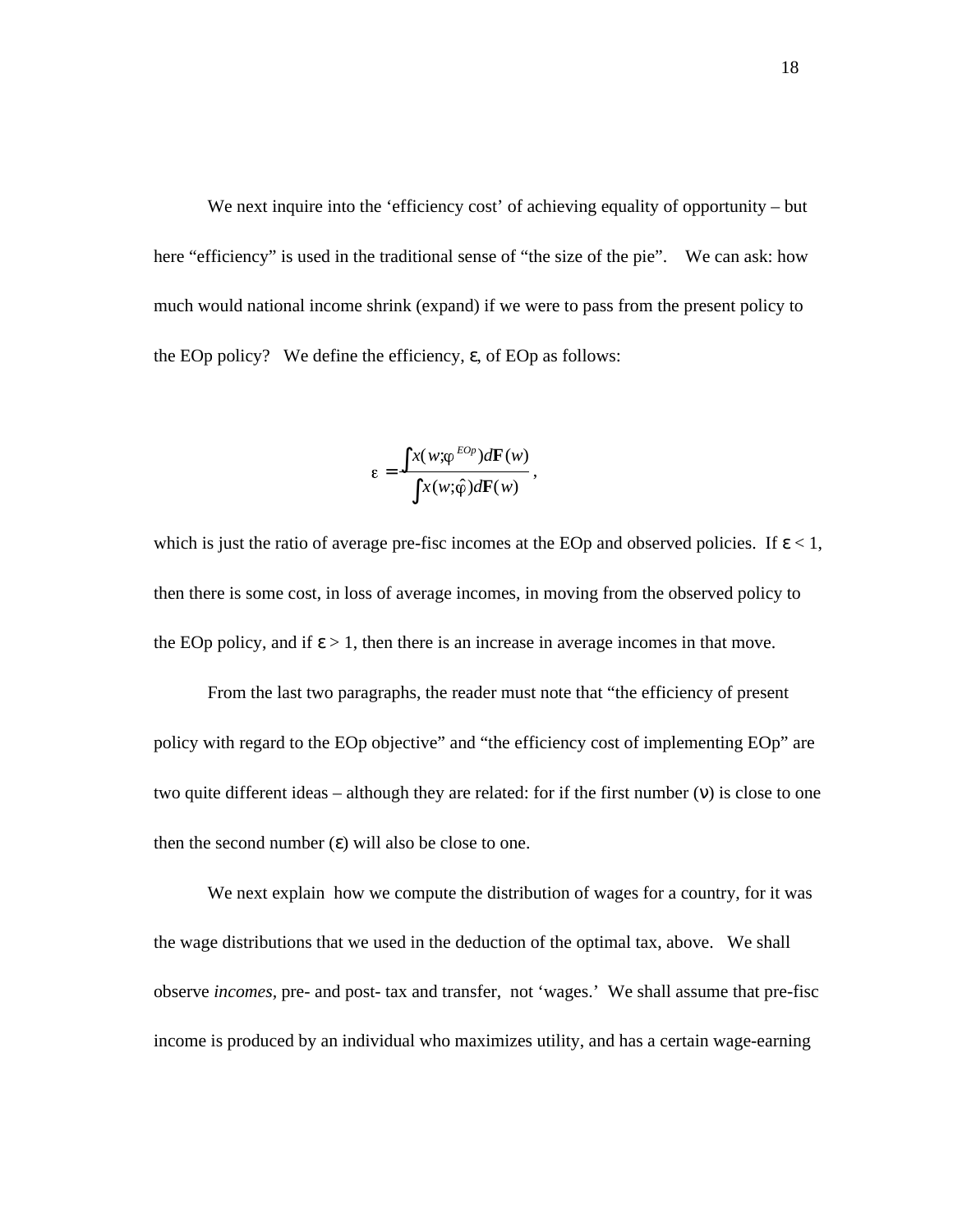capacity. We shall assume a given value for the elasticity . (Indeed, our method will be the perform the whole calculation for three values of , for each country. It is clear that the smaller is , the smaller is the deadweight loss of taxation, and hence the larger will be the marginal tax rate,  $a^{EOp}$ , in the EOp regime.) We calibrate by assuming that the individual with median income works one unit of time. By hypothesis, at the observed policy  $\hat{a}$ , incomes must be related to wages by the relation:

$$
x(w; \hat{a}, \hat{c}) = \frac{1 - \hat{a}}{2w^{1+}} w^{1+} .
$$
 (2.6)

Thus, having the observed distribution of pre-tax income, we can invert equation (2.6) and find the distribution of wages, what we have denoted **F.** In like manner, we compute the distribution of wages in the most disadvantaged type, **F 1** . These are the only distributions that we need.

A final conceptual remark is in order. Some will object that the ethics of our equalopportunity formulation are marred, because we (the ethical observers) take *income* as the opportunity equalisandum, but the citizens in the societies we study, by hypothesis, maximize something else, their 'utility', as measure by the function *u*. Non-paternalism would seem to require that we, as well, take that utility as the opportunity equalisandum. We do not wish to make a principle of our choice: we could as well have carried out the exercise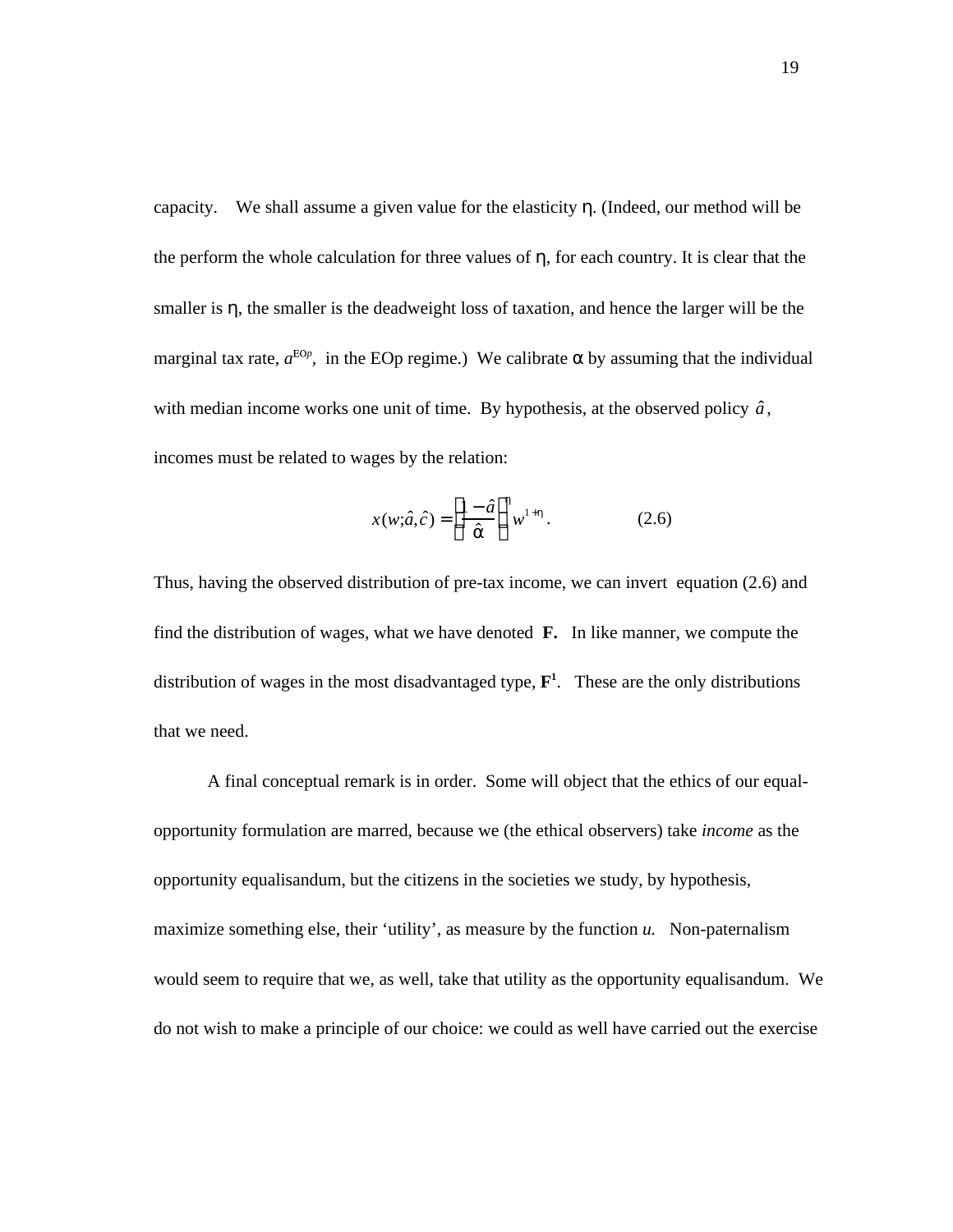with "utility" in the place of "income," and our results would differ little from what we report below. Our choice of income is dictated by a desire to work with a concept which most people intuitively use when thinking about inequality – namely, income distribution. Talking about how income distributions would change under the equal-opportunity policy is less abstract than talking about how utility distributions would change<sup>9</sup>.

3. The data sets

Our empirical analysis uses household survey and administrative micro-data form ten different countries, which allow us to calculate the pre and post-fisc income of individuals, and also contain information on their family background.

Tables 1 and 2 describe the main characteristics of the data sets. Samples refer to individuals who are male heads of household 25 to 40 years old (30 to 40 years old for Denmark, 25 to 50 years old for Germany). The average age ranges from 32.3 to 37.6. Most samples contain between 1,000 and 2,000 observations.

<sup>&</sup>lt;sup>9</sup> A critic could still say that we should have used utility as the opportunity objective, and then looked at changes in *income* distributions associated with the optimum of our social welfare function. We decided not to do so.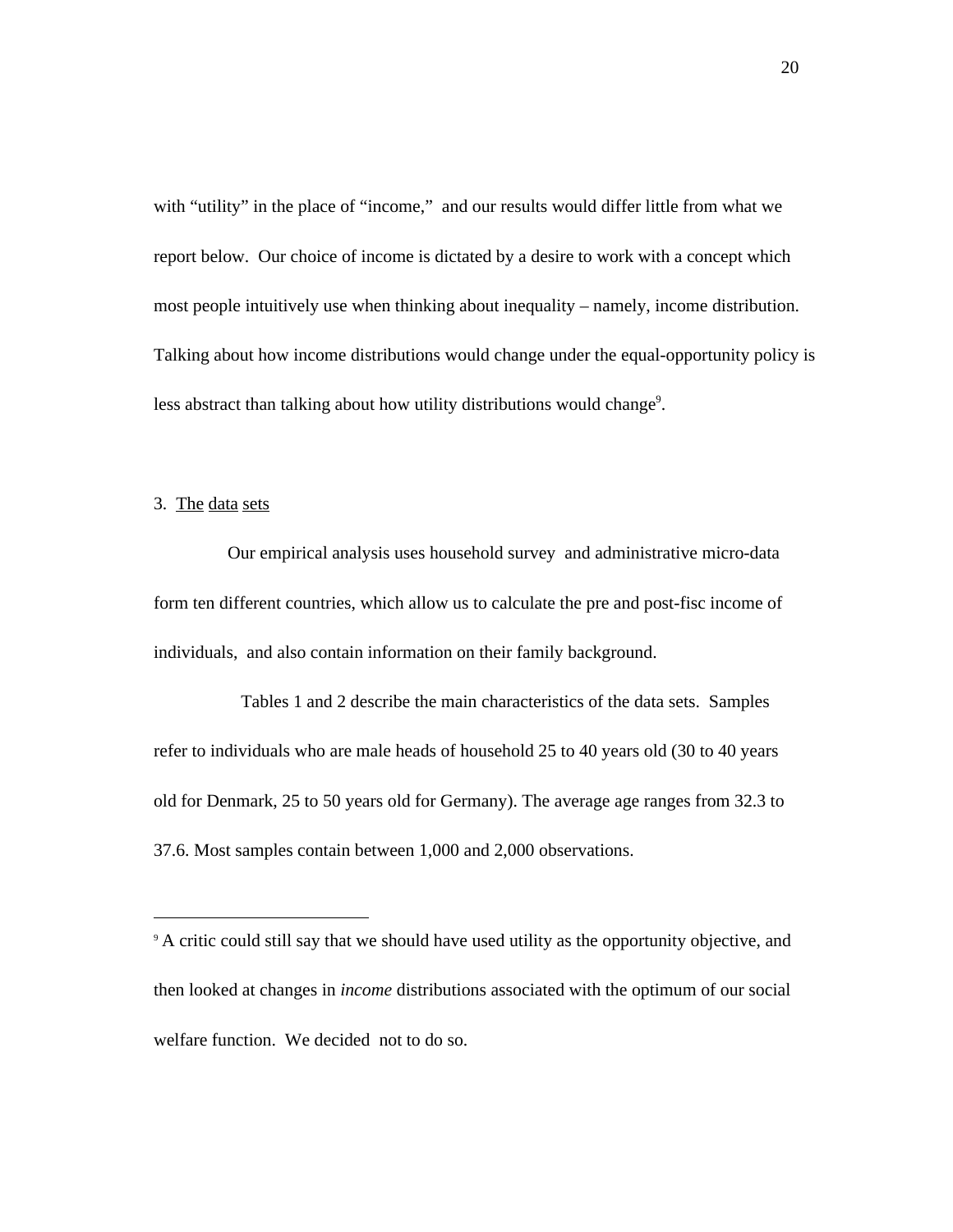Income is expressed in per annum terms in thousands of units of local currency. Two definitions of income are used. In the first specification (ST-income) prefisc income is calculated by adding to the individual's labor income, the household capital income divided by the number of adults in the household. (For Belgium, calculations do not include the self-employed, or data on capital income.) Starting with our measure of pre-fisc income we add transfers and then subtract income and social security taxes, in order to obtain a measure of post-fisc income. For the Nordic countries in our study we have data on actual taxes paid by individuals in the sample. In all other cases, taxes were simulated using available information on income and household characteristics and applying tax laws.

We do as well a series of calculations based on a second income definition (EQ-income). We start by defining pre-fisc income as household total (labor plus capital) income which is then equivalized to take account of differences in household size. The equivalence scale is the square root of household size (see Atkinson, Rainwater and Smeeding (1995)). Large household sizes are generally due to older children's living at home, and the prevalence of this practice differs across countries in our sample. Post-fisc income is calculated by adding benefits to and subtracting taxes from household pre-fisc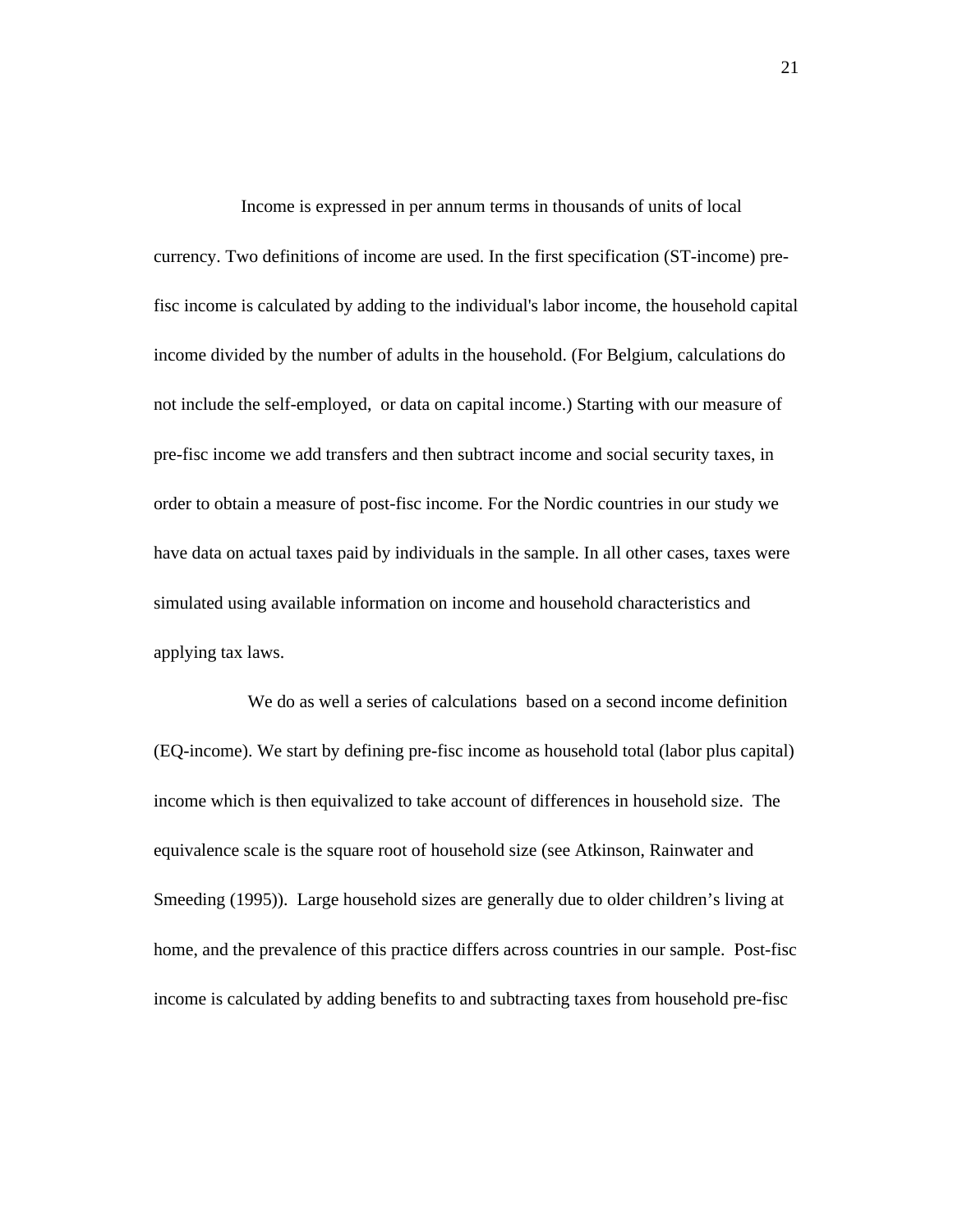income; the result is then divided by the square root of household size. Table 2 shows that the mean household size in our samples ranges from 2.6 in Sweden to 3.8 in Spain.

In most countries, income tax payments of households are simulated. The simulation formulae tend to overestimate the taxes paid by high income groups, who can practice sophisticated tax avoidance. Thus, the extent to which actual tax systems achieve equalization of opportunities for income acquisition is probably less than what our estimates below indicate, based, as they are, on the simulations.

In order to obtain estimates of the actual mapping of pre-fisc into post-fisc income, we regressed individuals' post-fisc income on their pre-fisc income. Table 1 shows the  $r^2$  statistics of the linear and quadratic regressions for each country, using the ST definition of income. Affineness of the effective tax regime appears to be a very good assumption in all cases.

Table 3 shows the differences in the level and composition of tax revenues in the countries of the sample. Our measure of post-fisc income is obtained by subtracting from the pre-tax income the personal income tax and the social security contributions of workers (which includes both the contributions of employees and, except for Belgium, self-employed). To the extent that some (or all) of the other contributions are borne by workers, the redistributive impact of the tax system may be underestimated. This could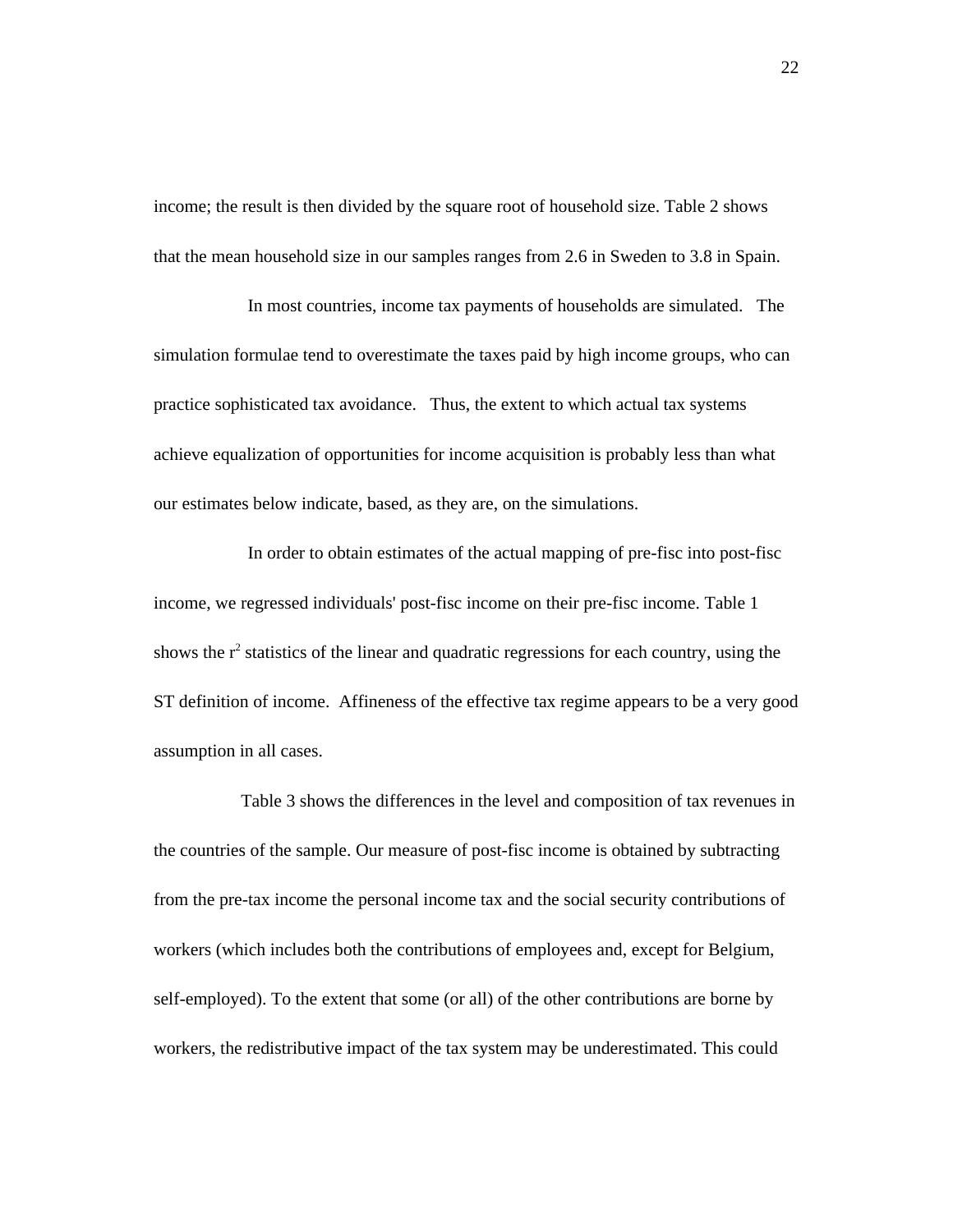be particularly important in countries like Sweden, Italy or Spain where more than 70% of the contributions are paid by employers.

Our next step consists in partitioning the samples into types based on circumstances. We define two different typologies of individuals: one characterizes the individual by his parents' level of education, and the second characterizes the individual by his parents' occupation. In the first case we identify three educational levels (ED1 to ED3) that create three sizeable groups. In the second case we define three (sometimes four) occupational groups: farmers, unskilled manual workers, skilled manual, and professionals and self-employed. Furthermore, for some countries we shall further refine these typologies into a typology with six types, by partitioning each of the abovedescribed types into two elements, characterized by whether the individual received an above or below average score on an IQ test taken during youth.

Tables 1 and 2 present descriptive statistics associated with the first typology, based on parental education, for all countries except for Great Britain where we use the occupational typology. For each survey we partition the sample into three types (ED1 to ED3) according to the level of education of the more highly educated parent. Table 1 shows the mean pre-fisc income of these groups. According to these basic statistics, the mean income of the three types is very different in Spain and Italy. At the other extreme,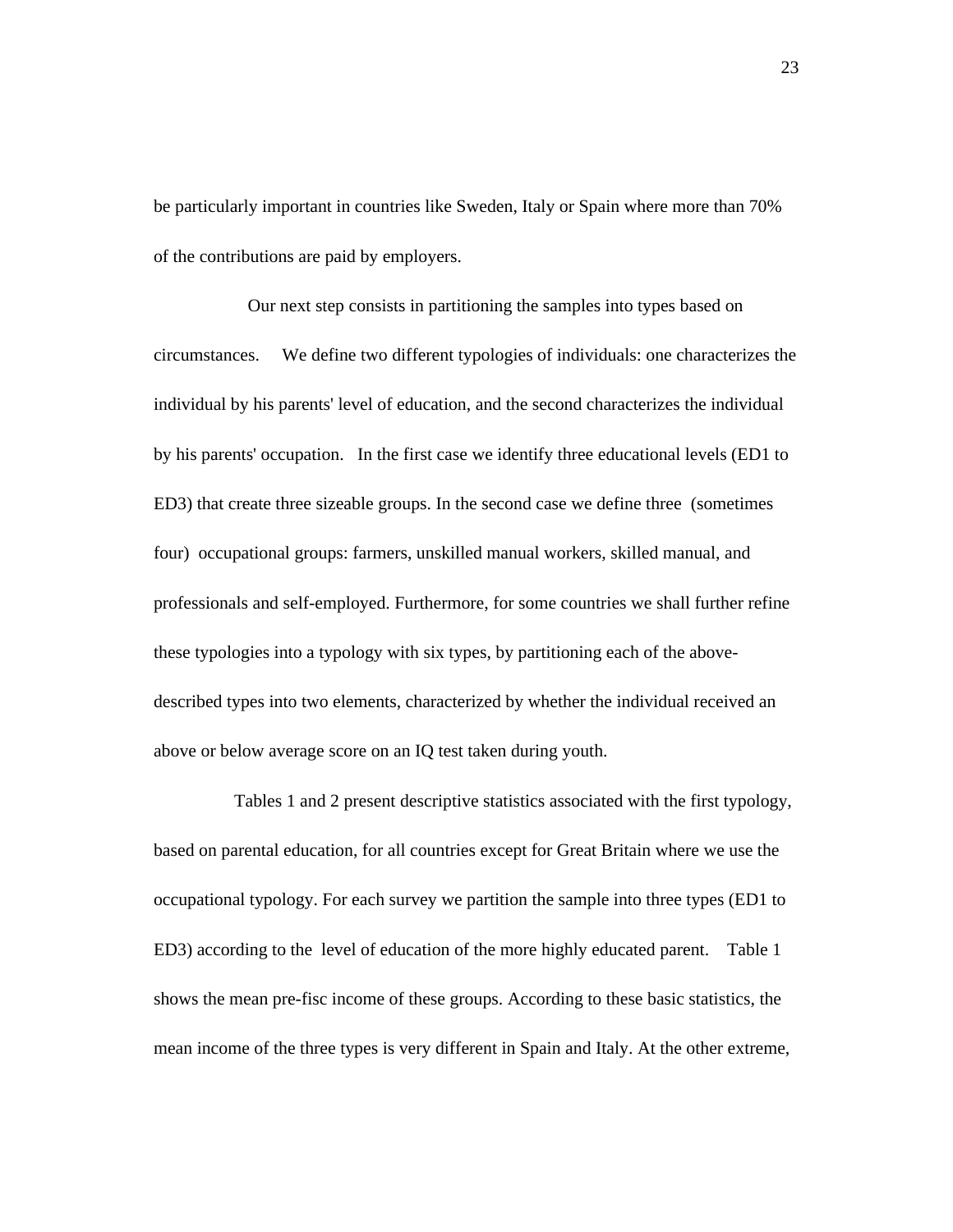we find Norway and Sweden with quite similar pre-fisc income levels across types. Intra-type inequality (judging by the coefficient of variation) appears to be larger for type ED3 than for the other types, in all countries except Germany-west and the Netherlands<sup>10</sup>.

Table 2 also shows that individuals in ED3 have, on average, between two and five more years of education than those in ED1. The largest differences appear in Italy and Spain, and may be partly responsible for the large degree of inter-type income inequality (see below) observed in these countries. Note, as well, that ED3 is younger than ED1 in all countries, and so the higher income of the former group cannot be due to more labor market experience. Because of this age discrepancy, our sample also underestimates the degree of unequal opportunities among the three ED types (that is, were our sample to contain ED3 individuals of the same age as ED1 individuals, observed income differences would be greater) $11$ .

# 4. Results

Tables 4-7 present the results of four calculations, where type is defined as ED (parental education) or OC (parental occupation), and where income is defined in either the

<sup>&</sup>lt;sup>10</sup> The coefficient of variation is very sensitive to outliers. If three observations are removed from the Dutch data set, then the coefficient of variation is largest for the ED3 type there, as well.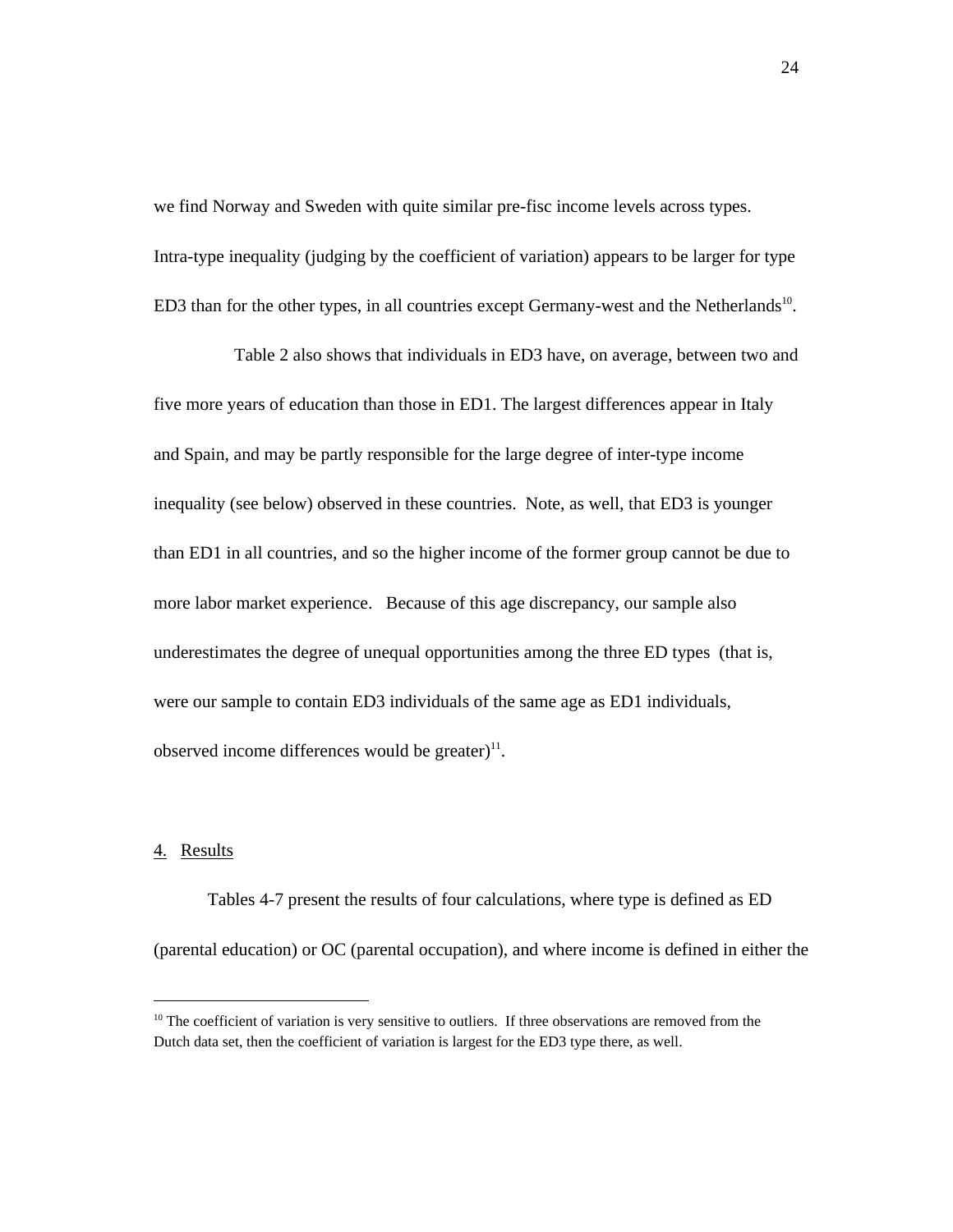ST or EQ manner. These four tables present the results for the assumption  $= 0.06$ . We also ran the calculations for  $= 0.03$  and 0.09, but do not report all those results. We concentrate our discussion on Table 4.

From the  $a^{obs}$  and  $a^{EOp}$  columns of table 4, we see that the EOp marginal tax rate is smaller than the observed marginal rate in Denmark, Norway, Sweden, the Netherlands, and Germany-west; in Germany-east, there is no unambiguous inequality of opportunity, prefisc, in the sense that the income distribution functions of the supposedly most disadvantaged and middle types, cross severely . This fact corresponds to the notation, in the column, that these five countries are classified as 'overtaxing': they tax more than equality of opportunity , with respect to the ED definition of circumstance, requires. It is particularly notable that four of these five countries (excepting the Netherlands) have an EOp tax rate of zero. This means that, at the EOp optimum, government spending would be financed by equal lump sum taxation of all citizens. There is, with our utility function, no deadweight loss with lump sum taxation. The way to interpret this result is that the pre-fisc inequality between types in these countries is so small that, even with a (fairly small) labor-supply

l

 $11$  Along the same lines, the permanent income of ED3 individuals may be substantially higher than that of ED1 individuals, a fact that is not captured in our analysis.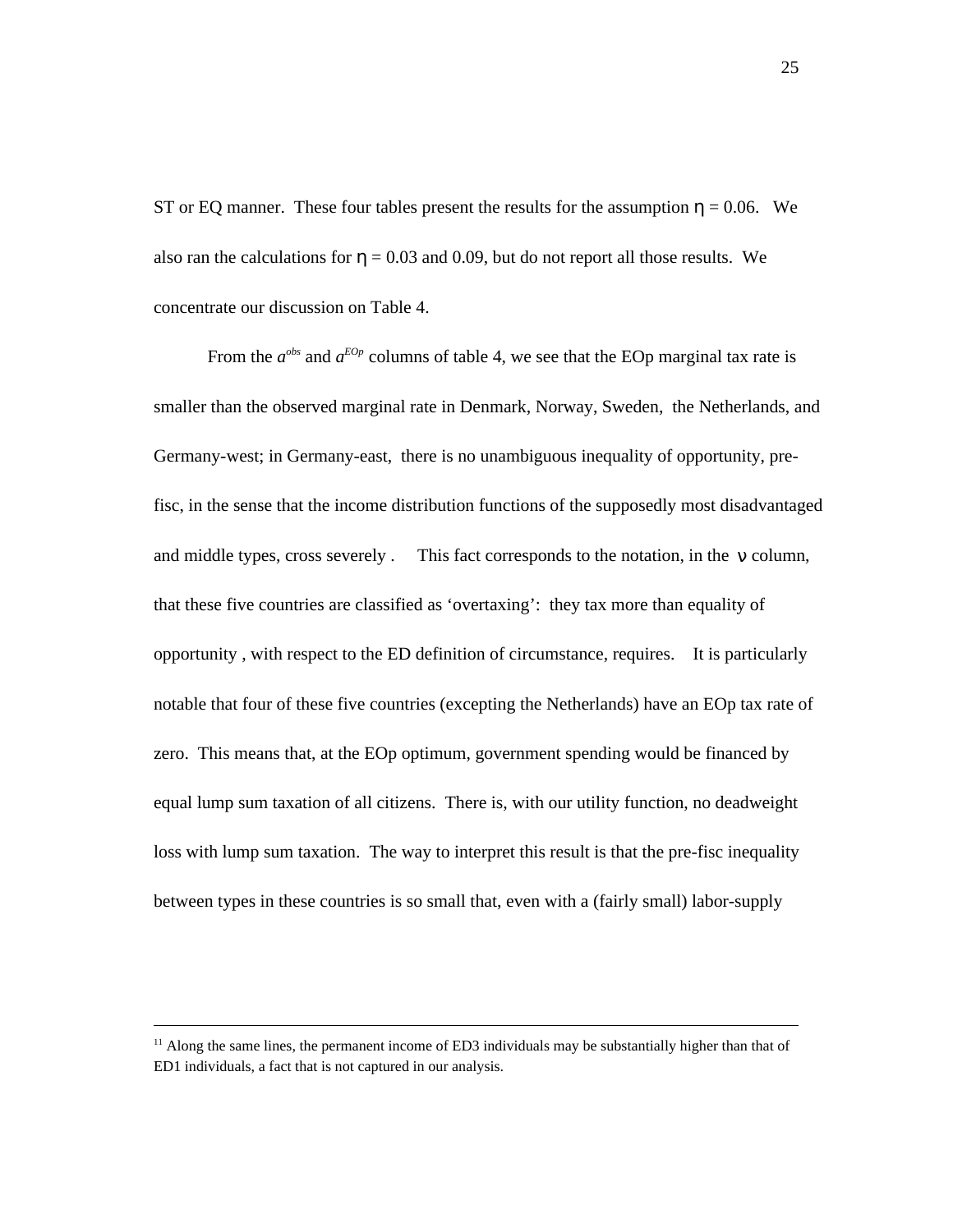elasticity of  $= 0.06$ , any proportional income taxation would produce a deadweight loss more than counteracting the benefit of increased opportunity equalization.

Belgium is essentially taxing at the EOp optimum: its efficiency is hardly below unity. Of the four remaining countries, Italy clearly has the least effective taxation, from the EOp viewpoint: its efficiency is 0.16. The US is not far behind, with an efficiency of 0.200. Notably, although the observed tax rate in Spain is not terribly high ( 0. 376), its EOp efficiency is quite good, at 0.748. This is due to the large degree of pre-fisc inequality in Spain. Figures 2a , 2b, and 2c present the pre-fisc income distribution functions of the three types in the US, Spain, and Denmark, respectively, from which this claim is evident.

It is worth recalling that our exercise defines the feasible set of policies as affine taxation which are revenue neutral, with respect to the funding of non-transfer-payment government spending (*g*). Of course, much of *that* spending will also have an equalopportunity effect, such as monies spent on education and health, but we have not attempted to estimate that effect. We can, however, observe the relative magnitudes of this component of spending in the *a*<sup>bench</sup> column of the table. Belgium, Netherlands, Denmark, Norway,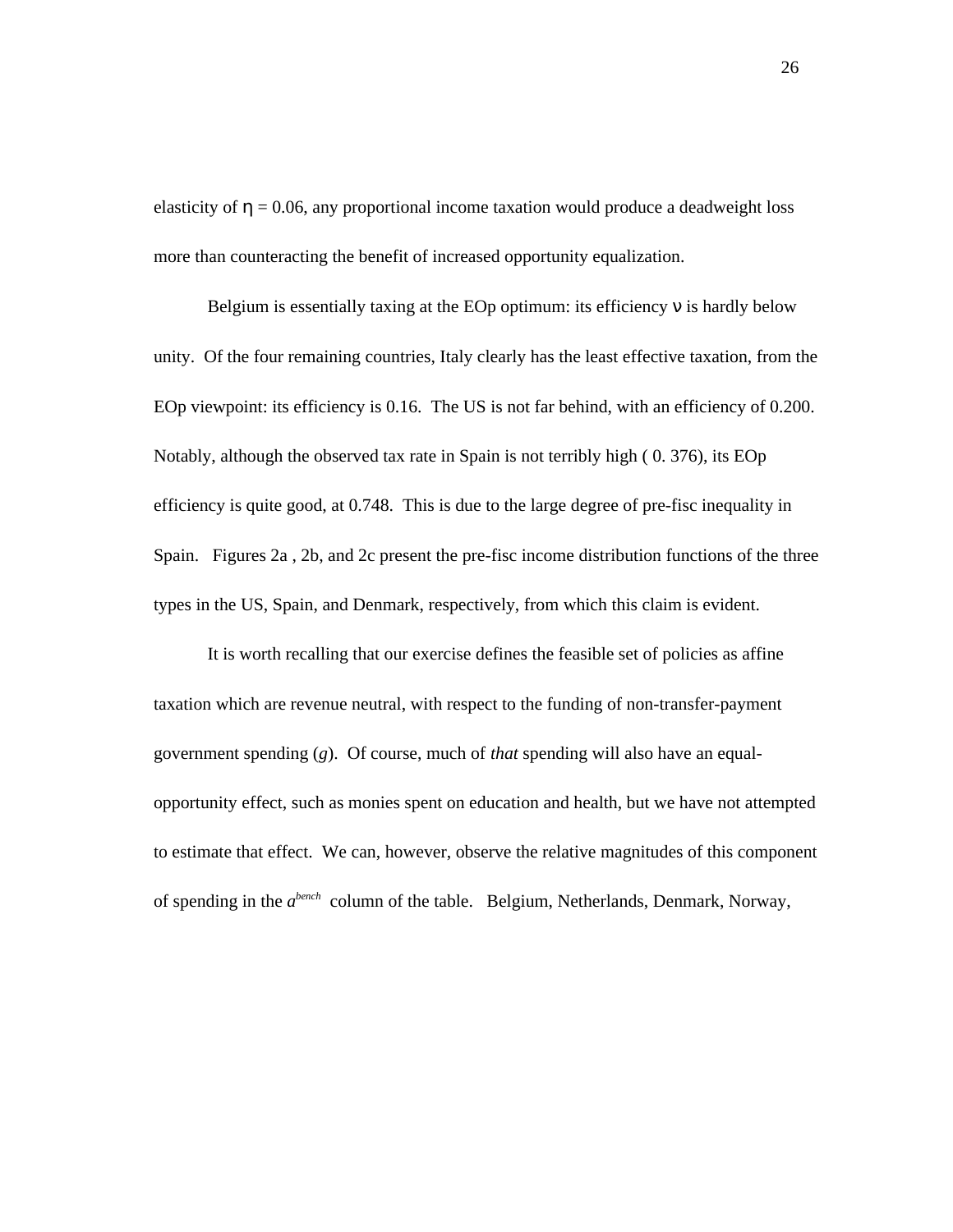Sweden, and west Germany all spend more than 20% of national income on government services.<sup>12</sup>

The column of these tables reports a measure of pre-fisc inequality. In Italy and Spain, the average pre-fisc income of the least advantaged type is barely more than half of the average pre-fisc income of the most advantaged type. In Sweden, Denmark, Netherlands, and the two Germanies, this ratio is over 80%. An interesting question would be to partition the causes of this high pre-fisc ratio in the northern Europe among the following three: population homogeneity, role of education, and role of the 'solidaristic wage' policy (that is, small wage differentials).

The last column of the table reports the ratio of the size of the income pie at the EOp tax regime to its size at the observed regime. It is of course the case that countries that are 'overtaxing' have  $> 1$ . In Italy, we estimate that the cost of enacting an EOp tax policy would be about 8% of national income; in the US, slightly less than 5%; in Great Britain (see Table 6), also slightly less than 5%.

 $12$  To be more precise, the  $a^{bench}$  column tells us the fraction of national income spent on these services, which is funded by the income tax. In addition, government services are funded by other taxes.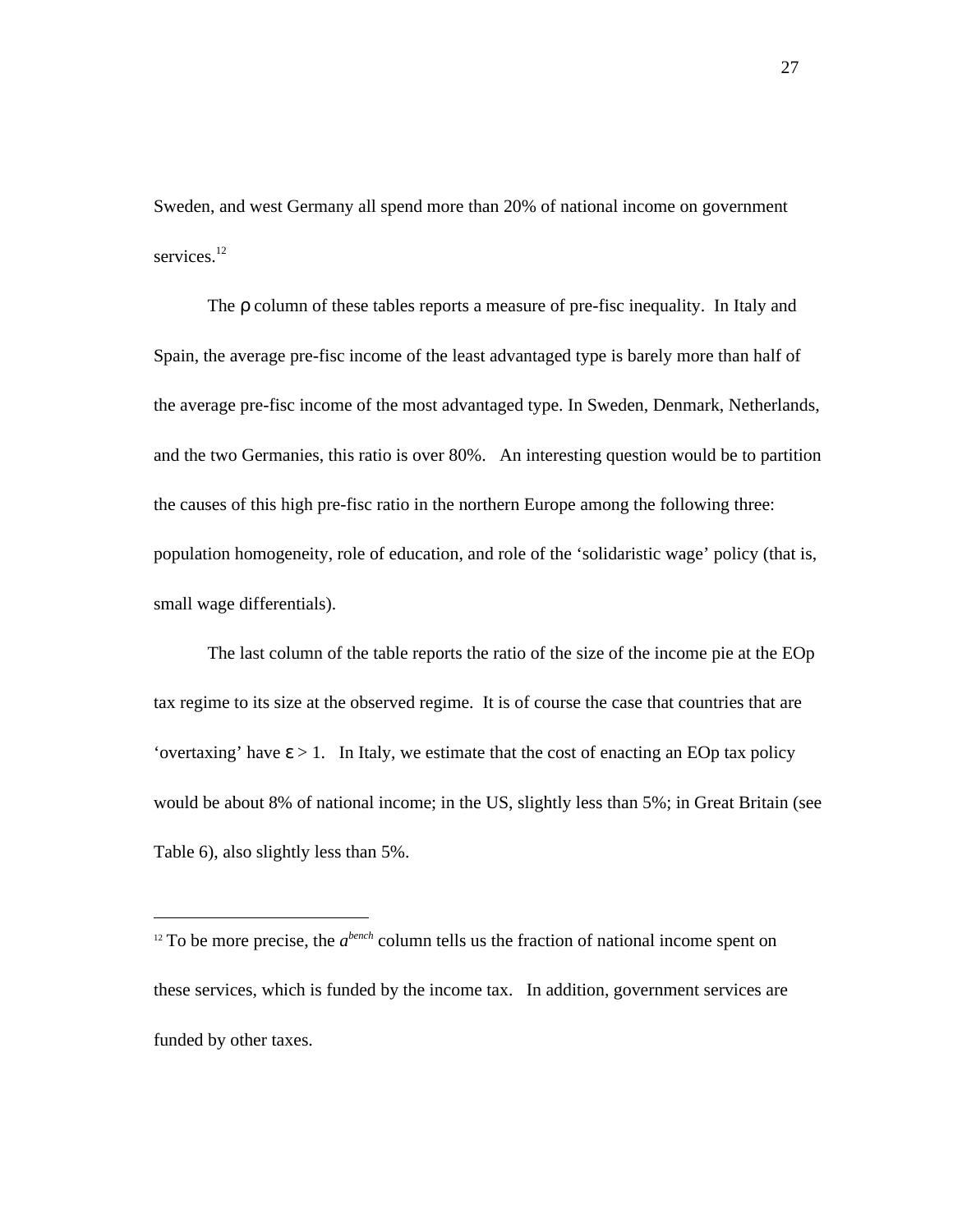Table 8 reports the results of three calculations with different typologies. The first row takes the population sample as the immigrant population in Germany, and partitions members according to the OC.ST typology. There is no unambiguous pre-fisc inequality of opportunity. The second row uses the British sample, and types individuals as white or nonwhite. Again, there is no unambiguous pre-fisc inequality of opportunity. We attribute this to the fact that Asians and Blacks are not distinguished in this typology. (Thus, Asians have incomes that are not lower than whites, and so the distribution functions of the 'white' and 'non-white' types cross.) The obvious move would be to do so, but there are too few observations in some of the type cells with a further refinement of type to do this. The last row of the table partitions the Netherlands sample into two types, defined by whether the individual was born in Netherlands or abroad. Interestingly, the Netherlands overtaxes with respect to eliminating inequality of opportunity between these types.

Table 9 reports various calculations for the elasticity  $= 0.03$ . With this assumption, there is very little deadweight loss to taxation, so EOp will generally require higher taxation than when  $= 0.06$ . We observe, remarkably, that east Germany, Denmark, Norway and Sweden continue to be classified as overtaxing. Italy and the US now have efficiency ratings of just above 0.12.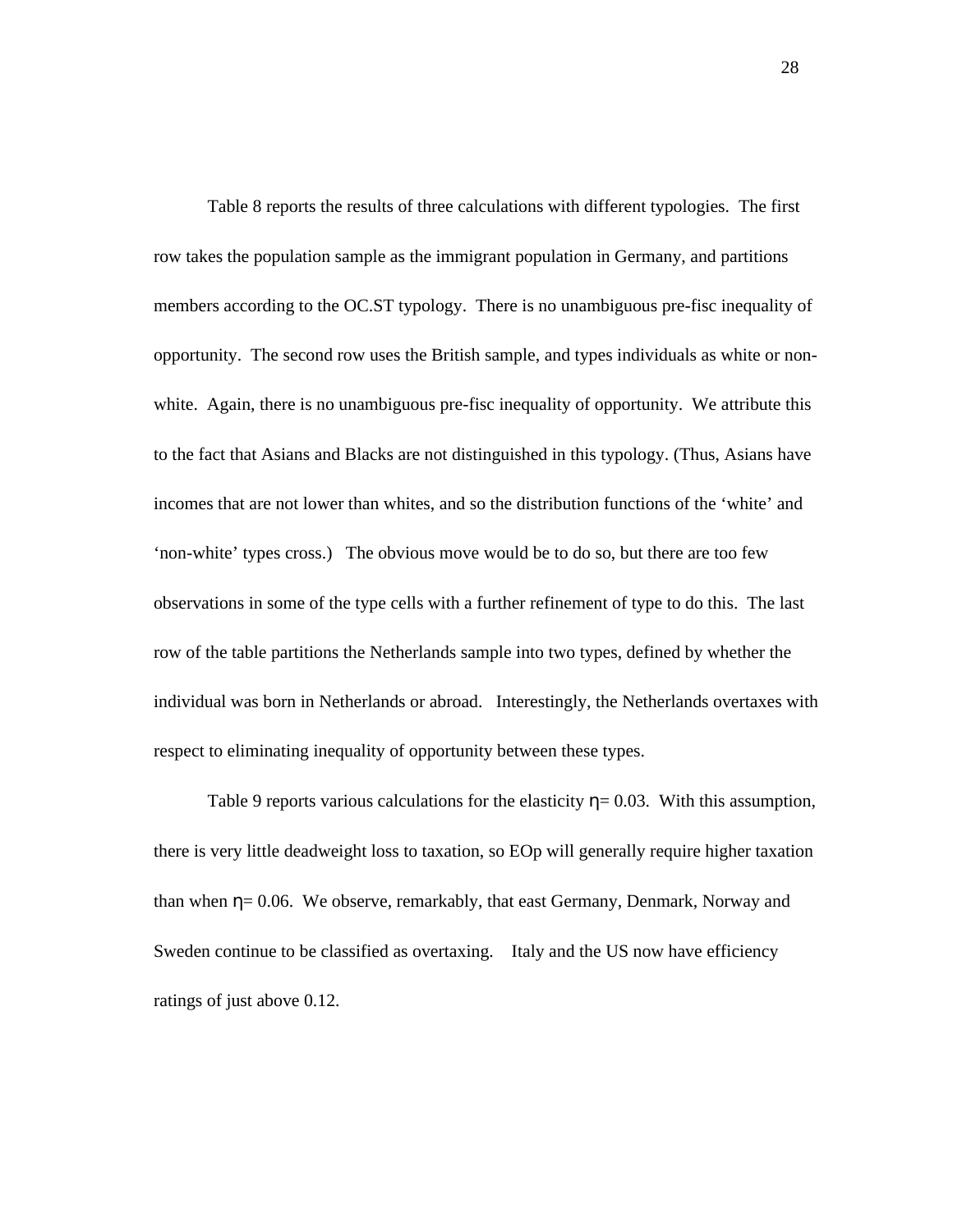How should one interpret the result that the northern European countries are all taxing either at or above the EOp optimum? We suggest two alternative interpretations. The first is that, indeed, these countries are moving beyond an equal-opportunity ethic towards an 'equal outcome' ethic.

We believe this is too hasty a conclusion. Recall that our method implicitly treats all intra-type income differences not ascribable to the explicit circumstances we name as due to 'effort.' In the results thus far reported, we have characterized the individual's circumstances by one characteristic, the education or occupation of his parent. This single characteristic captures much of what inequality of opportunity consists in. But it surely does not capture the influence of all factors beyond a person's control on his income earning capacity.

 The second interpretation is that other characteristics that we have ignored contribute as well to inequality of opportunity. Prominent among these is the natural ability of individuals.

In four countries – the US, Denmark, Sweden, and the Netherlands<sup>13</sup> – we have secondary data sets which contain data on IQ tests taken during youth. (The tests were

l

<sup>&</sup>lt;sup>13</sup> We thank J. Hartog for providing us with the Brabant data set for the Netherlands. See Hartog (1992) for his work based on this data set. We thank Erik Jorgen Hansen for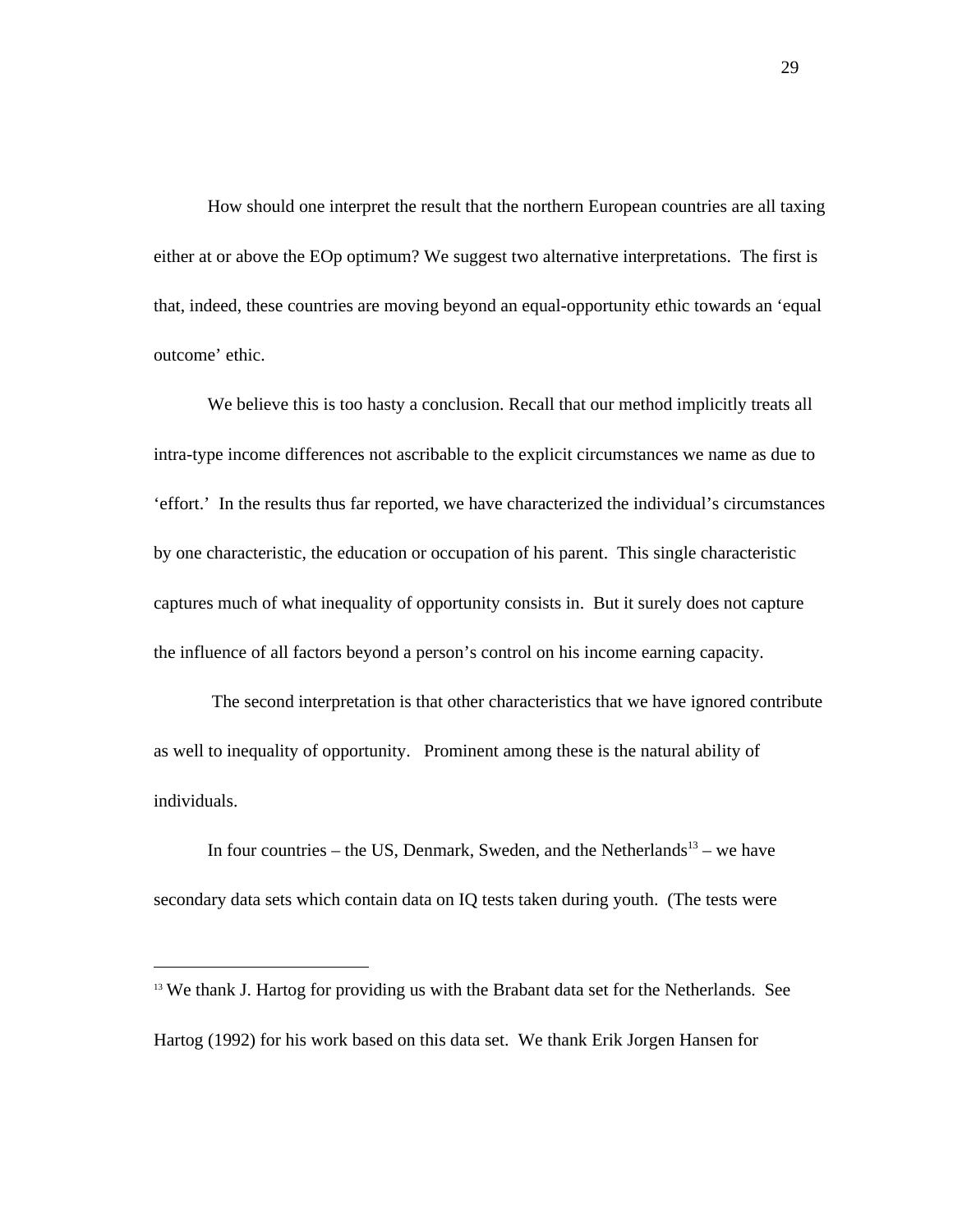administered at age 14 in Denmark, at age 13 in Sweden, at age 12 in the Netherlands, and in the interval 15 -23 years in the US.) Regardless whether the grade on these tests reflects genetic endowment or family culture (nature or nurture), it is a measure of the person's circumstances. And even if there is a 'hard work' component to what IQ measures, since these tests were taken in childhood, arguably before the 'age of consent' at which we should view individuals responsible for their acts, we should as well consider it a measure of circumstances. Our next exercise refines the ED typology, in these four countries, into a sixtype classification, where each ED type is partitioned into two elements, corresponding to 'above' and 'below' average IQ.

Because the IQ data in each of these countries were not in our main sample, we simulated these six types, in the main sample, as follows. In each country our secondary data set contains the IQ data, information on parental education, and information on the respondent's income as a young adult. We partitioned the samples in the secondary data sets into the three ED types, and then calculated the numbers  $p(i, t)$ , the fraction of individuals in

providing us with the data for Denmark from the SFI study

"Ungdomsforlobsundersogelsen"; see Hansen (1995) for his work using this data set. We thank Carl-Gunnar Janson for access to his data for Sweden.

30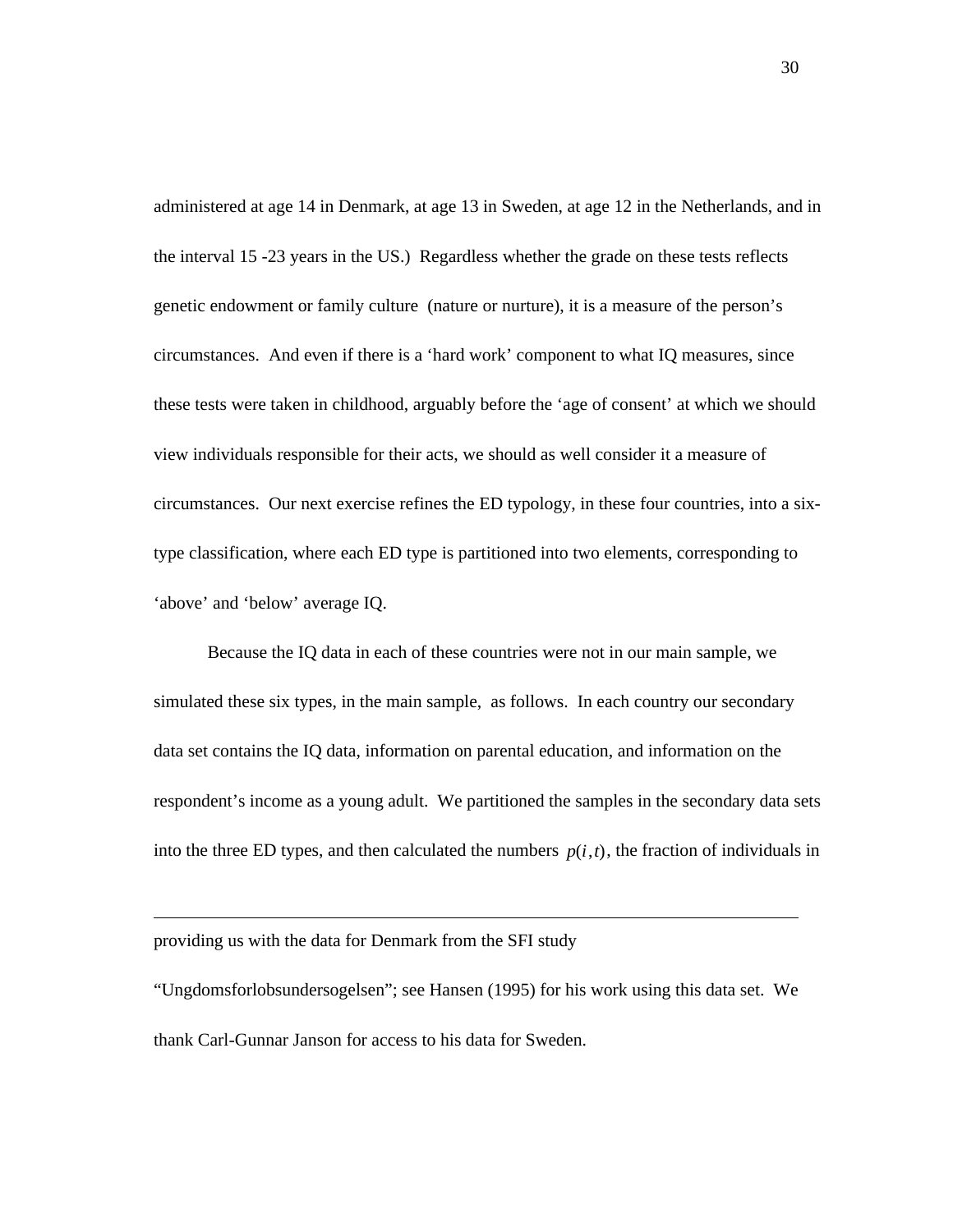the  $i<sup>th</sup>$  income quintile group of the  $t<sup>th</sup>$  ED type who scored above average on the IQ test. (Thus, *t* ranges from one to three, and *i* from one to five.) We then returned to the primary data set, partitioned each of the three ED types into five income quintiles, and then randomly assigned each individual in the  $(i, t)$  cell an IQ of 'above average' with probability  $p(i, t)$ , and an IQ of 'below average' with a probability of  $1-p(i,t)$ . We then partitioned the primary data set into six types, accordingly. The panels of Table 10 present the matrix *p* for the four countries. We see that above-average IQ is generally associated with higher income, and with more advantaged type.

Table 11 reports the results of the EOp calculation, for these four countries, for the six-type typology, and compares it to the corresponding calculations for the ED.ST typology. We see that, when IQ is accounted for, the Netherlands is no longer overtaxing. To equalize opportunities would now require a marginal tax rate of 70% in the Netherlands. Denmark and Sweden continue to overtax, although the EOp tax rate in Sweden is no longer zero, but 25%. Most remarkably, even accounting for IQ, the EOp taxation in Denmark should be strictly lump sum. Note that this is not explained simply by the degree of pre-fisc inequality. Denmark has somewhat more pre-fisc inequality than Sweden: the below-average-IQ, lowparental-education type in Denmark has an average pre-fisc income of 71% of the average pre-fisc income of the above-average – high-parental- education type , whereas the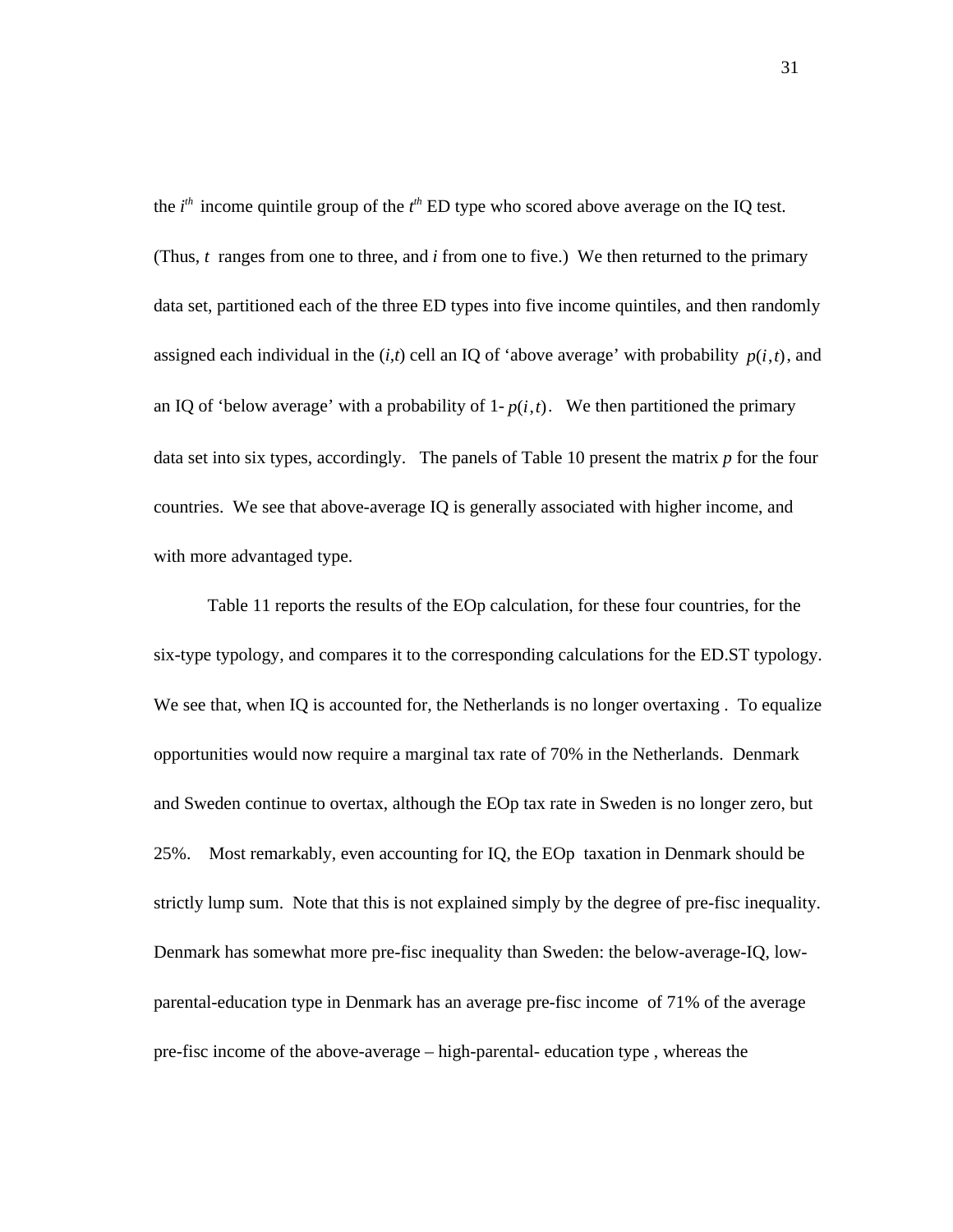corresponding figure is 78% in Sweden. The EOp calculation uses facts about the entire distribution of incomes of the various types, which are only imperfectly reflected in this single statistic.

# 5. Conclusion

We have asked to what extent income taxation, in ten countries, equalizes opportunities among young men for the acquisition of income. The novelty of the equalopportunity approach is its partitioning of income differentials into two categories, the first due to differential circumstances beyond the control of individuals, the second due to individual variation in voluntary effort. The equal-opportunity ideal uses the instrument at hand (here, income taxation) to annihilate differentials of the first kind but not of the second kind. The corresponding ethic is that differences in outcomes due to circumstance should, from a moral viewpoint, be compensable at the bar of justice, while differences due to effort should not be.

 Our method proceeds by singling out certain obvious circumstances, and attributing all remaining variation in incomes to differential effort. When we choose the level of parental education as the single circumstance, we find that in northern Europe, incometaxation regimes are either optimal from the EOp viewpoint, or go too far – in the Nordic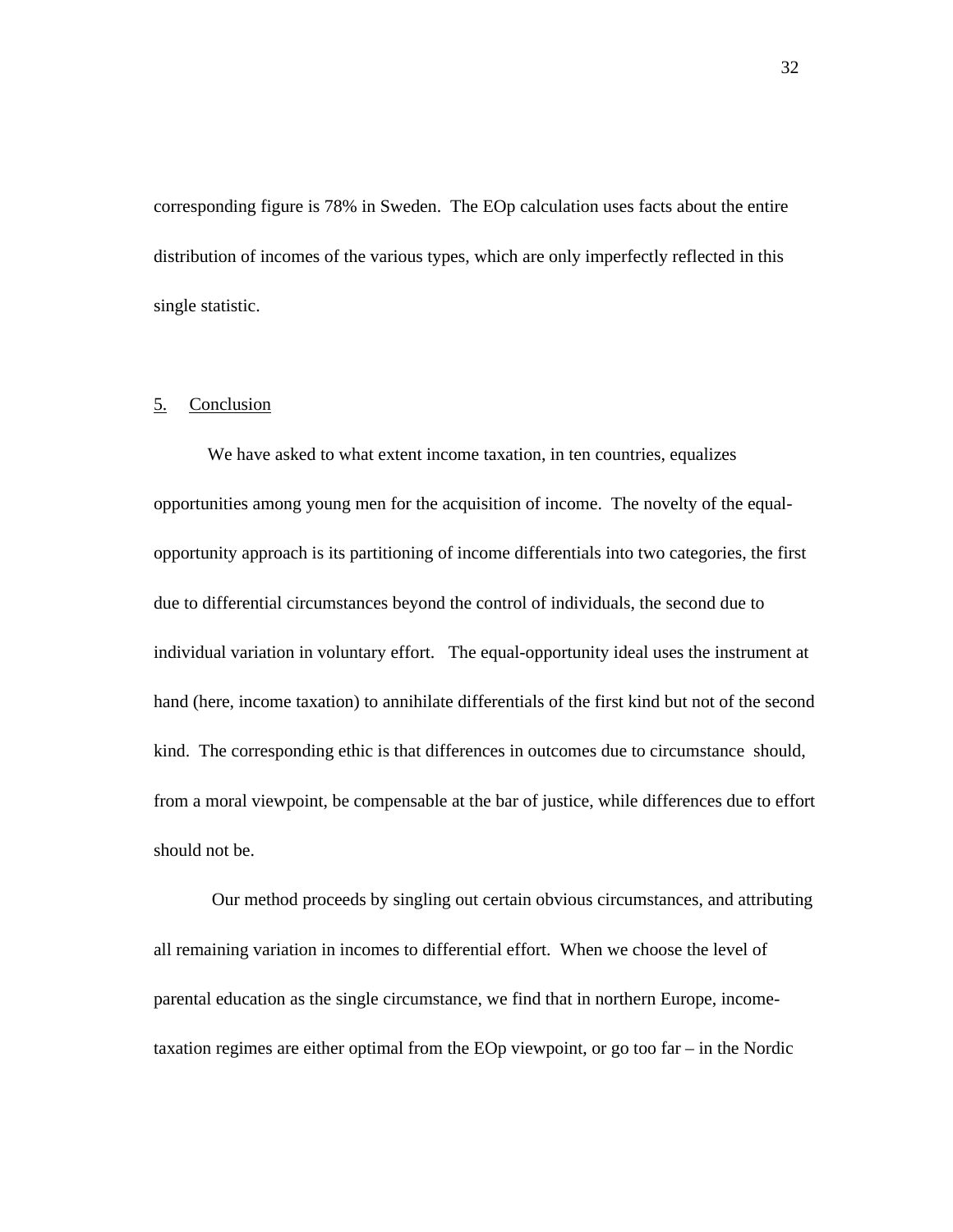countries, there is so little pre-fisc inequality of incomes across types that only lump sum taxation is justified from the EOp viewpoint. We then introduce native ability as a second circumstance, and find that, remarkably, Sweden and Denmark continue to tax more than equality of opportunity requires.

Were we to introduce finer variations in the delineation of circumstance – for instance, by partitioning IQ into four intervals, instead of two – we might well find that Sweden and Denmark do not continue to overtax from the EOp viewpoint. Nevertheless, it seems fair to say that these countries perform very well with regard to the EOp ethic. Further work would be required to explain the low degree of pre-fisc inequality among types in these countries, that accounts for their good performance with respect to the EOp criterion.

We remark on an efficiency issue that we have not thus far discussed: What is the best instrument for equalizing opportunities for income acquisition? Another possibly effective instrument would be education. We could, in principle, calculate how increasing expenditures on education would effect the type distributions of income, and then evaluate whether educational finance was a more efficient way of equalizing opportunities for income acquisition than redistributive taxation. While such an investigation is clearly beyond the scope of the present paper, it should be remarked that the educational finance instrument would not necessarily come out ahead. For example, despite efforts of many countries to

33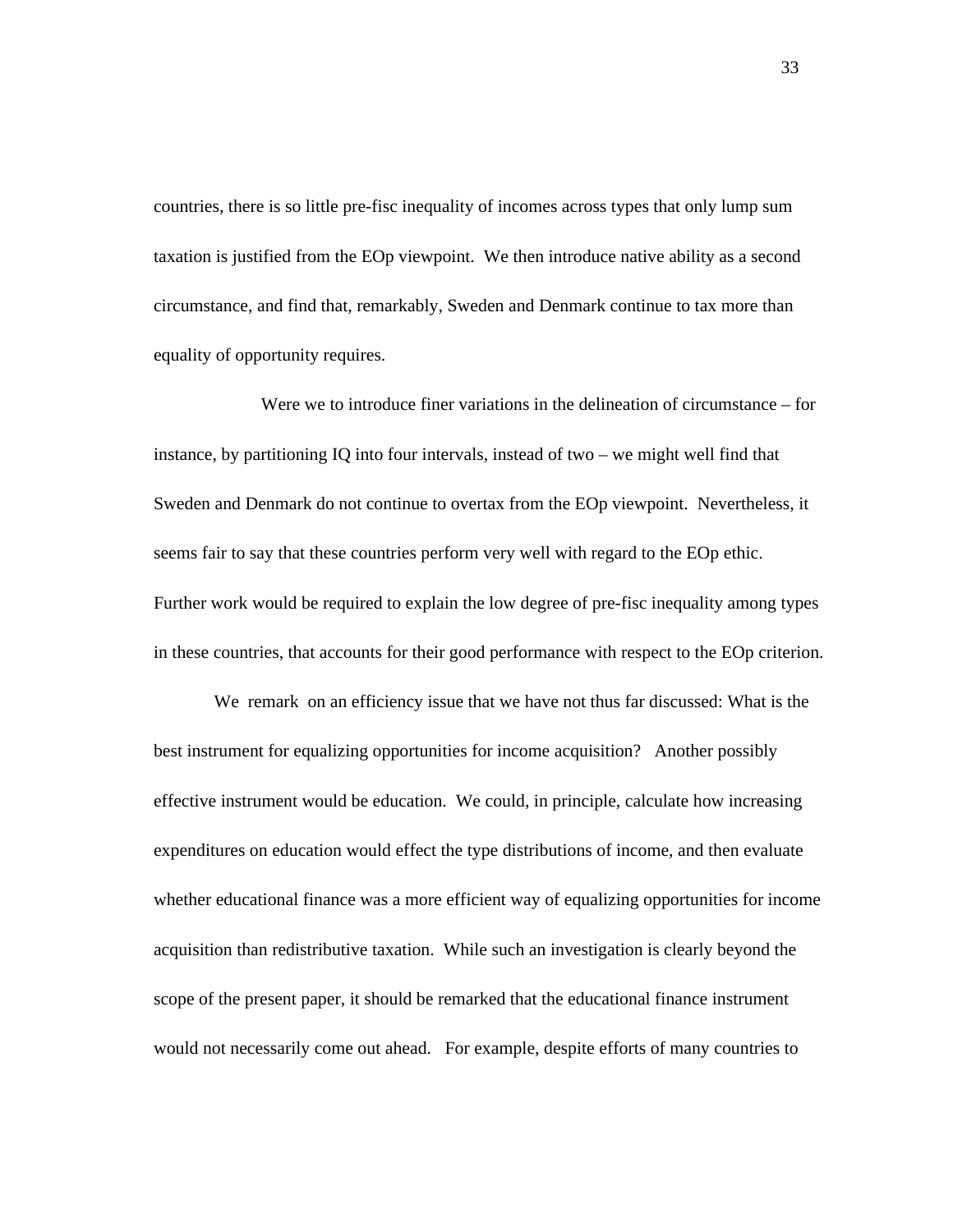reduce educational barriers to members of disadvantaged types, those barriers remain effectively quite high (see Shavit and Blossfeld (1993)). In fact, sociological researchers of stratification have suggested that a low degree of income inequality fosters equalization of educational and occupational opportunities, rather than the other way around. (For a thorough discussion, see Erikson and Goldthorpe (1992) and Jonsson, Mills and Müller (1996).) Income taxation, blunt instrument though it may be for our purpose, may be one of the best available.

Indeed, the difficulty of increasing the proportion of members of disadvantaged types who pursue tertiary education is surely, to some unknown extent, due to their preferences, and not to what we might think of as hard barriers (like imperfect credit markets). We might rightly consider those preferences, even if they are in large part determined by circumstances, to be the responsibility of the individuals who hold them<sup>14</sup>, and if so, the lower incomes that follow from their lower educational levels would not be compensable at the bar of equal opportunity. For further discussion of this philosophical issue, the reader is referred to the last footnote, and to the appropriate references below.

l

<sup>&</sup>lt;sup>14</sup> Dworkin (1981b) considers preferences with which the individual identifies, whether or not they were induced by circumstances, to be within the ambit of personal responsibility. Roemer (1998), however, does not, for preferences might have been adopted to make life manageable in an environment with bad circumstances (cognitive dissonance).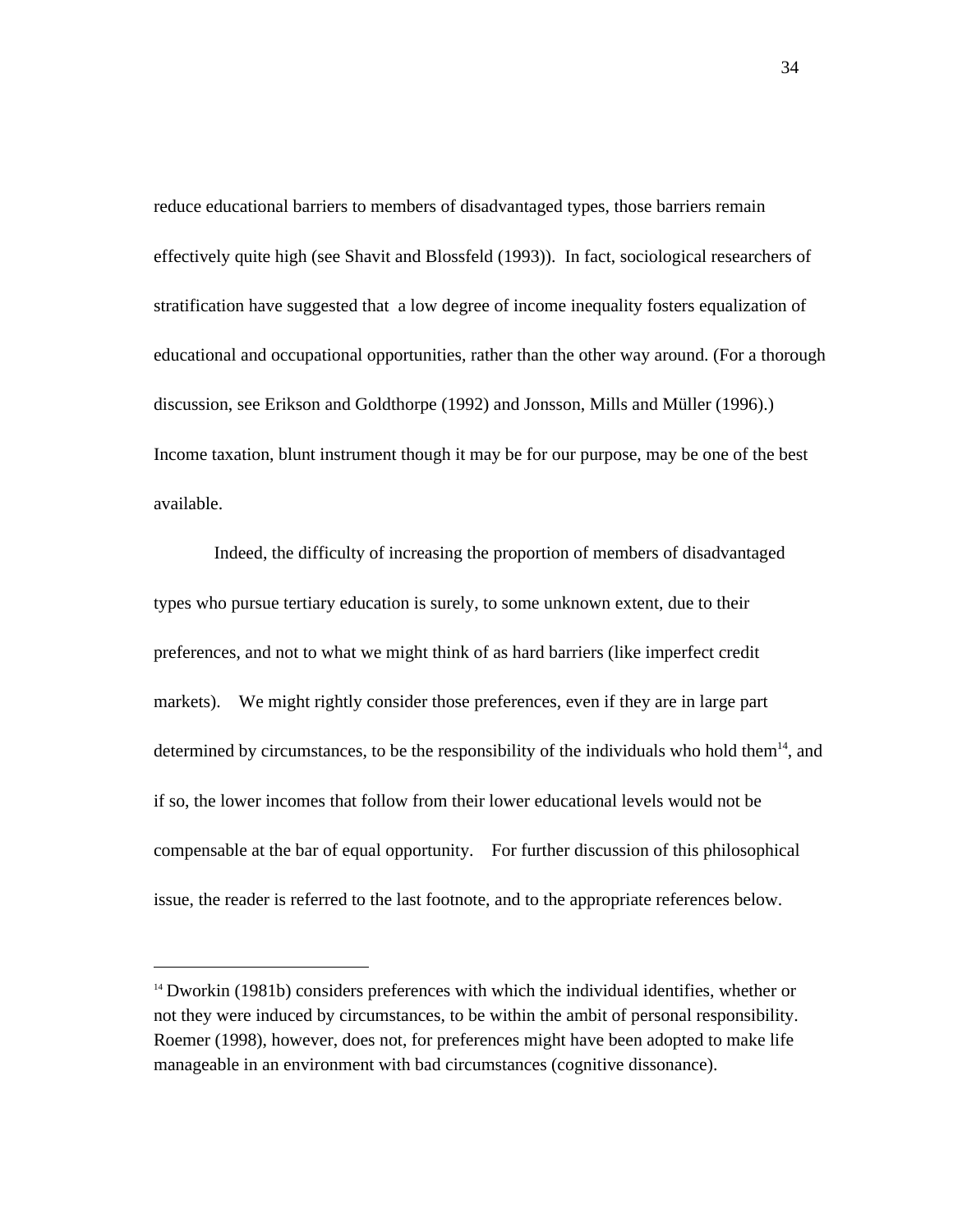## REFERENCES

Arneson, R. 1989. "Equality and equality of opportunity for welfare,"

Philosophical Studies 56, 77-93

Arneson, R. 1990. "Liberalism, distributive subjectivism, and equal opportunity for welfare," Philosophy & Public Affairs 19, 159-94

Atkinson, A.B., L. Rainwater, and T.M. Smeeding, 1995. *Income Distribution in*

*OECD Countries,* Social Policy Studies No. 18, Paris: OECD

Cohen, G.A. 1989. "On the currency of egalitarian justice," Ethics 99, 906-44

Dworkin, R. 1981a. "What is equality? Part 1: Equality of welfare," Philosophy

& Public Affairs 10, 185-246

Dworkin, R. 1981b. "What is equality? Part 2: Equality of resources," Philosophy

& Public Affairs 10, 283-345

Erikson, R. and J.H. Goldthorpe, 1992. *The constant flux. A study of class mobility in industrial societies*, Oxford: Clarendon Press

Hansen, Erik Jorgen. 1995. *En generation bliver voksen - Den forst*

*velfaerdsgeneraion.* Copenhagen: Socialforskningsinstitutet, Rapport 95:8

Hartog, Joop. 1992. *Capabilities, allocation and earnings.* Dordrecht: Kluwer

Academic Publishers

Jonsson, J.O., C. Mills, and W. Müller. 1996. "A half century of increasing

educational openness ? Social class, gender and educational attainment in Sweden,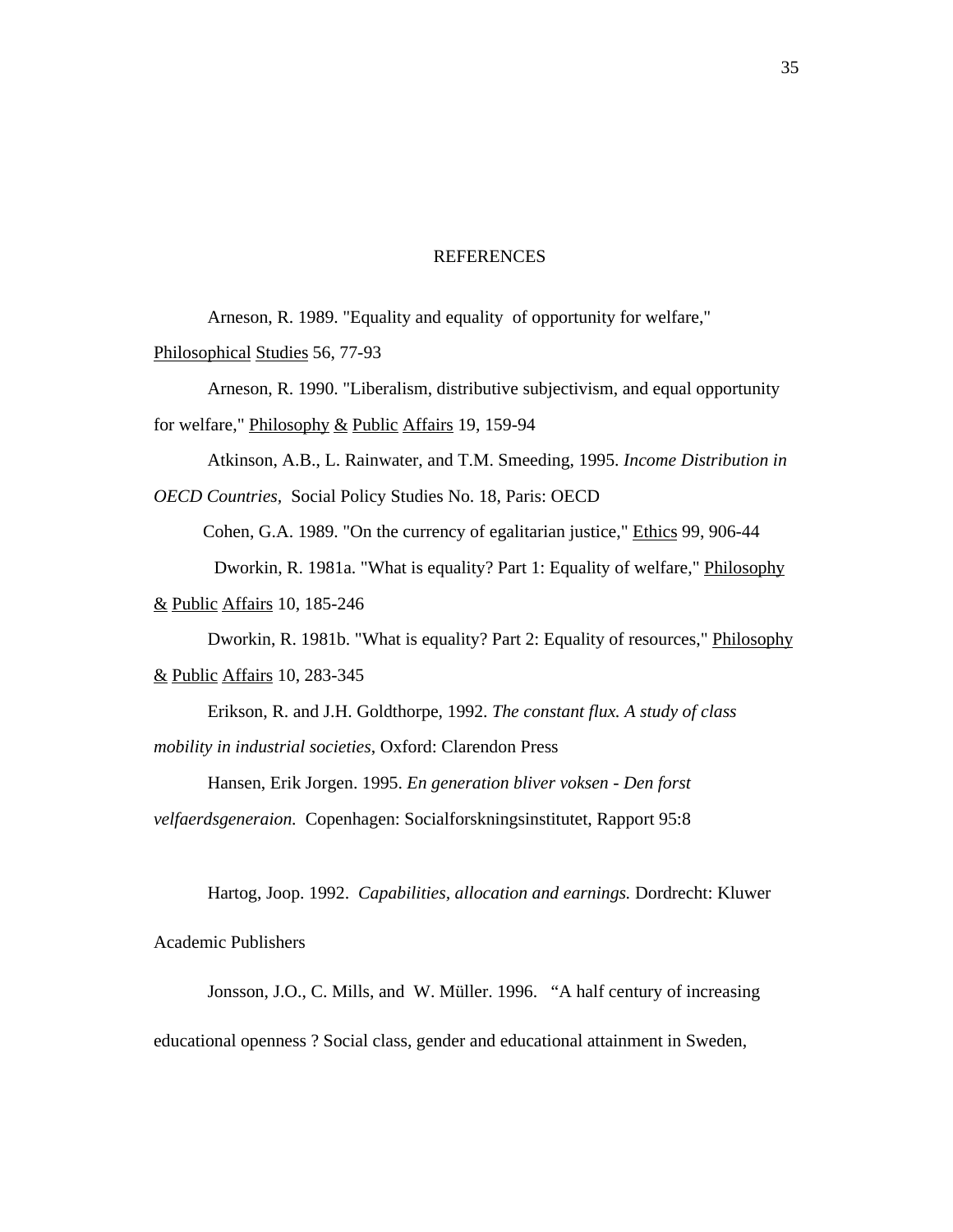Germany and Britain," in Erikson, R. and J.O Jonsson (eds*.) Can Education be*

*Equalized ? The Swedish Case in Comparative Perspective*., Westview Press, Boulder,

Colorado.

Page, Marilyn and J.E. Roemer, In press. "The US fiscal system as an

opportunity equalizing device," in K. Hassett (ed.), *The role of inequality in tax policy,*

Washington DC: American Enterprise Institute

Roemer, John E. 1993. "A pragmatic theory of responsibility for the egalitarian

planner," Philosophy & Public Affairs 10, 146-166

-- 1998. *Equality of Opportunity*. Cambridge, MA: Harvard University Press

Shavit, Y. and Blossfeld, H.-P. (eds.) 1993. *Persistent Inequality: Changing*

*Educational Attainment in Thirteen Countries.*, Westview, Boulder, Colorado.

## Data Sets

Wagner, G. , R. Burkhauser and F. Behringer, 1993. "The English language public

use file of the German socio-economic panel," in *Journal of Human Resources* 28, 429-33

Central Bank of Italy, 1993. "Indagine sui bilanci delle famiglie italiane" (Survey of

Italian Household Budgets)

Statistics Norway, 1994. The Income Distribution Survey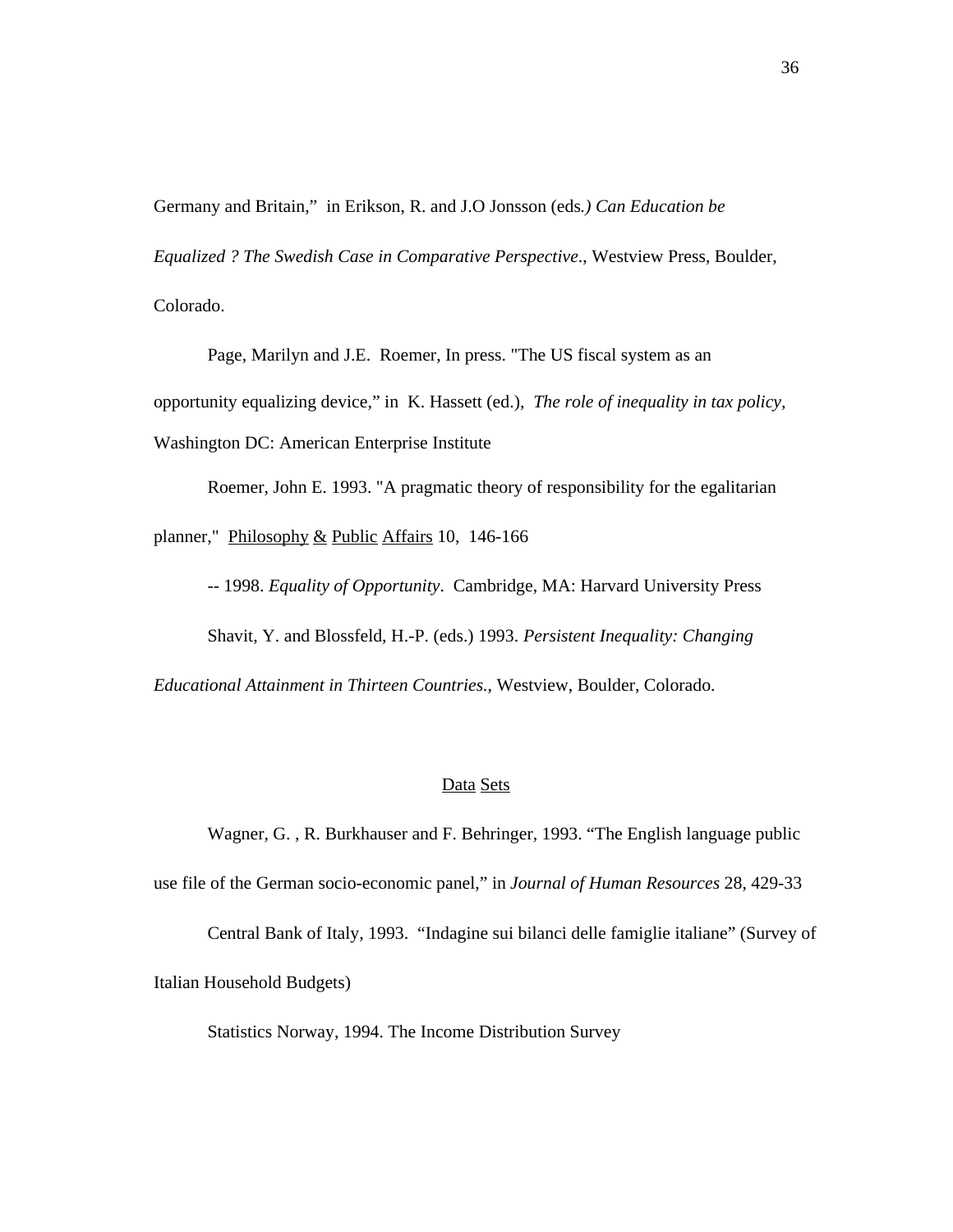Statistics Norway, 1995. Survey of Level of Living .

Danish Statistical Institute. "Integreret database for Arbejdmarkedsforskning (IDA)" and "Inkomstskatteregisteret"<sup>15</sup>

Fritzell, Johan.1992. "The Swedish level of living approach to the study of welfare

and inequality," *Study of Social and Economic Inequality*, Series No. 7, Sydney: Social olicy

Research Centre and Centre for Applied Economic Research

Janson, Carl-Gunnar. 1995. "On project Metropolitan and the longitudinal

perspective," *Project Metropolitan*, Research report no. 40, Stockholm: Dept of Sociology,

Stockholm University

Panel Study of Income Dynamics, Ann Arbor: University of Michigan, Institute for

Social Research

l

National Longitudinal Study of Youth (US IQ data)

British Household Panel Survey

<sup>&</sup>lt;sup>15</sup> The data set for Denmark was constructed by the Danish Statistical Institute, especially for this project, from these two data sets.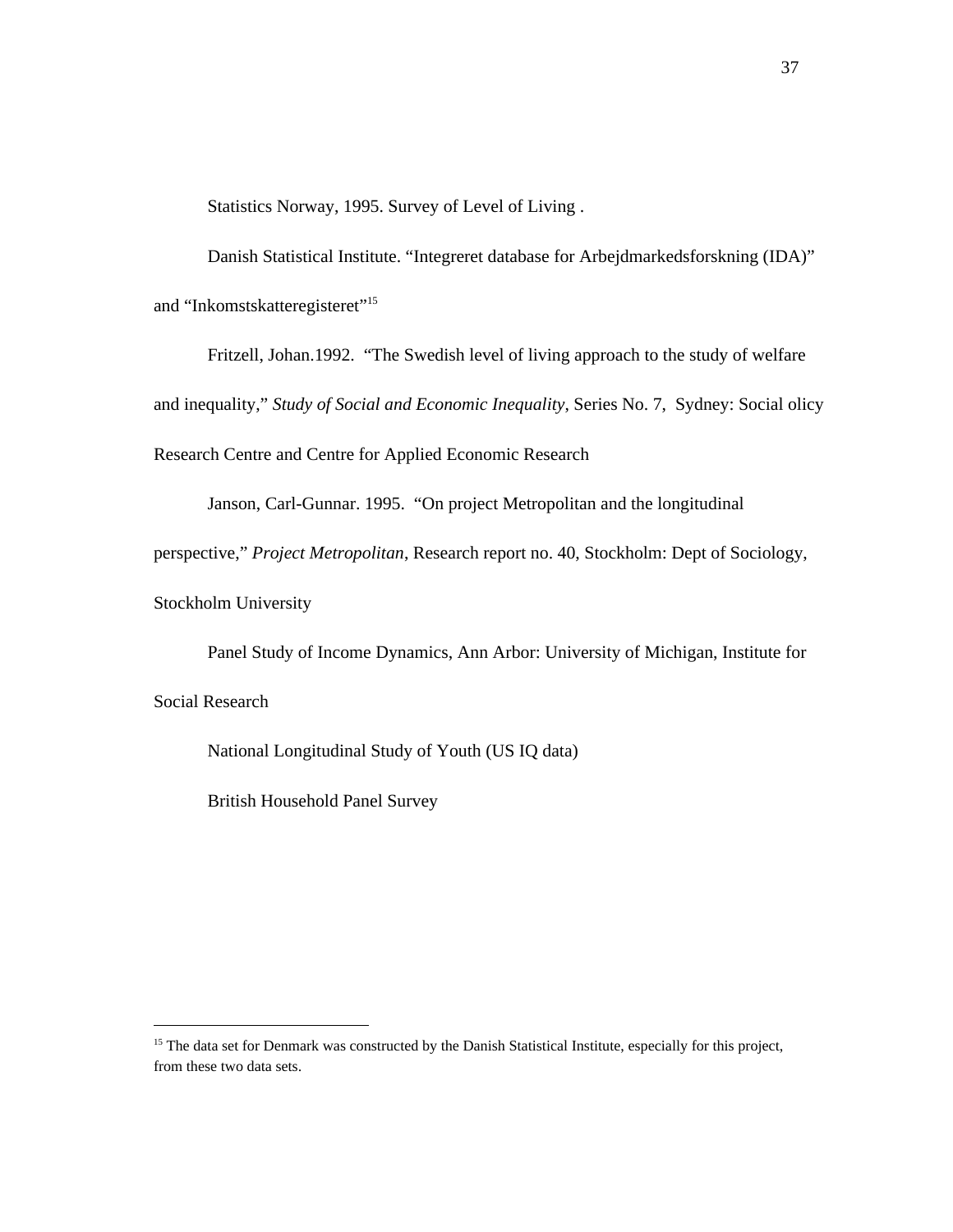

Figure 1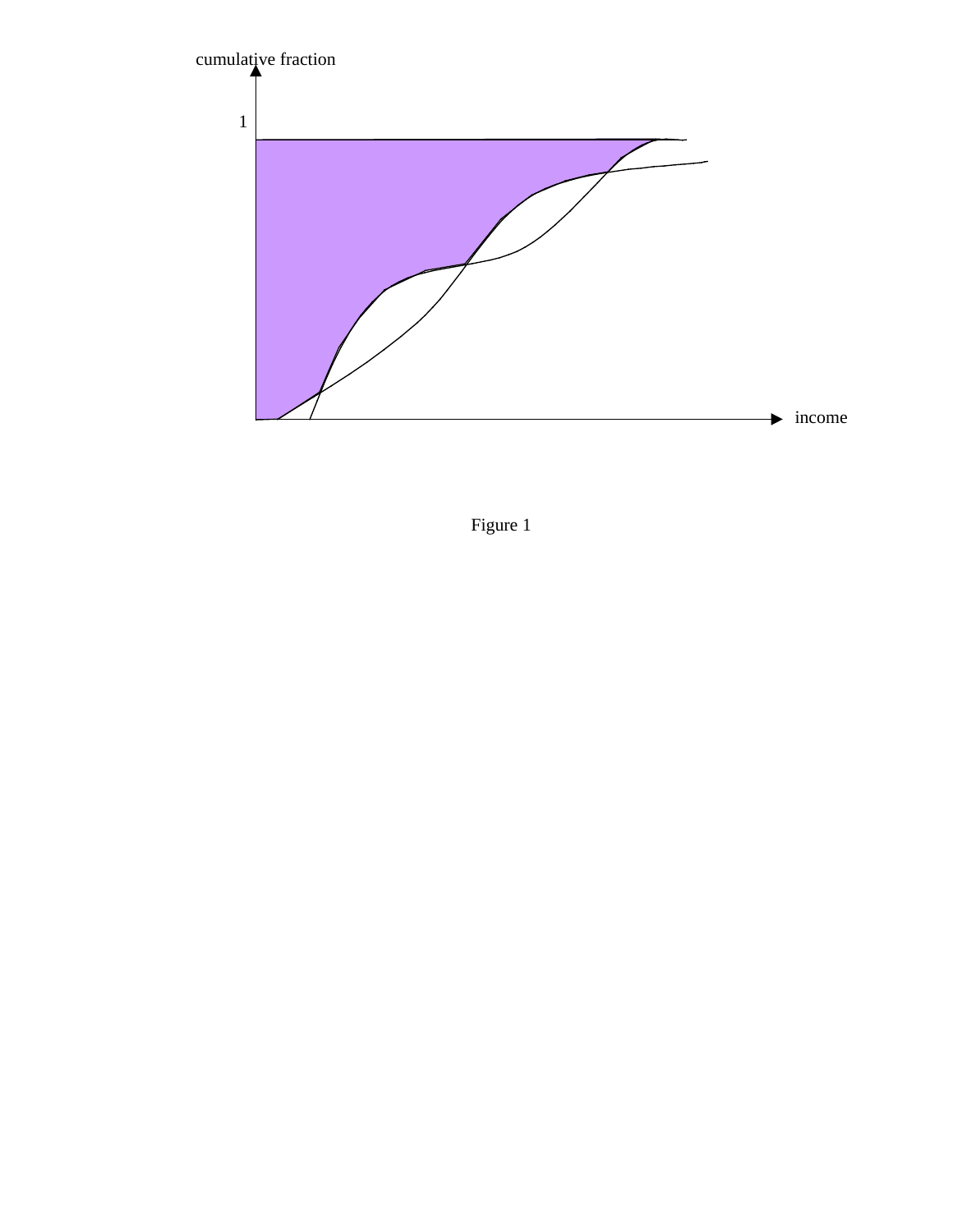

Figure 2a. Empirical distribution functions of pre-fisc income, three ED types, ST definition of income, US



Figure 2b. Empirical distribution functions of pre-fisc income, three ED types, Spain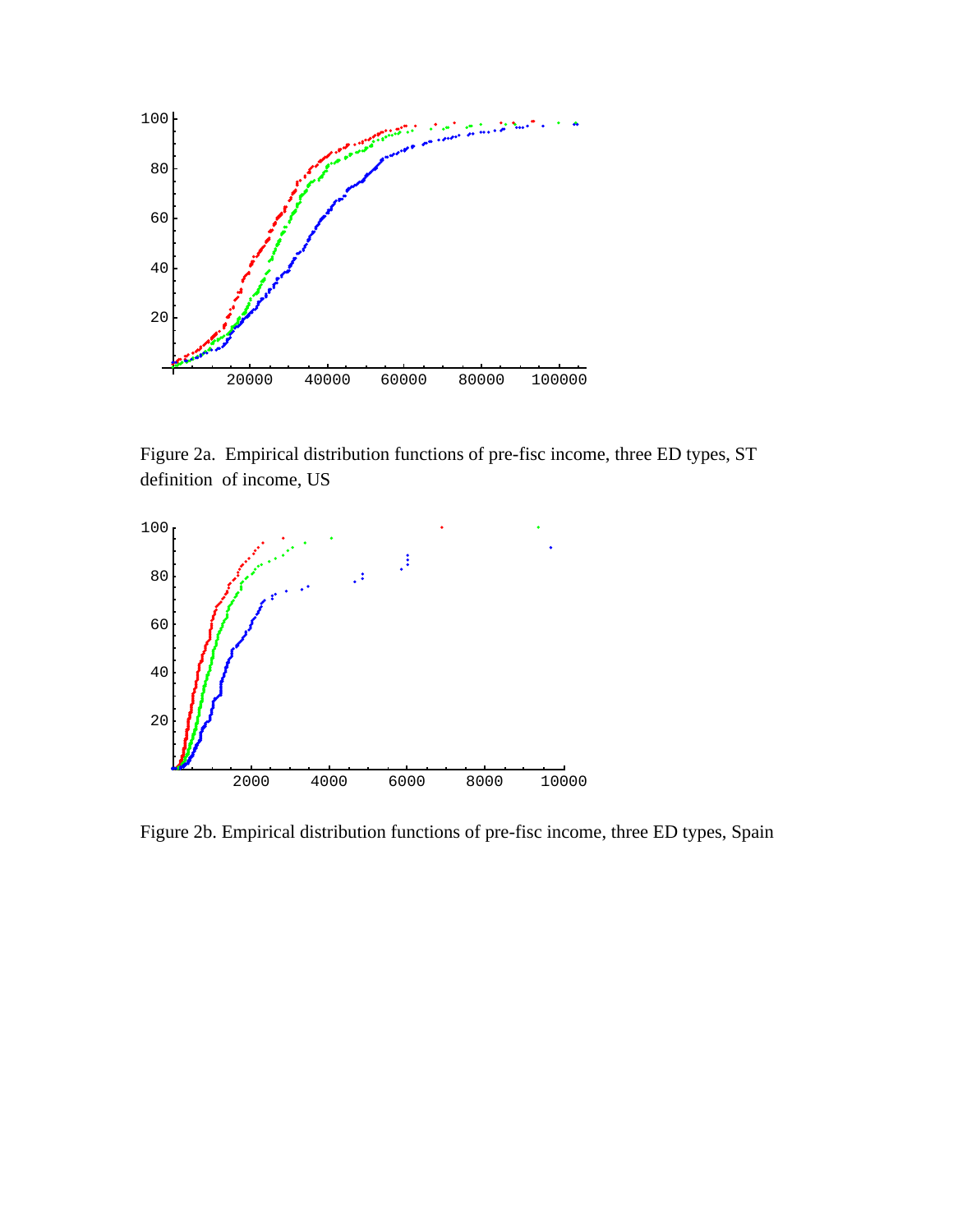

Figure 2c. Empirical distribution functions of pre-fisc income, ED types, Denmark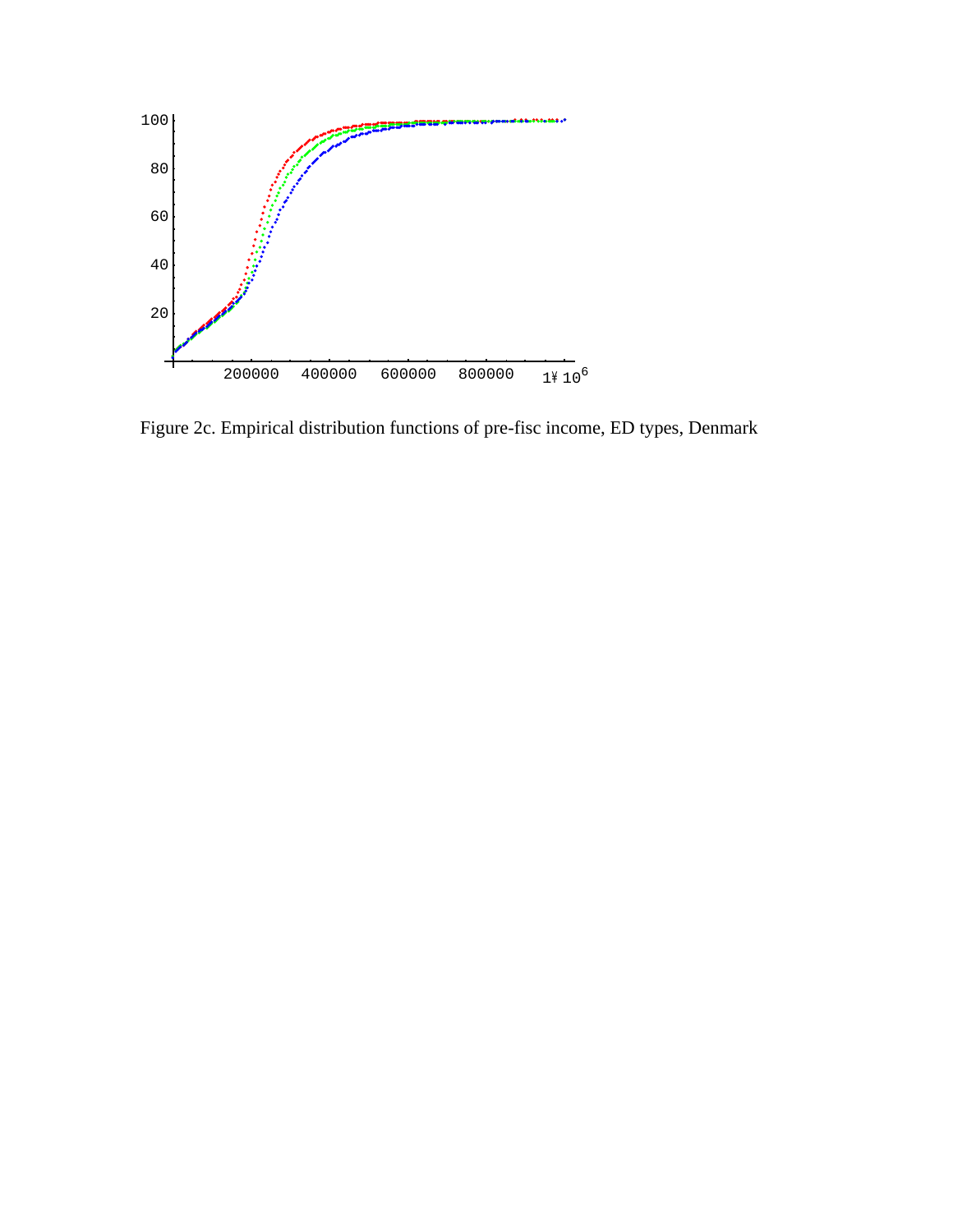#### TABLE 2 DESCRIPTIVE STATISTICS

| <b>ERROR!</b><br><b>BOOKMAR</b><br><b>KNOT</b><br><b>DEFINED.CO</b><br><b>UNTRY</b> | DEFINITION OF EDUCATIONAL<br>LEVELS OF FATHERS (YEARS) |                 |                 | AVERAGE YEARS OF EDUCATION OF<br><b>INDIVIDUALS IN THE SAMPLE</b> |      |                 |       | AVERAGE AGE OF INDIVIDUALS<br>IN THE SAMPLE |                 |                 |       | <b>MEAN</b><br><b>HOUSEHO</b><br>LD<br><b>SIZE</b> |
|-------------------------------------------------------------------------------------|--------------------------------------------------------|-----------------|-----------------|-------------------------------------------------------------------|------|-----------------|-------|---------------------------------------------|-----------------|-----------------|-------|----------------------------------------------------|
|                                                                                     | ED1                                                    | ED2             | ED <sub>3</sub> | ED1                                                               | ED2  | ED <sub>3</sub> | Total | ED1                                         | ED <sub>2</sub> | ED <sub>3</sub> | Total |                                                    |
| Belgium                                                                             | $<$ 10                                                 | $10-12$         | >12             | 10.4                                                              | 12.4 | 13.9            | 11.6  | 34.0                                        | 33.0            | 32.5            | 33.3  | 3.30                                               |
| Germany-W                                                                           | < 10                                                   | $10-13$         | >13             | 11.6                                                              | 13.2 | 15.1            | 12.2  | 37.9                                        | 37.0            | 36.3            | 37.6  | 2.96                                               |
| Germany-E                                                                           | <10                                                    | $10-13$         | >13             | 12.3                                                              | 13.3 | 14.6            | 12.6  | 38.2                                        | 35.1            | 36.3            | 37.6  | 3.23                                               |
| Denmark                                                                             | < 8                                                    | $8 - 13$        | >13             | 11.6                                                              | 12.4 | 13.7            | 12.0  | 34.6                                        | 34.1            | 33.9            | 34.2  | 2.76                                               |
| G.Britain                                                                           | OC <sub>1</sub>                                        | OC <sub>2</sub> | OC <sub>3</sub> | 12.1                                                              | 12.3 | 13.9            | 13.2  | 33.2                                        | 33.0            | 32.5            | 32.8  | 3.06                                               |
| Italy                                                                               | $\leq$                                                 | $5 - 7$         | >7              | 8.0                                                               | 9.8  | 12.7            | 10.4  | 34.7                                        | 34.3            | 33.8            | 34.2  | 3.35                                               |
| Netherlands                                                                         | $<$ 6                                                  | $6 - 9$         | >9              | 10.3                                                              | 11.5 | 13.6            | 11.7  | 34.2                                        | 32.6            | 31.9            | 32.9  |                                                    |
| Norway                                                                              | $\langle 9$                                            | $9 - 11$        | >11             | 11.2                                                              | 12.0 | 13.1            | 12.0  | 33.3                                        | 32.0            | 32.0            | 32.5  | 3.03                                               |
| Spain                                                                               | $\leq$ 4                                               | $4 - 8$         | >8              | 8.1                                                               | 10.1 | 13.0            | 9.5   | 32.9                                        | 32.6            | 31.4            | 32.6  | 3.76                                               |
| Sweden                                                                              | < 8                                                    | $8 - 11$        | >11             | 11.5                                                              | 12.5 | 14.4            | 12.4  | 32.8                                        | 31.7            | 31.7            | 32.3  | 2.60                                               |
| <b>US</b>                                                                           | <12                                                    | 12              | >12             | 12.6                                                              | 13.4 | 14.7            | 13.5  | 33.8                                        | 33.8            | 33.2            | 33.6  | 3.17                                               |

NOTES: Individuals are male household heads 25 to 40 years old (30 to 40 years old for Denmark). 'EDi' is the i<sup>th</sup> type for the 'paren tal education' typology. 'OCi' is the i<sup>th</sup> type for the typology based on father's occupation.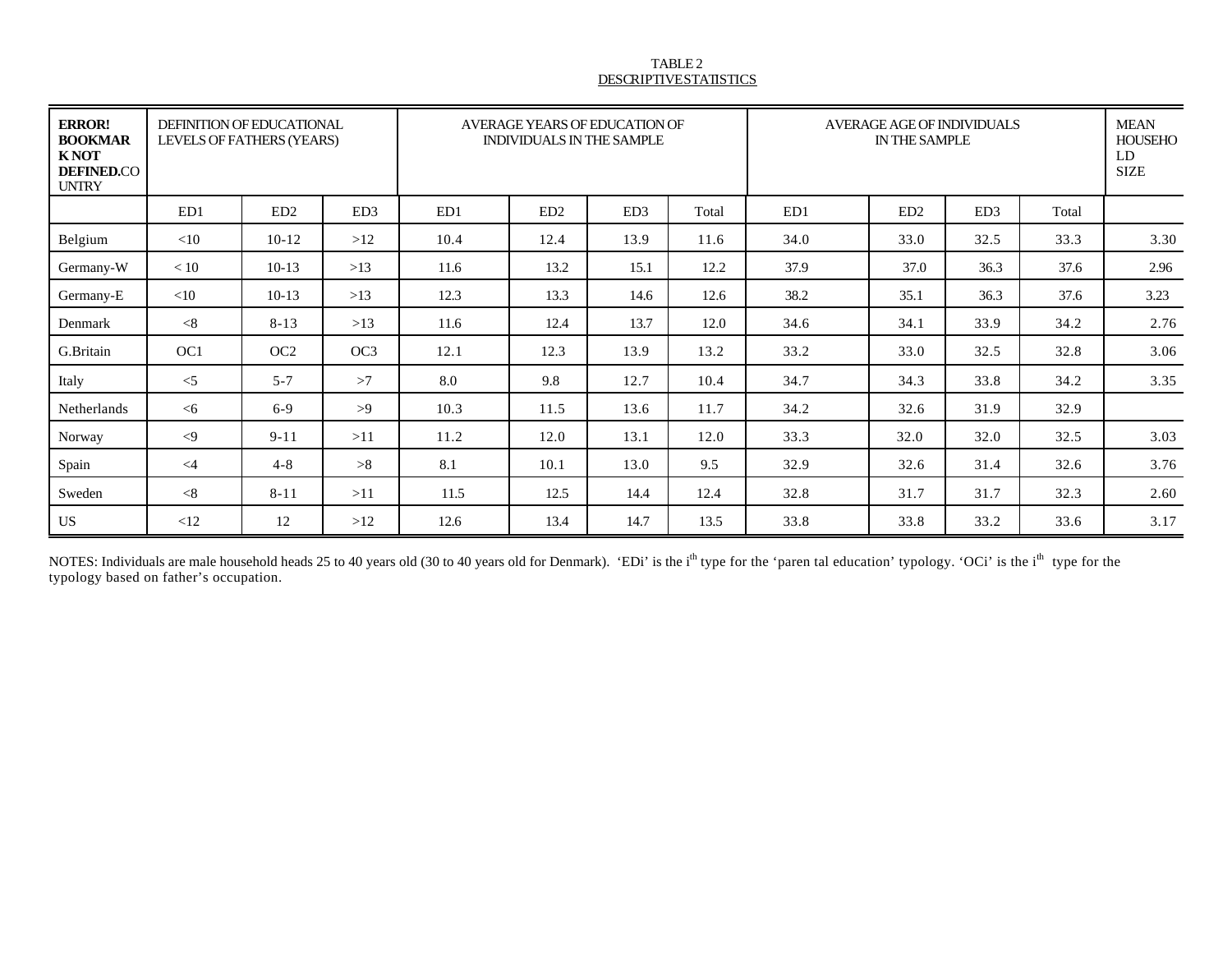| <b>Error! Bookmark</b><br>not defined.Country |      |                | SURVEY-Data used |           |                  | Mean Pre-fisc Income-ST definition<br>(Coefficient of Variation) |                   |                  | Tax regressions<br>$R^2$ statistic |           |
|-----------------------------------------------|------|----------------|------------------|-----------|------------------|------------------------------------------------------------------|-------------------|------------------|------------------------------------|-----------|
|                                               | Year | Acronym        | Sample size      | Taxes     | ED1              | ED2                                                              | ED <sub>3</sub>   | Total            | Linear                             | Quadratic |
| Belgium                                       | 1992 | <b>PSBH</b>    | 1,043            | Simulated | 659.64<br>(0.56) | 802.92<br>(0.51)                                                 | 913.18<br>(0.61)  | 745.18<br>(0.57) | 0.92                               | 0.93      |
| Germany-W                                     | 1994 | <b>GSOEP</b>   | 1,117            | Simulated | 44.169<br>(0.57) | 50.971<br>(0.77)                                                 | 51.074<br>(0.59)  | 45.744<br>(0.61) | 0.95                               | 0.95      |
| Germany-E                                     | 1994 | <b>GSOEP</b>   | 517              | Simulated | 28.968           | 27.354                                                           | 31.718            | 29.015           | 0.90                               | 0.91      |
| Denmark                                       | 1993 | <b>IDA-ISR</b> | 42,387           | Observed  | (0.58)<br>209    | (0.38)<br>230                                                    | (0.66)<br>253     | (0.57)<br>216    | 0.77                               | 0.79      |
| G. Britain                                    | 1991 | <b>BHPS</b>    | 1,051            | Simulated | 227.43<br>(0.53) | 253.80<br>(0.68)                                                 | 318.76<br>(0.78)  | 288.79<br>(0.77) | 0.98                               | 0.98      |
| Italy                                         | 1993 | SHIW93         | 1,435            | Simulated | 24.56<br>(0.63)  | 34.58<br>(0.68)                                                  | 45.66<br>(0.70)   | 36.11<br>(0.73)  | 0.97                               | 0.98      |
| Netherlands                                   | 1995 | <b>AVO</b>     | 1,758            | Simulated | 61.2<br>(0.78)   | 70.9<br>(0.61)                                                   | 73.7<br>(0.60)    | 69.0<br>(0.65)   | 0.88                               | 0.88      |
| Norway                                        | 1995 | <b>SLL</b>     | 595              | Observed  | 231.50<br>(0.48) | 248.90<br>(0.68)                                                 | 254.90<br>(0.70)  | 243.10<br>(0.62) | 0.91                               | 0.91      |
| Spain                                         | 1991 | <b>ECBC</b>    | 1,986            | Simulated | 587.09<br>(1.29) | 808.49<br>(1.29)                                                 | 1182.24<br>(1.59) | 716.06<br>(1.41) | 0.95                               | 0.97      |
| Sweden                                        | 1991 | <b>LNV</b>     | 825              | Observed  | 141.91<br>(0.53) | 144.39<br>(0.48)                                                 | 161.62<br>(0.66)  | 146.98<br>(0.56) | 0.73                               | 0.73      |
| <b>US</b>                                     | 1991 | <b>PSID</b>    | 1,140            | Simulated | 26.62<br>(0.51)  | 30.89<br>(0.44)                                                  | 38.66<br>(0.66)   | 31.99<br>(0.59)  | 0.99                               | 0.99      |

TABLE 1 DESCRIPTIVE STATISTICS

NOTES: Annual income in thousands of local currency (monthly income for Belgium, weekly for Britain). Individuals are male household heads 25 to 40 years old (30 to 40 years old for Denmark).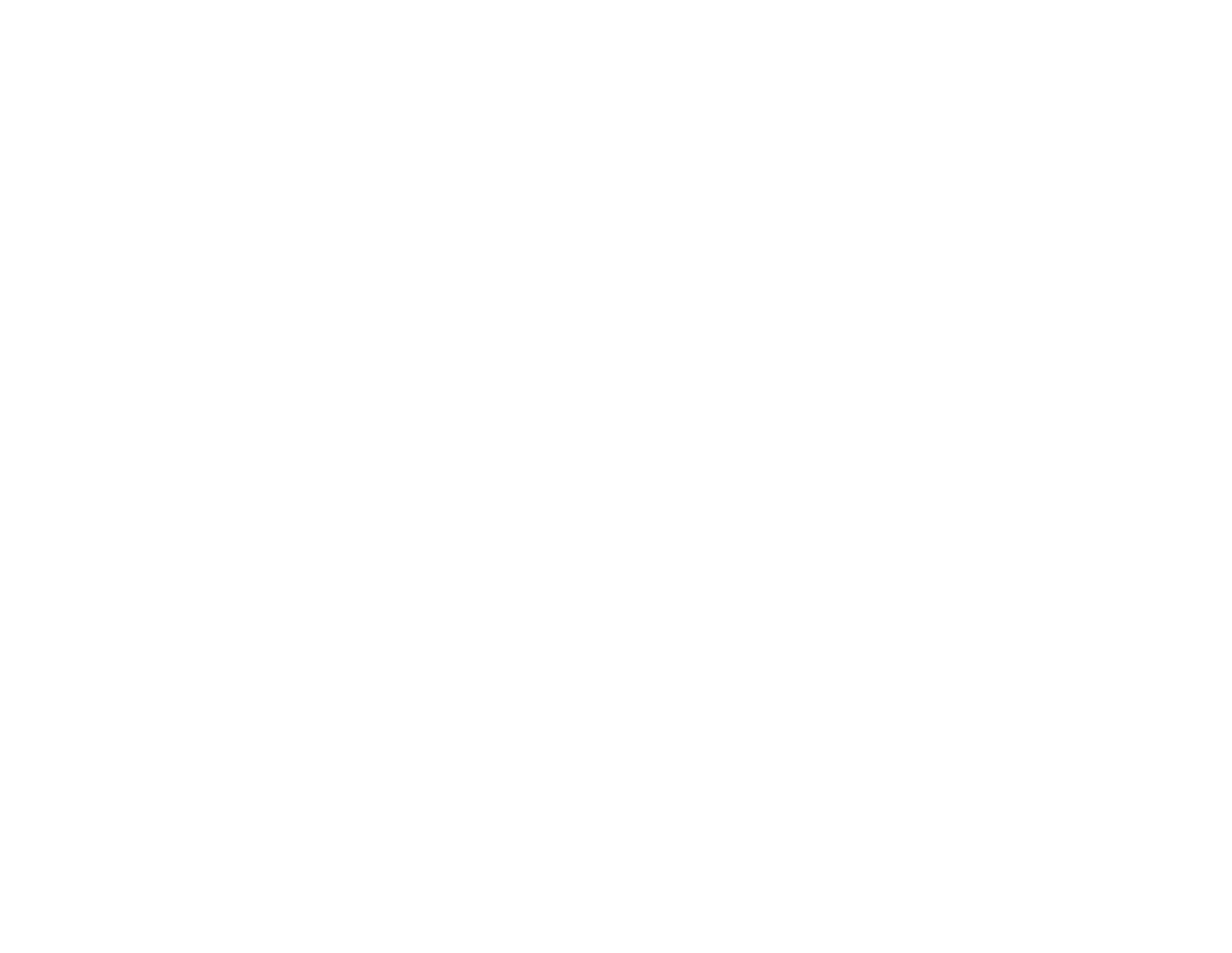#### TAXES IN OECD COUNTRIES IN 1990

| <b>Error! Bookmark</b><br>not defined.Country |          | INCOME AND PROFIT TAXES (%GDP) |       |                        |                       | OTHER TAXES (% GDP) |             |                          | <b>TOTA</b><br>÷<br>GDP |
|-----------------------------------------------|----------|--------------------------------|-------|------------------------|-----------------------|---------------------|-------------|--------------------------|-------------------------|
|                                               | Personal | Other                          | Total | Soc.Security<br>Worker | Soc.Security<br>Other | Property            | Consumption | Other                    |                         |
| Belgium                                       | 14.0     | 2.4                            | 16.4  | 5.4                    | 9.3                   | 1.2                 | 11.6        | $\sim$                   | 44.0                    |
| Germany-W                                     | 10.1     | 1.8                            | 11.9  | 6.7                    | 7.0                   | 1.2                 | 9.8         | 0.0                      | 36.7                    |
| Germany-E                                     | n.a.     | n.a.                           | n.a.  | n.a.                   | n.a.                  | n.a.                | n.a.        | n.a.                     | n.a.                    |
| Denmark                                       | 25.6     | 2.8                            | 28.4  | 1.2                    | 0.3                   | 2.1                 | 16.4        | 0.4                      | 48.7                    |
| G. Britain                                    | 10.5     | 3.8                            | 14.3  | 2.6                    | 3.6                   | 2.9                 | 11.6        | 1.5                      | 36.6                    |
| Italy                                         | 10.3     | 4.0                            | 14.3  | 3.7                    | 9.2                   | 0.9                 | 11.0        | 0.1                      | 39.2                    |
| Netherlands                                   | 11.0     | 3.4                            | 14.4  | 13.3                   | 3.3                   | 1.6                 | 11.8        | 0.1                      | 44.6                    |
| Norway                                        | 10.9     | 3.8                            | 14.7  | 4.0                    | 6.9                   | 1.2                 | 14.9        | $\overline{\phantom{a}}$ | 41.8                    |
| Spain                                         | 7.4      | 3.1                            | 10.5  | 3.4                    | 8.7                   | 1.9                 | 9.7         | $\overline{\phantom{a}}$ | 34.2                    |
| Sweden                                        | 21.4     | 1.8                            | 23.2  | 0.6                    | 14.5                  | 2.0                 | 13.9        | 1.5                      | 55.6                    |
| <b>US</b>                                     | 10.1     | 2.0                            | 12.1  | 3.3                    | 3.6                   | 3.1                 | 4.6         | $\overline{\phantom{a}}$ | 26.7                    |

SOURCE: Revenue Statistics (OECD).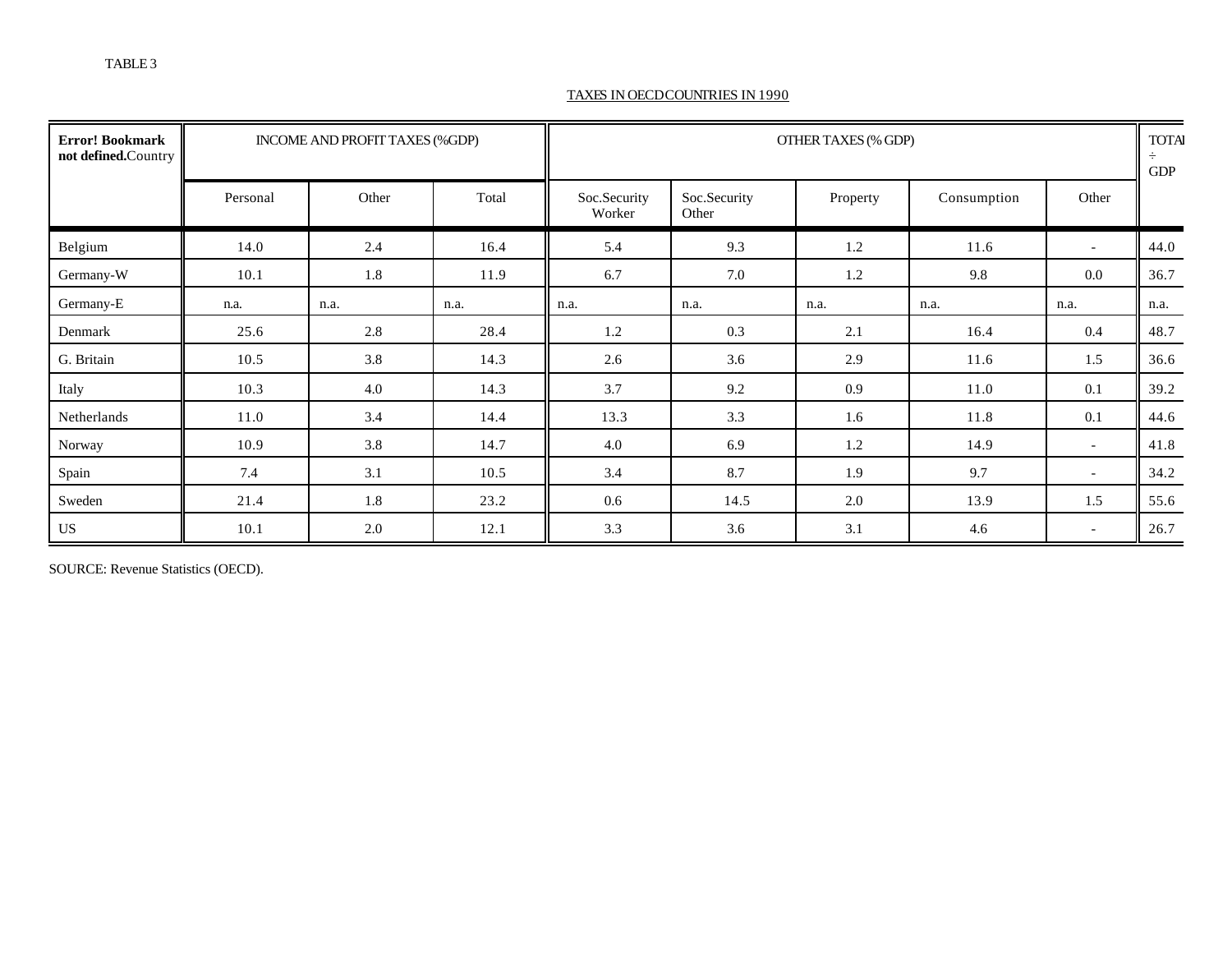| country            | $a^{obs}$ | c <sub>obs</sub> | $a^{EOp}$    | $c^{EOp}$  | a <sup>bench</sup> |     |           |           |
|--------------------|-----------|------------------|--------------|------------|--------------------|-----|-----------|-----------|
| Belgium            | .531      | 148.9            | .535         | 158.       | .316               | .72 | .9996     | .9995     |
| Germany-           | .364      | 5539.6           | $\mathbf{0}$ | $-17477.$  | .225               | .85 | <b>OT</b> | 1.028     |
| west               |           |                  |              |            |                    |     |           |           |
| Germany-           | .330      | 4887.7           | <b>SVC</b>   | <b>SVC</b> | .139               | .82 | <b>NA</b> | <b>NA</b> |
| east               |           |                  |              |            |                    |     |           |           |
| Denmark            | .440      | 41021            | $\mathbf{0}$ | -53989     | .251               | .83 | <b>OT</b> | 1.035     |
|                    |           |                  |              |            |                    |     |           |           |
| Italy              | .232      | 2.688            | .819         | 21.3       | .156               | .53 | .160      | .920      |
| <b>Netherlands</b> | .533      | 10410            | .474         | 18736.     | .253               | .83 | <b>OT</b> | 1.007     |
| Norway             | .393      | 45526            | $\mathbf{0}$ | $-63170$   | .258               | .74 | <b>OT</b> | 1.030     |
| Spain              | .376      | 172.8            | .605         | 663.9      | .080               | .51 | .748      | .973      |
| Sweden             | .524      | 46886            | $\mathbf{0}$ | $-30207$   | .203               | .88 | <b>OT</b> | 1.046     |
| G. Britain         | no ED     |                  |              |            |                    |     |           |           |
|                    | data      |                  |              |            |                    |     |           |           |
| <b>US</b>          | .243      | 2036.            | .647         | 13578      | .182               | .69 | .200      | .955      |

Table 4: EOp policy, = 0.06, ED typology, standard (ST) definition of income

Key

 $a^{obs}$  and  $c^{obs}$  are the regression coefficients of the best-fitting line  $y^{post} = (1-a)y^{pre} + c$ . Thus, *a* is the marginal tax rate.

 $a^{EOp}$  and  $c^{EOp}$  give the optimal affine tax scheme, according to EOp.

a<sup>bench</sup> is the proportional tax rate which would just raise non-transfer-payment government revenue. Thus, the larger a<sup>bench</sup>, the larger is the 'value of public goods' per capita. The difference  $a^{obs} - a^{bench}$  is the fraction of income taxation directed to redistribution.

is a measure of pre-tax equality of opportunity; it is the ratio of mean y<sup>pre</sup> in the lowest type to mean y<sup>pre</sup> in the highest type.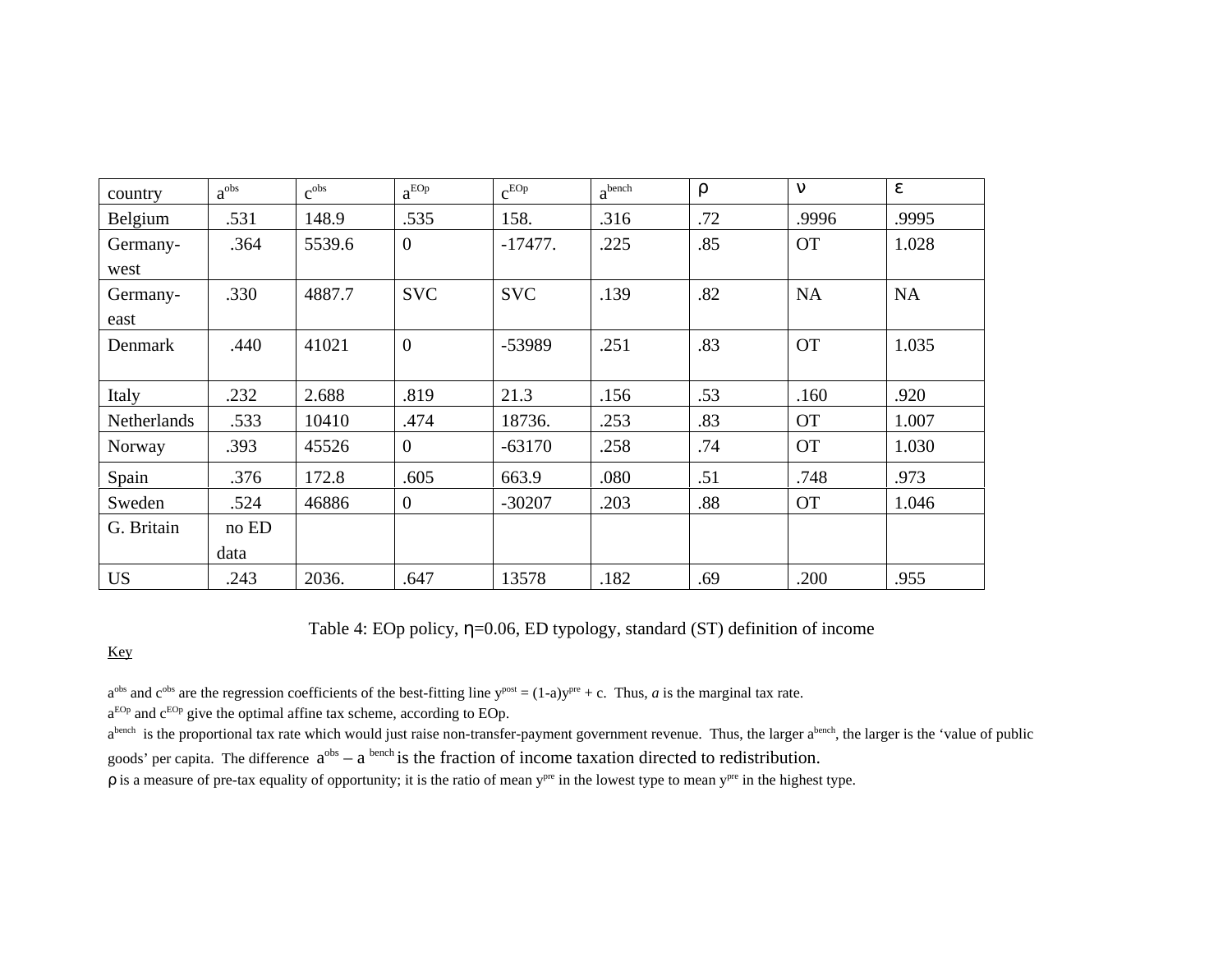is the extent to which actual policy achieves the EOp policy, from the 'benchmark'. 'OT' means there is overtaxation: actual policy is more redistributive than EOp policy would be. 'SVC' means there is 'severe crossing' of the income CDF of the most disadvantaged type with other CDFs, and so our method of computing the EOp policy is inapplicable.

1−ε is the fraction of shrinkage in the national wage bill at the EOp policy, in comparison to the observed policy. With overtaxation, >1, and the national wage bill would increase under EOp.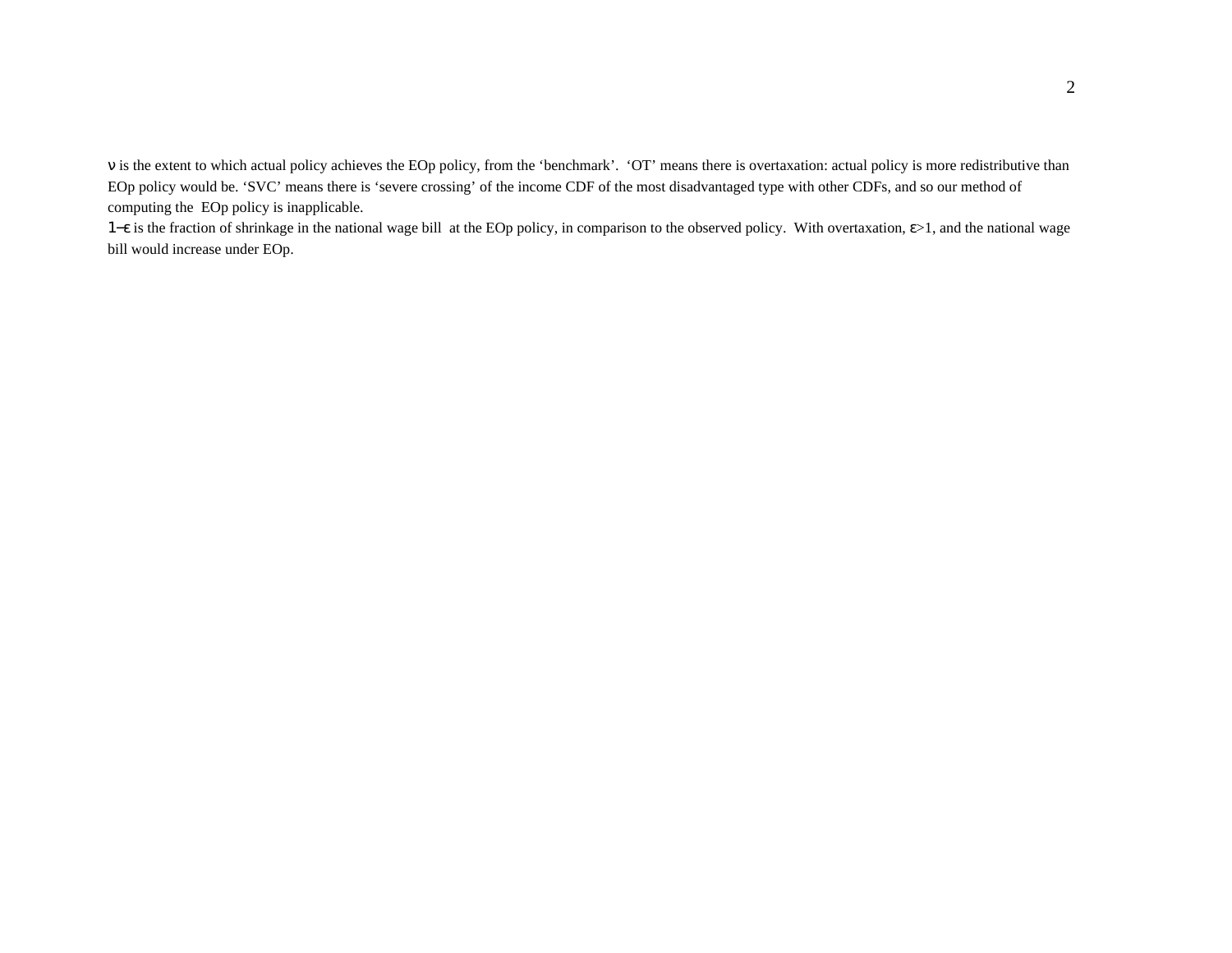| country     | $a^{obs}$  | c <sub>obs</sub> | $a^{EOp}$      | $c^{EOp}$ | $a$ bench |     |      |       |
|-------------|------------|------------------|----------------|-----------|-----------|-----|------|-------|
| elgium      | .555       | 178.9            | .661           | 238.      | .260      | .69 | .90  | .984  |
| Germany-w.  | .404       | 6247.8           | .116           | $-6424.$  | .215      | .84 |      | 1.024 |
| Germany-e.  | .365       | 6113.9           | .227           | 4513.     | .126      | .69 |      | 1.012 |
| Denmark     | .369       | 36435            | $\overline{O}$ | $-36000$  | .182      | .81 |      | 1.028 |
| Italy       | .247       | 2.428            | .829           | 16.43     | .154      | .46 | .186 | .915  |
| Netherlands | .545       | 8660             | .510           | 18699     | .256      | .75 |      | 1.004 |
| Norway      | .389       | 47454            | .215           | 2773      | .202      | .76 |      | 1.015 |
| Spain       | .400       | 341.6            | .556           | 823.7     | .100      | .50 | .84  | .982  |
| Sweden      | .569       | 48367            | $\Omega$       | $-24258$  | .185      | .87 |      | 1.052 |
| G. Britain  | no ED data |                  |                |           |           |     |      |       |
| <b>US</b>   | na         | na               | na             | na        | na        | na  | na   | na    |

Table 5: EOp policy, ED typology, EQ definition of income, =0.06

Note: When a<sup>EOp</sup> is 0, there is no redistributive taxation at EOp; everyone contributes an equal lump-sum to fund public goods. Hence when this occurs,  $c^{EOp}$  < 0. This occurs when pre-fisc inequality among types is so small that redistributive taxation is not worthwhile, because of deadweight loss.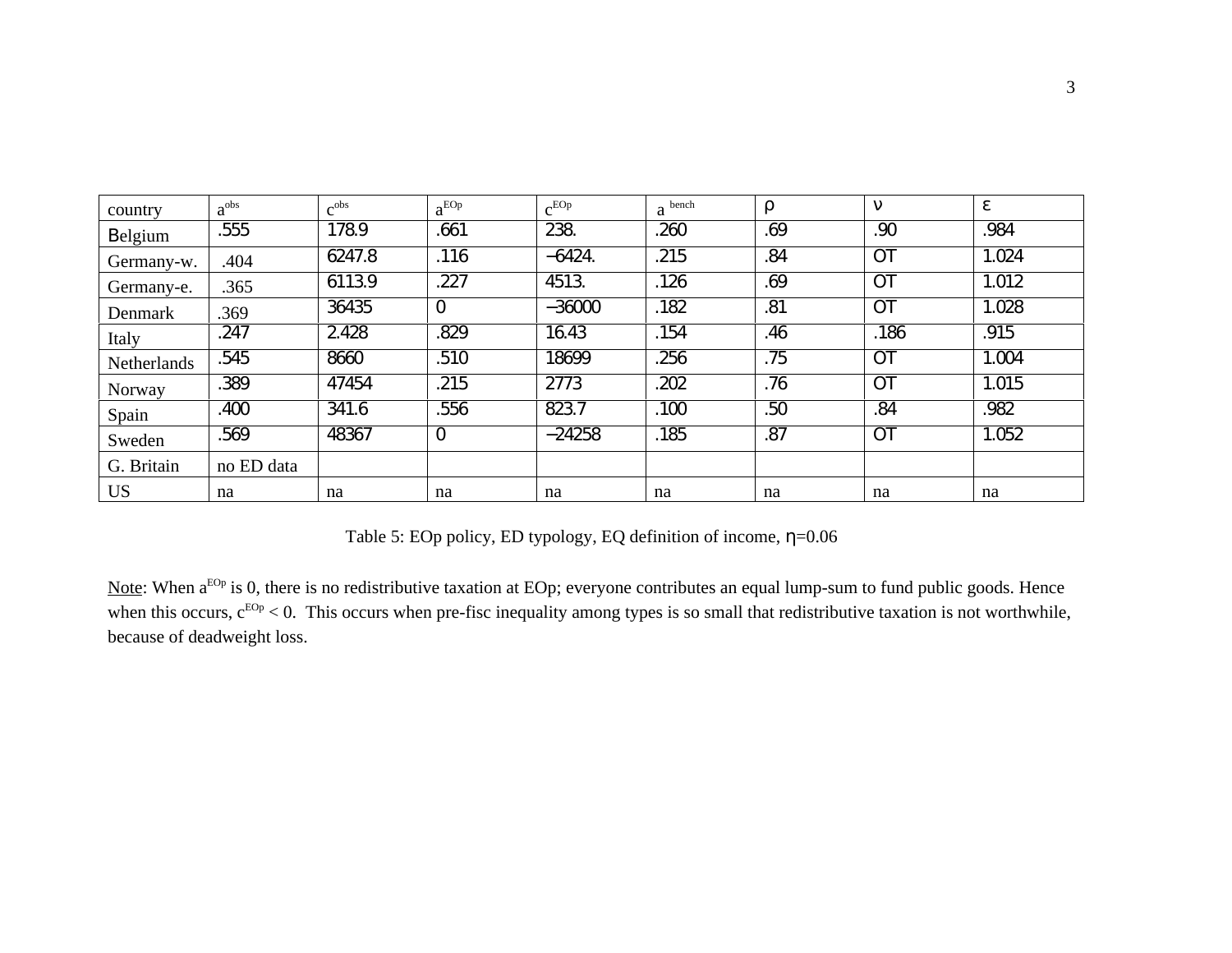| country                 | $a^{obs}$ | c <sub>obs</sub> | $a^{EOp}$      | $c^{EOp}$ | a <sup>bench</sup> |      |           |       |
|-------------------------|-----------|------------------|----------------|-----------|--------------------|------|-----------|-------|
| Belgium                 | .531      | 148.9            | .278           | $-71.4$   | .324               | .92  | <b>OT</b> | 1.03  |
| Germany-w.              | .361      | 5470             | .031           | $-14831$  | .220               | .863 | <b>OT</b> | 1.025 |
| Germany-e. <sup>1</sup> | .328      | 4825             | $\mathbf{0}$   | $-6891$   | .156               | .833 | <b>OT</b> | 1.024 |
| Denmark                 | .440      | 41022            | $\overline{0}$ | -53989    | .250               | .90  | <b>OT</b> | 1.035 |
|                         |           |                  |                |           |                    |      |           |       |
| Italy                   | .232      | 2.688            | .645           | 16.63     | .156               | .73  | .237      | .955  |
| Netherlands             | no OC     |                  |                |           |                    |      |           |       |
|                         | data      |                  |                |           |                    |      |           |       |
| Norway                  | .393      | 45526            | $\theta$       | $-63170$  | .259               | .77  | <b>OT</b> | 1.030 |
| Spain                   | .376      | 172.8            | .758           | 768.8     | .090               | .42  | .568      | .945  |
| Sweden                  | no OC     |                  |                |           |                    |      |           |       |
|                         | data      |                  |                |           |                    |      |           |       |
| G. Britain              | .364      | 38.43            | .709           | 171.5     | .070               | .72  | .615      | .954  |
| <b>US</b>               | .243      | 2036.            | .663           | 14001     | .182               | .70  | .191      | .952  |

Table 6: EOp policy, OC typology, ST definition of income; =0.06

l

<sup>&</sup>lt;sup>1</sup> For Germay-east, the worst-off type is ambiguous; the pre-tax CDFs cross.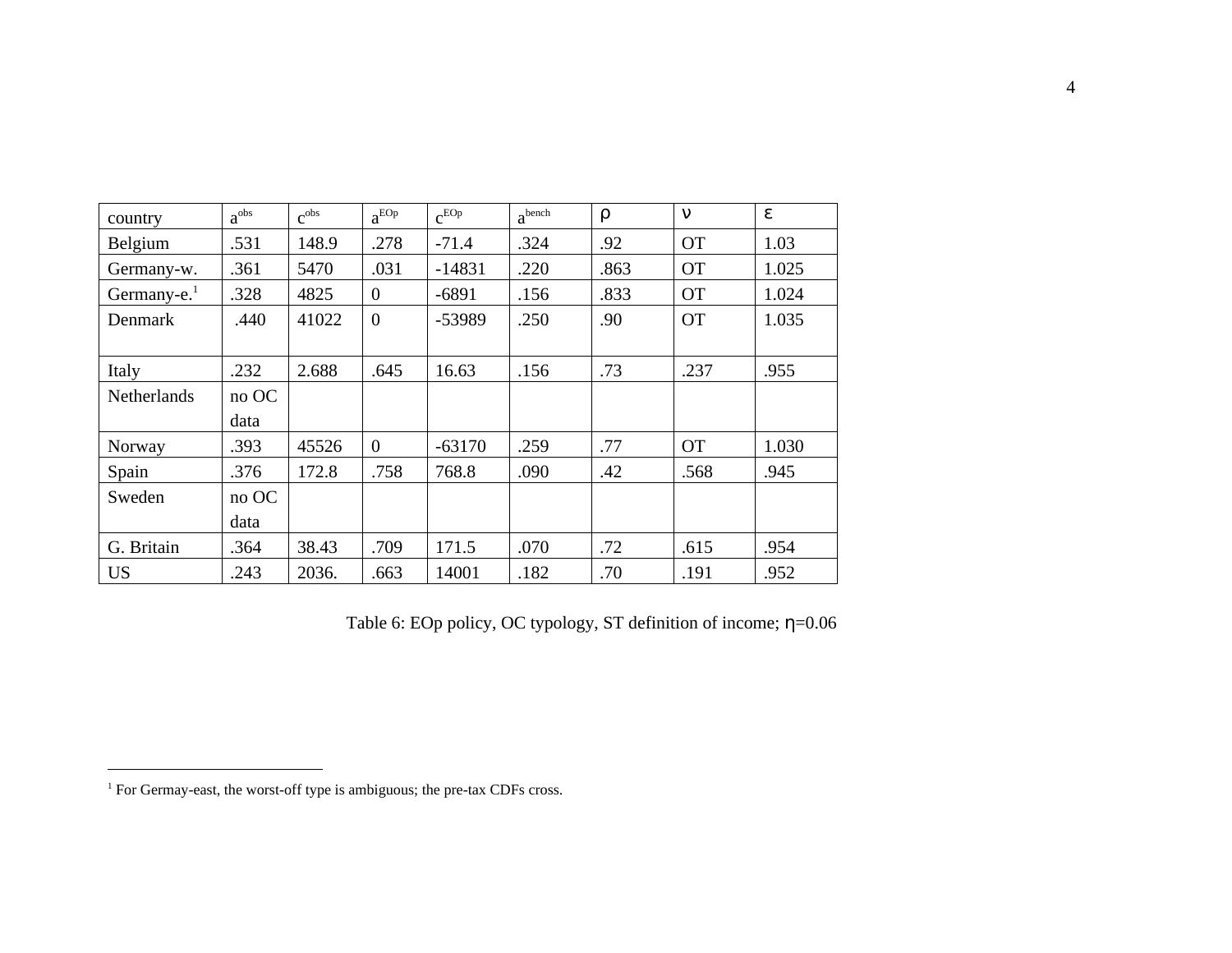| country            | $a^{obs}$ | c <sub>obs</sub> | $a^{EOp}$      | $c^{EOp}$ | a <sup>bench</sup> |      |           |       |
|--------------------|-----------|------------------|----------------|-----------|--------------------|------|-----------|-------|
| Belgium            | .555      | 178.9            | .397           | 84.7      | .257               | .89  | <b>OT</b> | 1.018 |
| Germany-w.         | .405      | 6543             | .410           | 11158     | .223               | .837 | .999      | .9995 |
| Germany-e.         | .357      | 5842             | $\theta$       | $-5706$   | .141               | .816 | <b>OT</b> | 1.027 |
| Denmark            | .369      | 36435            | $\theta$       | $-36000$  | .182               | .90  | <b>OT</b> | 1.028 |
| Italy              | .247      | 2.428            | .741           | 14.69     | .153               | .67  | .228      | .938  |
| <b>Netherlands</b> | no OC     |                  |                |           |                    |      |           |       |
|                    | data      |                  |                |           |                    |      |           |       |
| Norway             | .389      | 47454            | $\overline{0}$ | $-46785$  | .203               | .82  | <b>OT</b> | 1.030 |
| Spain              | .400      | 341.6            | .639           | 931.1     | .110               | .41  | .731      | .970  |
| Sweden             | no OC     |                  |                |           |                    |      |           |       |
|                    | data      |                  |                |           |                    |      |           |       |
| G. Britain         | .384      | 41.99            | .743           | 118.      | .216               | .70  | .447      | .949  |
| <b>US</b>          | na        | na               | na             | na        | na                 | na   | na        | na    |

Table 7: EOp policy; OC typology, EQ definition of income; =0.06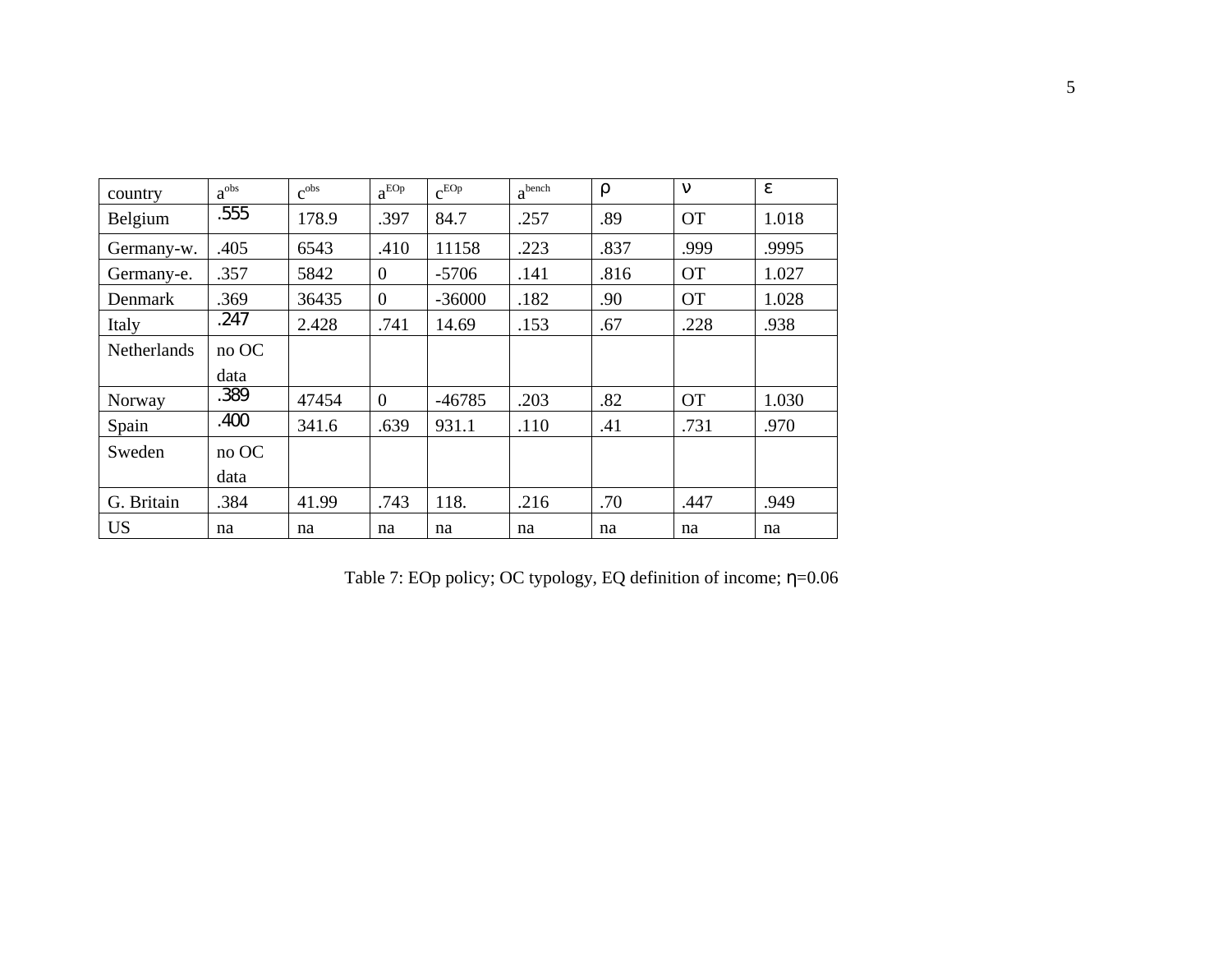| country  | a <sup>obs</sup> | $\mathcal{C}^{\rm obs}$<br>◡ | $a^{EOp}$ | $\alpha$ <sub>EOp</sub> | $\alpha$ bench<br>$\mathbf u$ |     |           |       |
|----------|------------------|------------------------------|-----------|-------------------------|-------------------------------|-----|-----------|-------|
| GI.OC.ST | Sv Cr            |                              |           |                         |                               |     |           |       |
| GBRC.EQ  | Sv Cr            |                              |           |                         |                               |     |           |       |
| NDAL.ST  | .533             | 10410                        | .384      | 10719                   | .270                          | .75 | <b>OT</b> | 1.017 |

Table 8: Miscellaneous; = 0.06

# Key:

GI.OC.ST takes the universe as immigrants in Germany, and performs the OC.ST calculation

GBRC.EQ is a typology in Great Britain, according to race (RC); the types are white or non-white.

NDAL.ST is a typology in the Netherlands where a person is either native born or foreign born (alien). This calculation uses the EQ definition of income.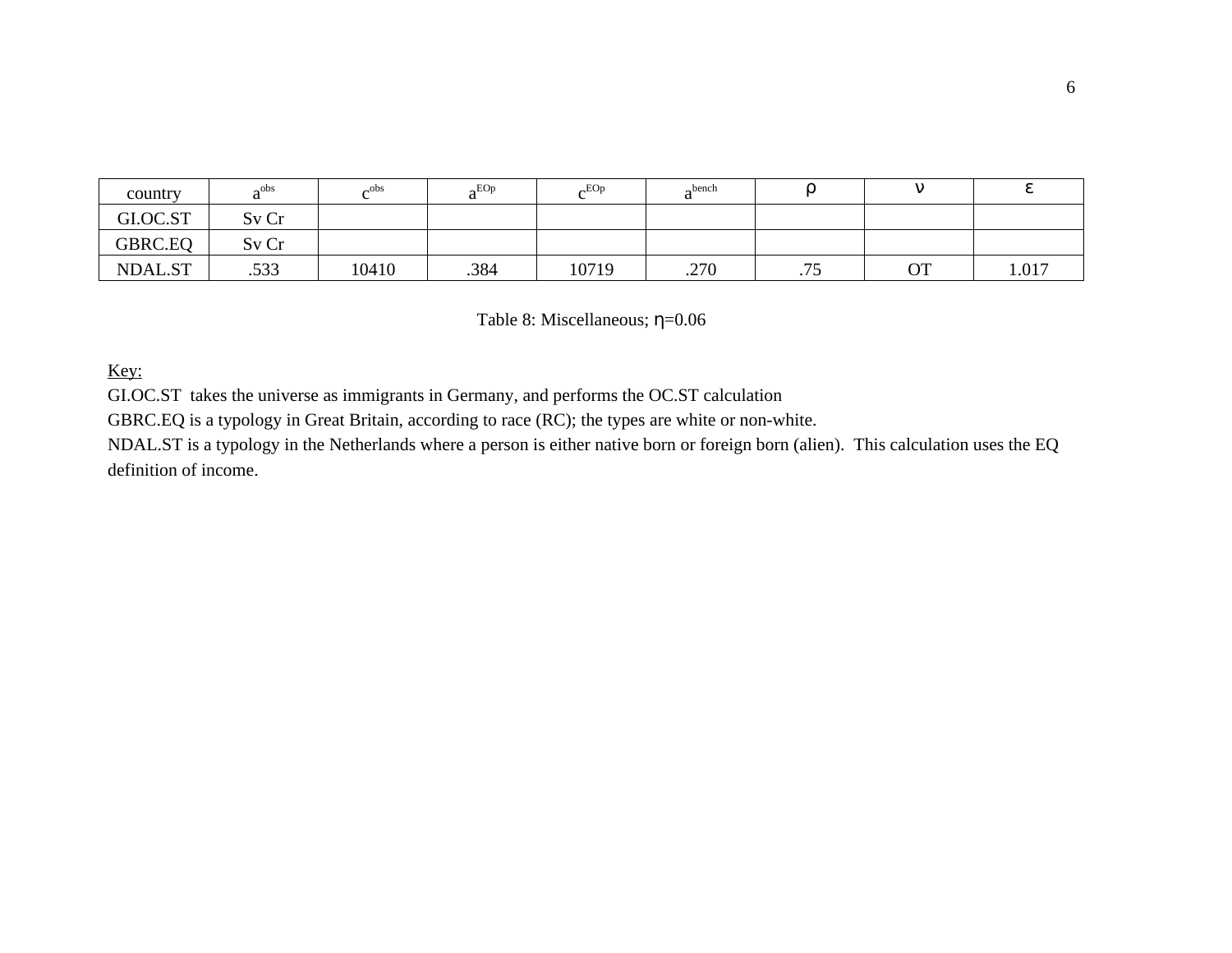| country        | $a^{obs}$ | c <sub>obs</sub> | $a^{EOp}$      | $c^{EOp}$ | $a$ bench |     |           |       |
|----------------|-----------|------------------|----------------|-----------|-----------|-----|-----------|-------|
| Germany-w.     | .361      | 5470             | .451           | 17265     | .223      | .86 | .82       | .995  |
| OC.ST          |           |                  |                |           |           |     |           |       |
| Germany-e.     | .328      | 4825.            | $\overline{0}$ | $-6891$   | .159      | .83 | <b>OT</b> | 1.012 |
| OC.ST          |           |                  |                |           |           |     |           |       |
| Denmark        | .440      | 41022            | $\overline{0}$ | -53989    | .251      | .83 | <b>OT</b> | 1.018 |
| ED.ST          |           |                  |                |           |           |     |           |       |
| Spain          | .376      | 173              | .748           | 819       | .087      | .51 | .577      | .973  |
| ED.ST          |           |                  |                |           |           |     |           |       |
| Belgium        | .531      | 148.9            | .758           | 313       | .320      | .72 | .647      | .980  |
| ED.ST          |           |                  |                |           |           |     |           |       |
| Netherlands    | .533      | 10410            | .745           | 42468     | .277      | .83 | .717      | .982  |
| ED.ST          |           |                  |                |           |           |     |           |       |
| Norway         | .393      | 45526            | .255           | $-1157$   | .260      | .74 | <b>OT</b> | 1.006 |
| ED.ST          |           |                  |                |           |           |     |           |       |
| Sweden         | .524      | 46886            | $\overline{0}$ | $-30207$  | .207      | .88 | <b>OT</b> | 1.023 |
| ED.ST          |           |                  |                |           |           |     |           |       |
| <b>Britain</b> | .364      | 38.43            | .850           | 210.2     | .071      | .72 | .471      | .958  |
| OC.ST          |           |                  |                |           |           |     |           |       |
| Italy          | .232      | 2.688            | .902           | 25.03     | .157      | .53 | .126      | .940  |
| ED.ST          |           |                  |                |           |           |     |           |       |
| <b>US</b>      | .243      | 2036             | .815           | 18541     | .184      | .69 | .127      | .959  |
| ED.ST          |           |                  |                |           |           |     |           |       |

Table 9: Various EOp policies,  $= 0.03$ 

7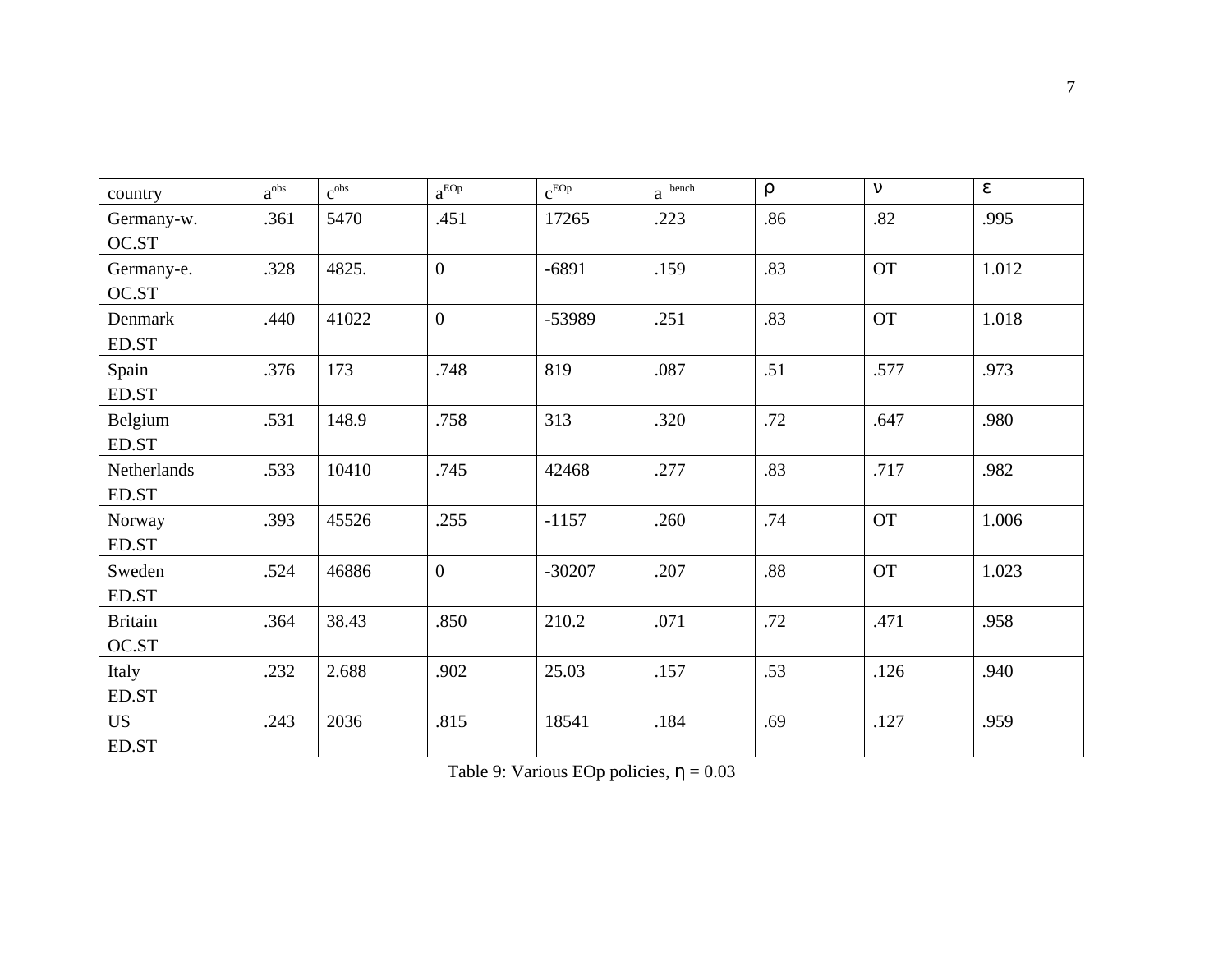|                   | $ED=1$ | $ED=2$ | $ED=3$ |
|-------------------|--------|--------|--------|
| income quintile 1 | .33    | ے ب    | .60    |
| income quintile 2 |        |        | .76    |
| income quintile 3 | .33    | .44    | .8.    |
| income quintile 4 | .57    | .01    | .86    |
| income quintile 5 | .OZ    | .68    | 76     |

Table 10a: The matrix  $p(i,q)$  for the Netherlands

|                   | $ED=1$ | $ED=2$ | $ED=3$        |
|-------------------|--------|--------|---------------|
| income quintile 1 | ل 1 .  | ر.,    |               |
| income quintile 2 | . 14   | .29    |               |
| income quintile 3 | .16    | .46    | $\mathcal{L}$ |
| income quintile 4 | .20    | ر.,    | .78           |
| income quintile 5 |        |        | .88           |

Table 10b: The matrix  $p(i,q)$  for the US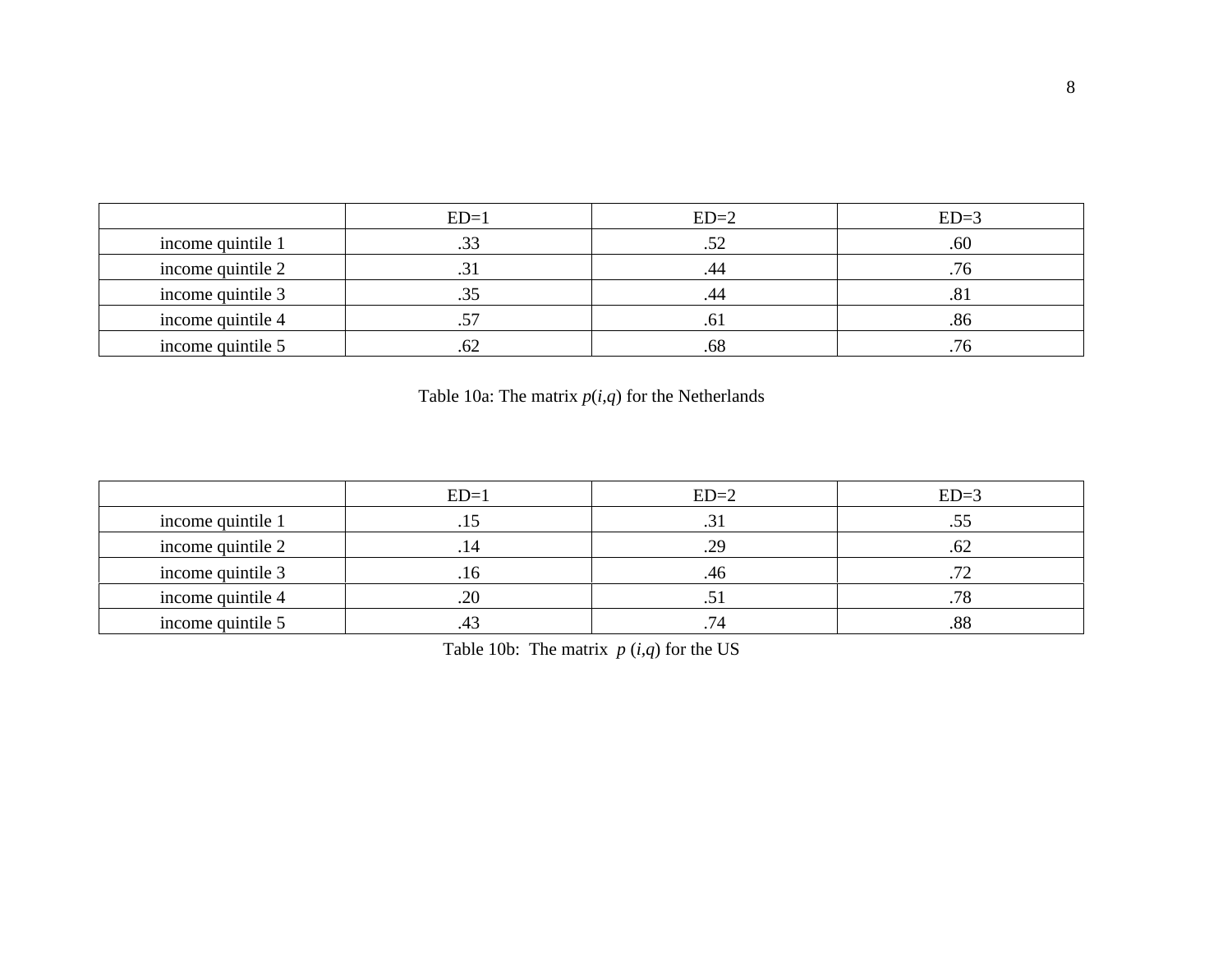|                  | $ED=1$ | $ED=2$ | $ED=3$ |
|------------------|--------|--------|--------|
| income decile 1  | .34    | .34    | .44    |
| income decile 2  | .36    | .38    | .48    |
| income decile 3  | .38    | .41    | .52    |
| income decile 4  | .41    | .43    | .55    |
| income decile 5  | .43    | .45    | .59    |
| income decile 6  | .46    | .47    | .63    |
| income decile 7  | .48    | .49    | .66    |
| income decile 8  | .50    | .51    | .70    |
| income decile 9  | .53    | .53    | .74    |
| income decile 10 | .55    | .55    | .77    |

Table 10c: The matrix  $p(i, t)$  for Denmark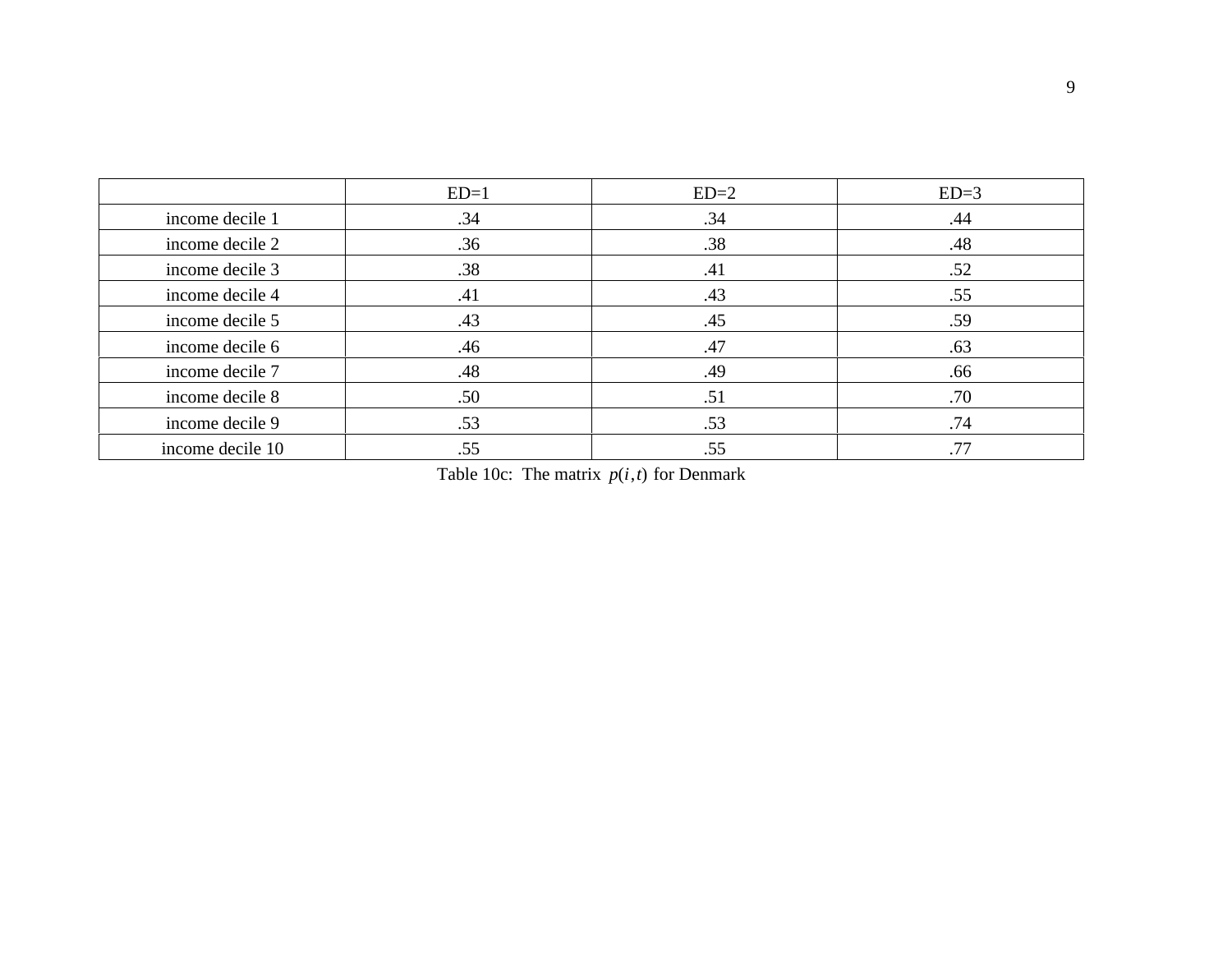|                   | $ED=1$ | $ED=2$ | $ED=3$ |
|-------------------|--------|--------|--------|
| income quintile 1 | 0.36   | 0.42   | 0.68   |
| income quintile 2 | 0.30   | 0.41   | 0.69   |
| income quintile 3 | 0.28   | 0.41   | 0.51   |
| income quintile 4 | 0.52   | 0.43   | 0.75   |
| income quintile 5 | 0.47   | O 71   | 0.82   |

Table 10d: The matrix  $p(i, t)$  for Sweden